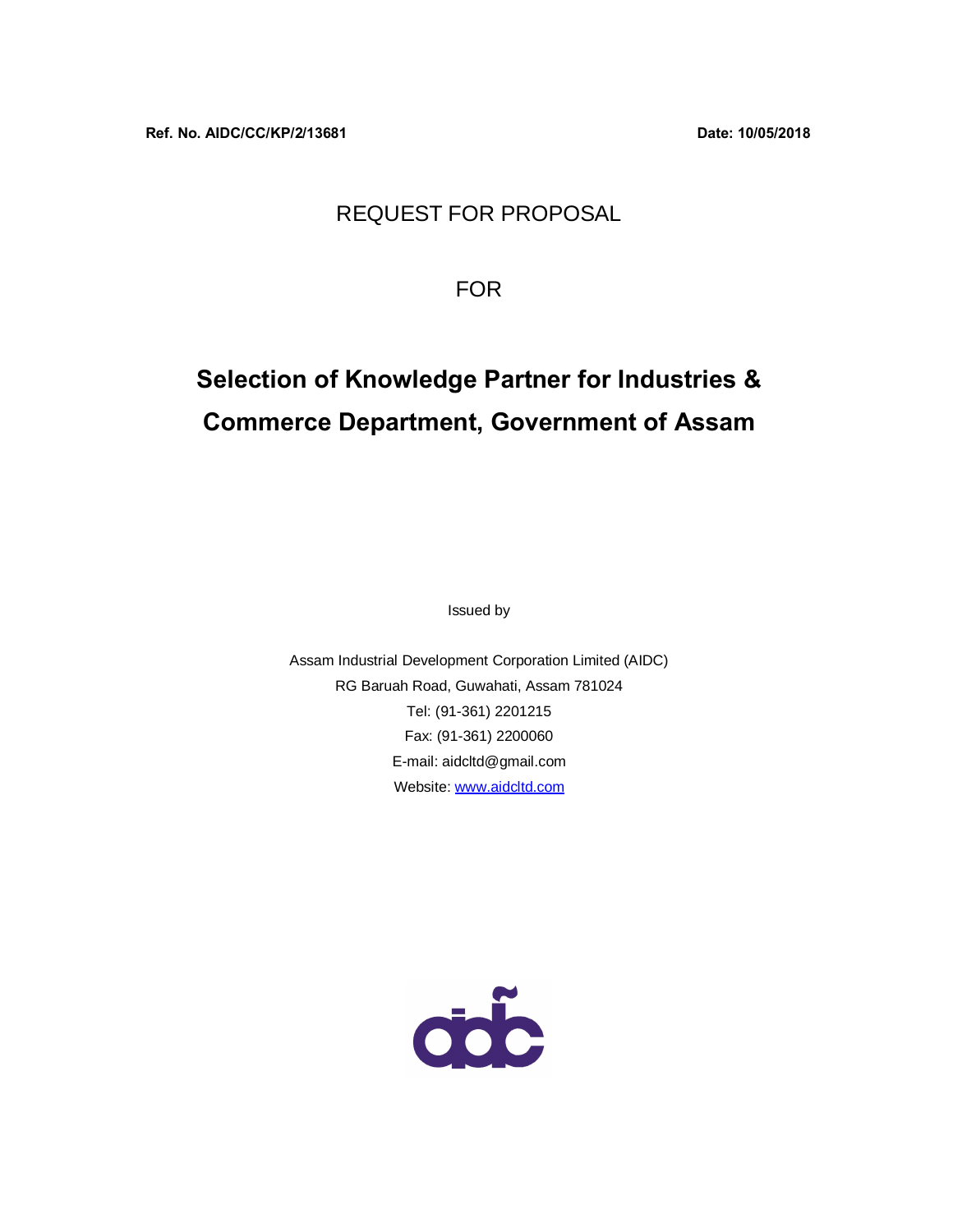



### **TABLE OF CONTENTS**

- Section 1: Disclaimer
- Section 2: Letter of Invitation
- Section 3: Data Sheet
- Section 4: Terms of Reference
- Section 5. Eligibility Criteria and proposal evaluation
- Section 6. Instructions to the bidders
- Section 7: Appendices
- Appendices

#### APPENDIX-I: TECHNICAL PROPOSAL

Form-1: Letter of Proposal

Form-II: Consultanto Organization and Experience

Form-III: Financial Capacity of the Applicant

Form-IV: Team Composition and Task Assignments

Form-V: Curriculum Vitae (CV) for Proposed Professional Staff

APPENDIX-II: POWER OF ATTORNEY

APPENDIX-III: FINANCIAL PROPOSAL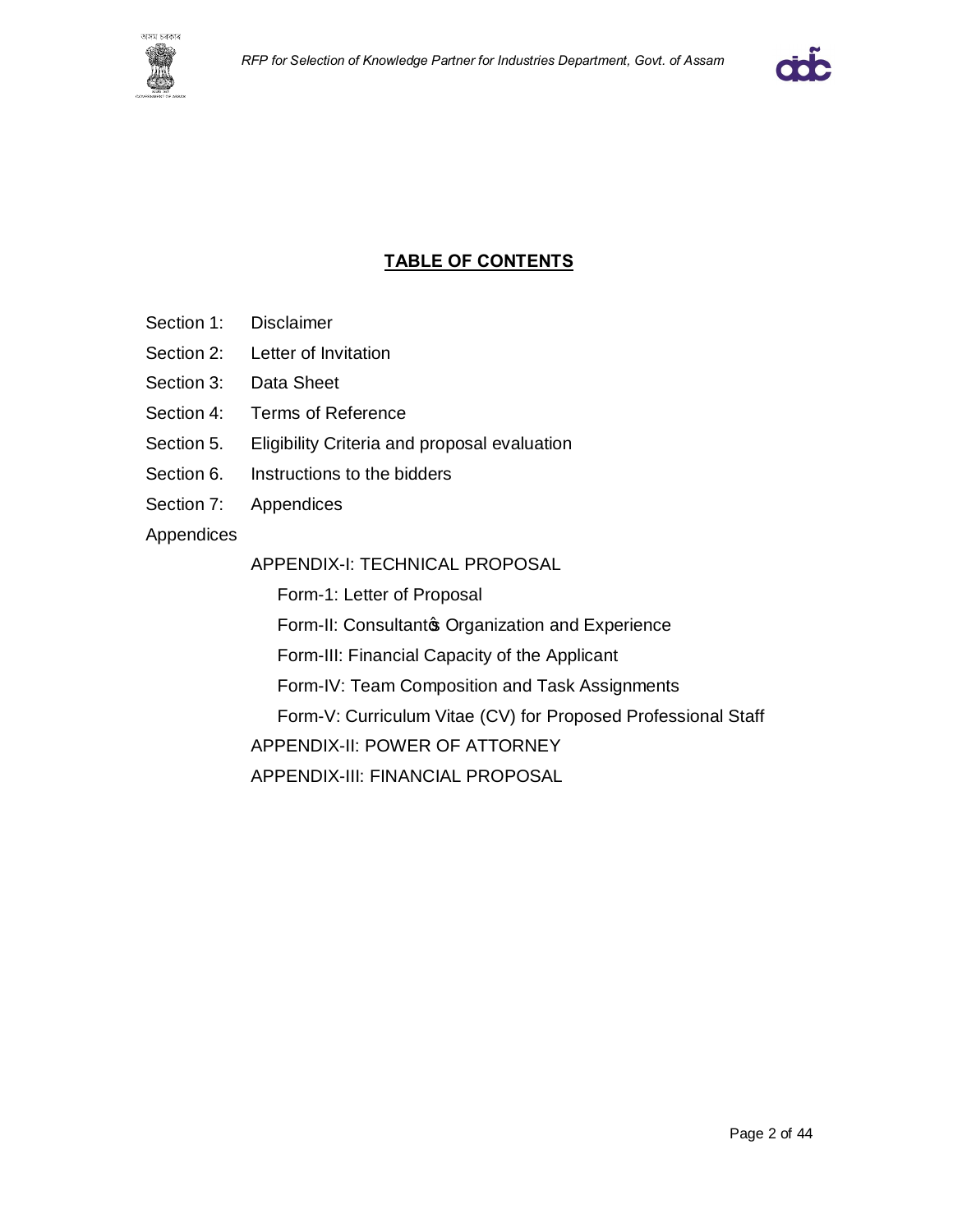



## **Section 1. Disclaimer**

- **1.1** While this Request for Proposal document (%RFP+) has been prepared in good faith, neither the Assam Industrial Development Corporation Limited (%AIDC+) nor its employees or advisors make any representation or warranty, express or implied, or accept any responsibility or liability, whatsoever, in respect of any statements or omissions herein, or the accuracy, completeness or reliability of Information, and shall incur no liability under any law, statute, rules or regulations as to the accuracy, reliability or completeness of this RFP, even if any loss or damage is caused by any act or omission on their part.
- **1.2** This document is not transferable and this RFP does not purport to contain all the information that each Bidder may require and accordingly is not intended to form the basis of any investment decision or any other decision to participate in the bidding process for the selection of the Successful Bidder for this Project. Each Bidder should conduct his own investigations and analysis and check the accuracy, reliability and completeness of the information in this document and obtain independent advice from appropriate sources
- **1.3** Though adequate care has been taken while preparing this Bid Document, the Bidder shall satisfy himself that the document is complete in all respects. Intimation of any discrepancy shall be given to this office immediately. If no intimation is received from any Bidder within ten days from the date of issue of this document, it shall be considered that the issued document received by the Bidder is complete in all respect.
- **1.4** AIDC may modify, amend, reject or supplement this RFP document in accordance with norms and procedures and as per the requirement of the project. AIDC reserves the right to waive any irregularity in the proposal (RFP) and AIDC makes it clear that the RFP is not an offer/ contract.
- **1.5** Neither AIDC nor its employees shall be liable to any Bidder or any other person under any law including the law of contract, tort, the principles of restitution or unjust enrichment or otherwise for any loss, expense or damage which may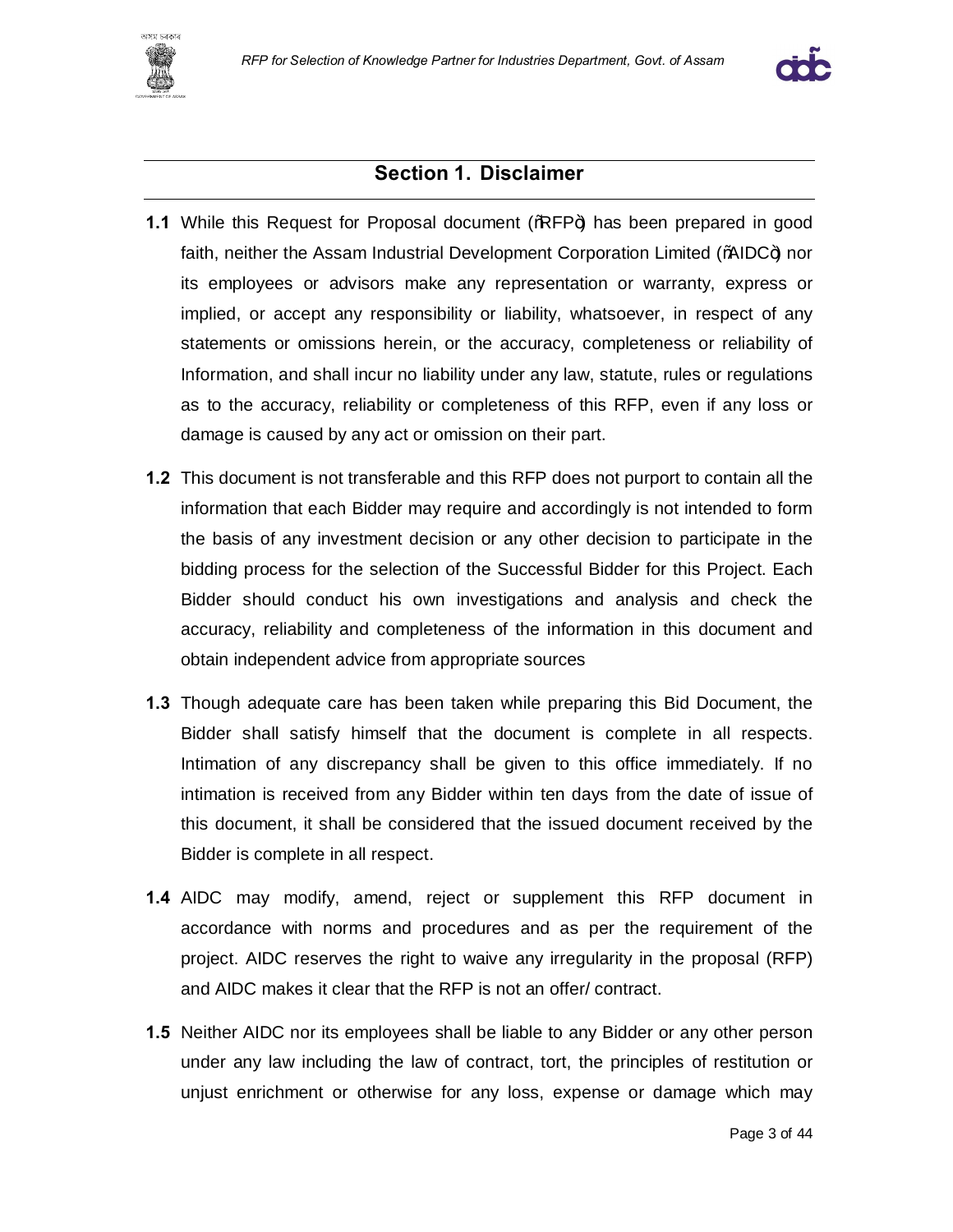



arise, or be incurred, or suffered, in connection with this RFP document, or any matter that may be deemed to form part of this RFP document, or the award of the contract, or any other information supplied by AIDC or their employees or consultants or otherwise arising in any way from the selection process for the award of the contract for the Project.

- **1.6** AIDC is not bound to accept any or all the Proposals. AIDC reserves the right to reject any or all the Proposals without assigning any reasons. No Bidder shall have any cause for action or claim against AIDC or its officers, employees, successors or assignees for rejection of his bid. The RFP submitted by the bidder will be the property of AIDC.
- **1.7** By purchasing the RFP, the purchaser of the RFP and each Member of a Consortium (collectively referred to as  $\pounds$  ovenanterg, shall be deemed to have confirmed that the Covenanter is fully satisfied with the process of evaluation of the Bid by the Procure r/ Authorized Representative and its decision regarding the qualification or disqualification or short-listing of the Bidders for sale of the RFP. The Covenanter hereby expressly waives any and all objections or claims in respect thereof.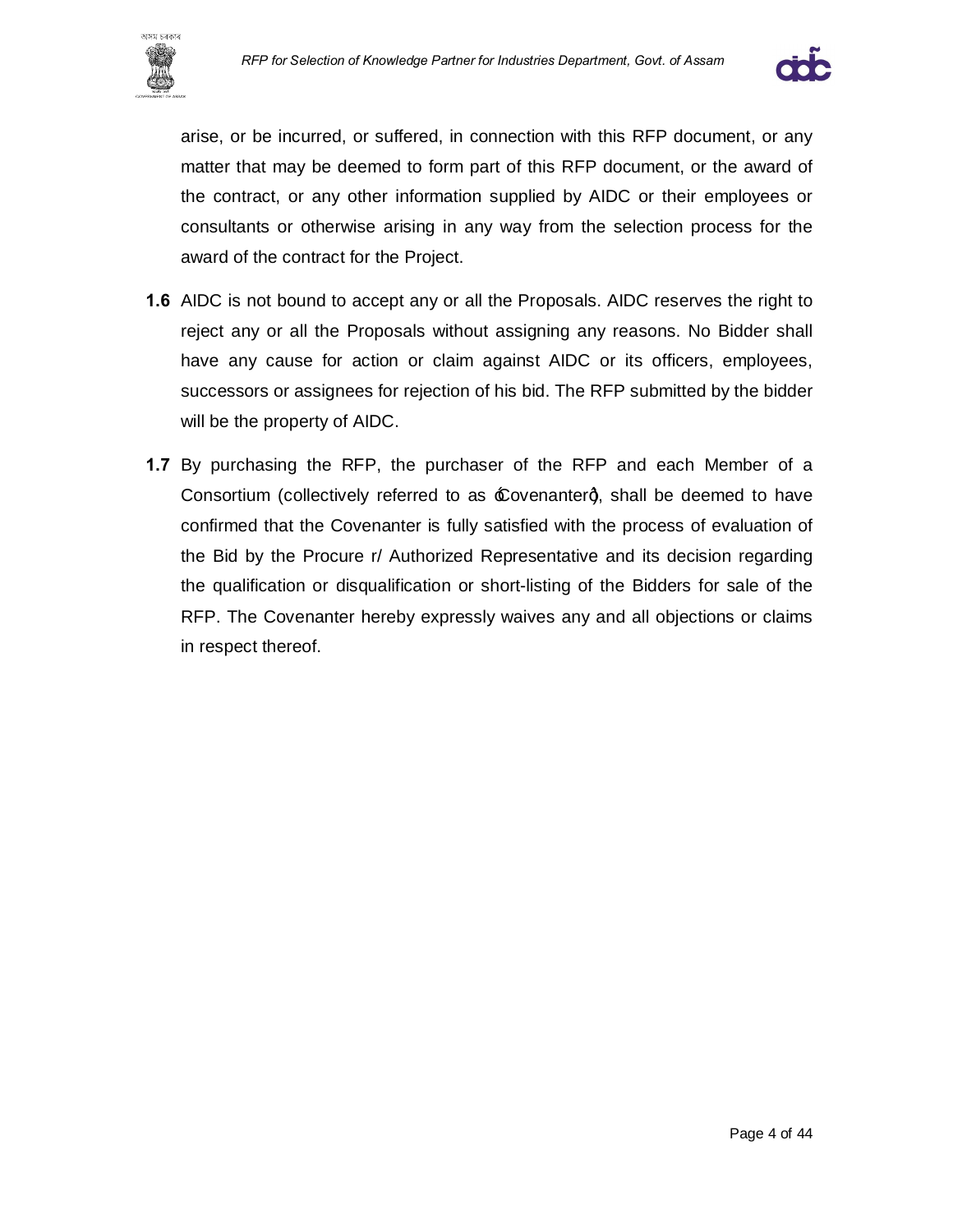



## **Section 2. Invitation**

#### **2.1 Introduction:**

- **2.1.1** One much discussed feature of recent industrial development reforms is the change in emphasis away from generic approach towards specialization towards a more holistic and integrated approach. In order to address complex policy issues more effectively, government organizations need to cross policy fields and collaborate more closely.
- **2.1.2** The State Government of Assam is poised to bring in more professional expertise in order to realise its full potential and deliver its promises to each and every stakeholder of Assam. The government intends to further sharpen and publicise its policies and enhance employment to its broad human base.
- **2.1.3** To chart out and implement the vigorous vision for the state, the Government of Assam intends to on-board World & leading Professional Consultancy Firm as Knowledge Partner (KP) for Industries & Commerce Department to make Assam as preferred business destination in India across its focus the sectors.

#### **2.2 Objectives of the program :**

- **2.2.1** To position the State as emerging investment destination.
- **2.2.2** Create a conducive investment climate through reduced regulations, general facilitation and evolving such policies so as to induce investments in the State.
- **2.2.3** Attract investments to develop world class social and industrial infrastructure in the state.
- **2.2.4** Create new employment opportunities on a large scale in the State.
- **2.2.5** Foster ease of doing business and uplift Assamos rank in DIPP<sub>®</sub> Ease of Doing Business state rankings
- **2.2.6** Create Schemes/ Measures for enhancing competitiveness of Industry by cost reduction through Policy framework of the State Government.
- **2.2.7** Develop strong local ancillary base in focus sectors.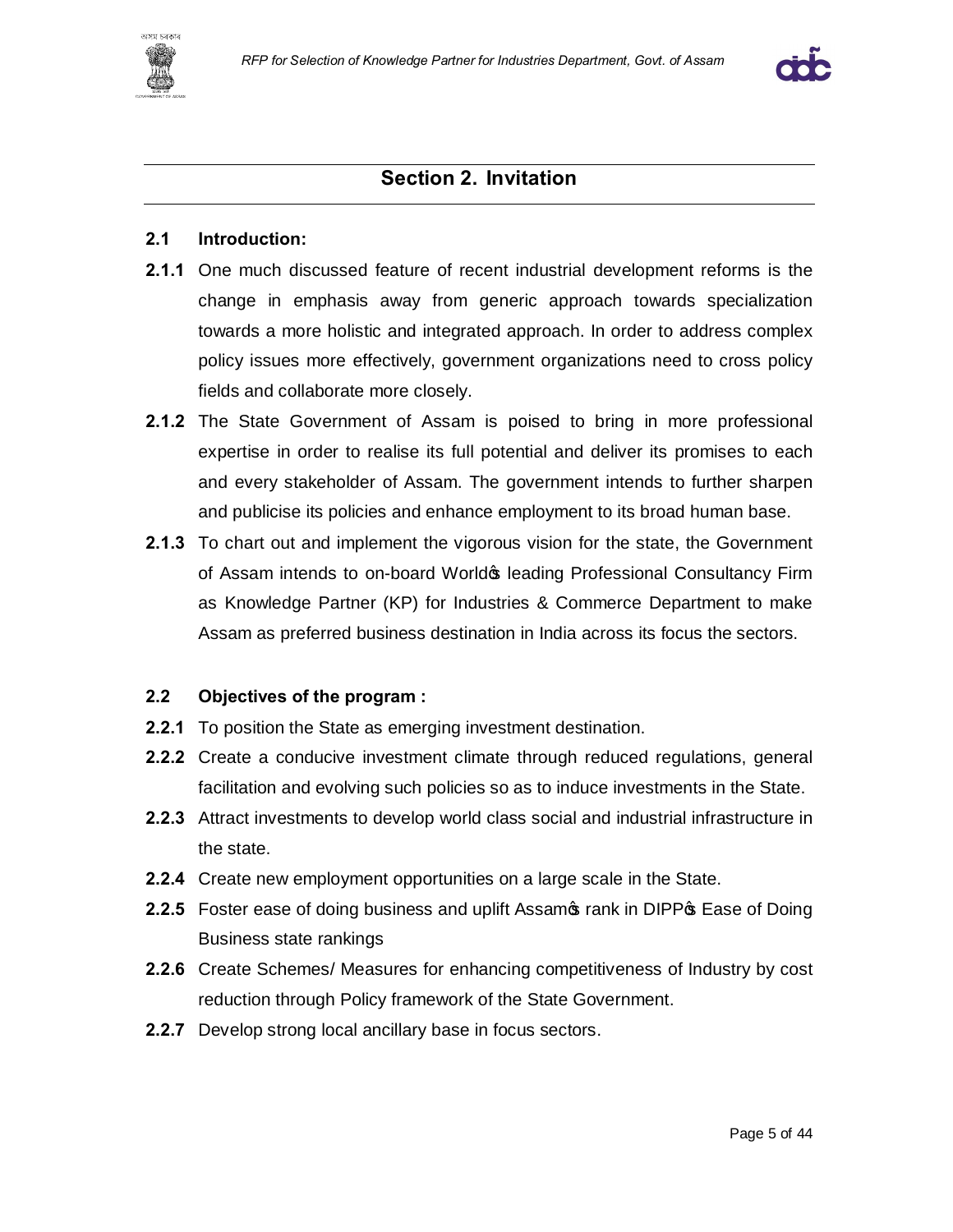





#### **2.3 Invitation:**

**2.3.1** In pursuance of the above, AIDC invites applications from interested reputed global consultants/companies State Level Knowledge Partner (KP).

#### **2.4 The Structure of Engagement**

- **2.4.1** The Industries Department, Government of Assam propose to engage professional consultancy firm as its KP who would be instrumental in implementing industry best practices not only in technical areas but also onboard end to end project management processes.
- **2.4.2** The KP will be responsible for assisting the departments in end-to-end program conceptualisation, inspiring from best practices, and project management. This will result in delivering desired outcomes in-line with the ambitious goals set by the government for its major areas. This team will act as support for the department and its directorates.

#### **2.4.3 Role of Knowledge Partner**

The scope of work for knowledge partner is defined under Terms of Reference.

**The final selection will be based on technical and financial bids of the shortlisted consultants through a Quality and Cost Based Selection (QCBS) System as per information given in data sheet.**

**2.5** The Managing Director, AIDC or the Authorized Official of AIDC, may accept or reject any bid without assigning any reason whatsoever. In case of dispute, the decision of Managing Director, AIDC will be final.

Thanking You, Yours Sincerely,

Managing Director Assam Industrial Development Corporation Limited (AIDC)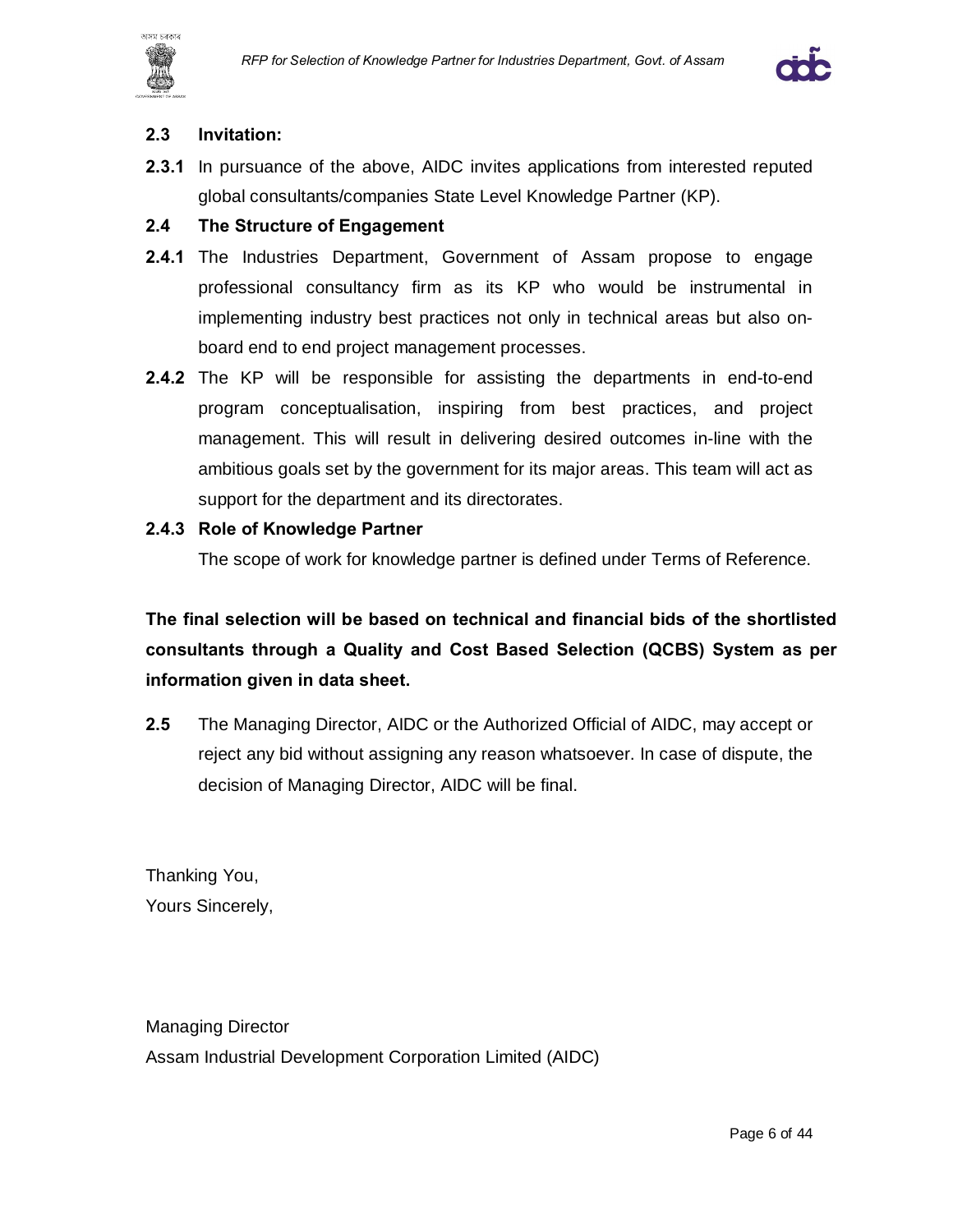



## **Section 3. Timelines and Data Sheet**

| <b>Issue of tender</b>                                              | 10.May, 2018                                                                         |  |
|---------------------------------------------------------------------|--------------------------------------------------------------------------------------|--|
| Last Date and time for submitting Pre-Bid                           |                                                                                      |  |
| <b>Queries</b>                                                      | 15:00 hrs, 19. May . 2018                                                            |  |
| <b>Pre-Bid Meeting</b>                                              | 11:00 hrs, 24. May. 2018                                                             |  |
| Reply of Pre-Bid Queries to be uploaded                             | 15:00 hrs, 28. May. 2018                                                             |  |
| Last date and time for submission of                                |                                                                                      |  |
| response to RFP (Bid - Documents)                                   | 13:00 hrs, 22. June. 2018                                                            |  |
| Date of opening of the bid (Minimum<br><b>Eligibility Criteria)</b> | 14:00 hrs, 22. June. 2018                                                            |  |
| Date of opening of the bid (Technical<br>Proposal)                  | 15:00 hrs, 22.Jun2.2018                                                              |  |
|                                                                     | Within one week on opening of the technical                                          |  |
| <b>Date of Technical Presentation</b>                               | proposal and confirmed details will be                                               |  |
|                                                                     | informed to shortlisted bidders                                                      |  |
| Date of opening of Financial Proposal                               | To be informed to technically shortlisted                                            |  |
|                                                                     | bidders                                                                              |  |
|                                                                     | <b>Managing Director</b>                                                             |  |
|                                                                     | Assam Industrial Development Corporation                                             |  |
|                                                                     | Limited (AIDC)                                                                       |  |
| Address for collecting tender document,                             | A-4, RG Baruah Road, Ambikagirinagar,<br>Guwahati, Assam 781024                      |  |
| sending pre-bid queries and bid receiving<br>address                | Tel: (91-361) 2201215                                                                |  |
|                                                                     | Fax: (91-361) 2200060                                                                |  |
|                                                                     | E-mail: aidcltd@gmail.com                                                            |  |
|                                                                     | Website: www.aidcltd.com                                                             |  |
|                                                                     | The duration of the consultancy assignment                                           |  |
|                                                                     | shall be two years and may be further                                                |  |
|                                                                     | extended by two more years on mutually                                               |  |
| <b>Assignment Duration:</b>                                         | agreeable terms with annually increased                                              |  |
|                                                                     | rate of 15% per annum per resource.                                                  |  |
|                                                                     | INR 10,000/- (Ten Thousand Only) plus                                                |  |
| Tender Fees (Non - refundable)                                      | processing fee                                                                       |  |
| <b>Ernest Money Deposit (EMD)</b>                                   | INR 5,00,000/- (Five Lakhs Only)                                                     |  |
|                                                                     | Demand Draft to be issued by any                                                     |  |
|                                                                     | Nationalized / Scheduled Bank drawn in                                               |  |
|                                                                     | favour of %ssam Industrial Development                                               |  |
| <b>Format for Tender fees</b>                                       | Corporation Limited+payable at Guwahati.<br>Tender Fees should reach AIDC before the |  |
|                                                                     | last date and time submission of response                                            |  |
|                                                                     | to RFP                                                                               |  |
|                                                                     |                                                                                      |  |
| <b>Format for EMD</b>                                               | Demand Draft/Bank Guarantee to be                                                    |  |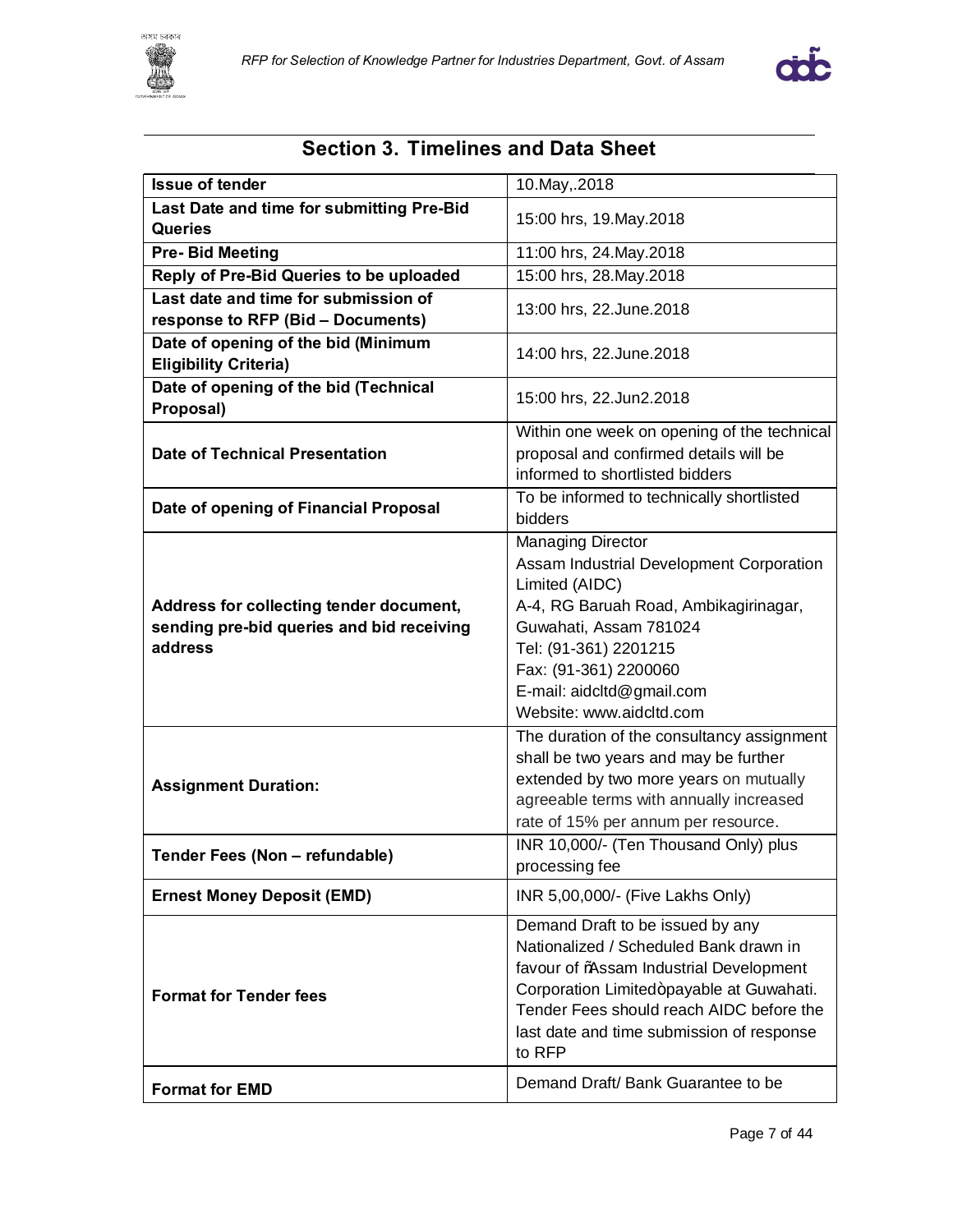



| <b>Selection process</b>               | issued by any Nationalized / Scheduled<br>Bank drawn in favour of %Assam Industrial<br>Development Corporation Limited+payable<br>at Guwahati. Tender Fees should reach<br>AIDC before the last date and time<br>submission of response to RFP<br>Quality cum Cost Based Selection (QCBS):<br>Weighting of technical score to financial<br>score will be 80:20                                                                                                                                                                                                                                                                                                                                                                                                                                                                                                                                                                                                                                                                                                                                                   |  |
|----------------------------------------|------------------------------------------------------------------------------------------------------------------------------------------------------------------------------------------------------------------------------------------------------------------------------------------------------------------------------------------------------------------------------------------------------------------------------------------------------------------------------------------------------------------------------------------------------------------------------------------------------------------------------------------------------------------------------------------------------------------------------------------------------------------------------------------------------------------------------------------------------------------------------------------------------------------------------------------------------------------------------------------------------------------------------------------------------------------------------------------------------------------|--|
| <b>Consortium/JV/Sub contracting</b>   | Not permitted                                                                                                                                                                                                                                                                                                                                                                                                                                                                                                                                                                                                                                                                                                                                                                                                                                                                                                                                                                                                                                                                                                    |  |
| <b>Project duration</b>                | 24 months and further extendable by 24<br>months                                                                                                                                                                                                                                                                                                                                                                                                                                                                                                                                                                                                                                                                                                                                                                                                                                                                                                                                                                                                                                                                 |  |
| Preparation and submission of proposal | • Envelope A: Letter for Bid<br><b>Submission (Form 1) Supporting</b><br>documents for Minimum Eligibility<br>Criteria, Tender Fee and EMD shall<br>be placed in sealed envelope clearly<br>marked <b>Minimum Eligibility</b><br><b>Criteria</b> q An authorized<br>representative of the bidder should<br>sign all pages of the proposal. A<br>power of Attorney (should be<br>included in the Envelope Aqfor the<br>same). A CD / pendrive containing a<br>copy of the proposal in doc / docx /<br>pdf format should be included.<br><b>Envelope B: the Technical Proposal</b><br>shall be placed in a separate sealed<br>envelope clearly marked <b>Fechnical</b><br>Proposalg An authorized<br>representative of the bidder should<br>sign all pages of the proposal.<br>Envelope B can only be opened upon<br>qualifying Envelope A, i.e,<br>Minimum Eligibility Criteria. A CD /<br>pendrive containing a copy of the<br>proposal in doc / docx / pdf format<br>should be included.<br><b>Envelope C: Financial Proposal shall</b><br>be placed in a sealed envelope<br>clearly marked Financial Proposalq |  |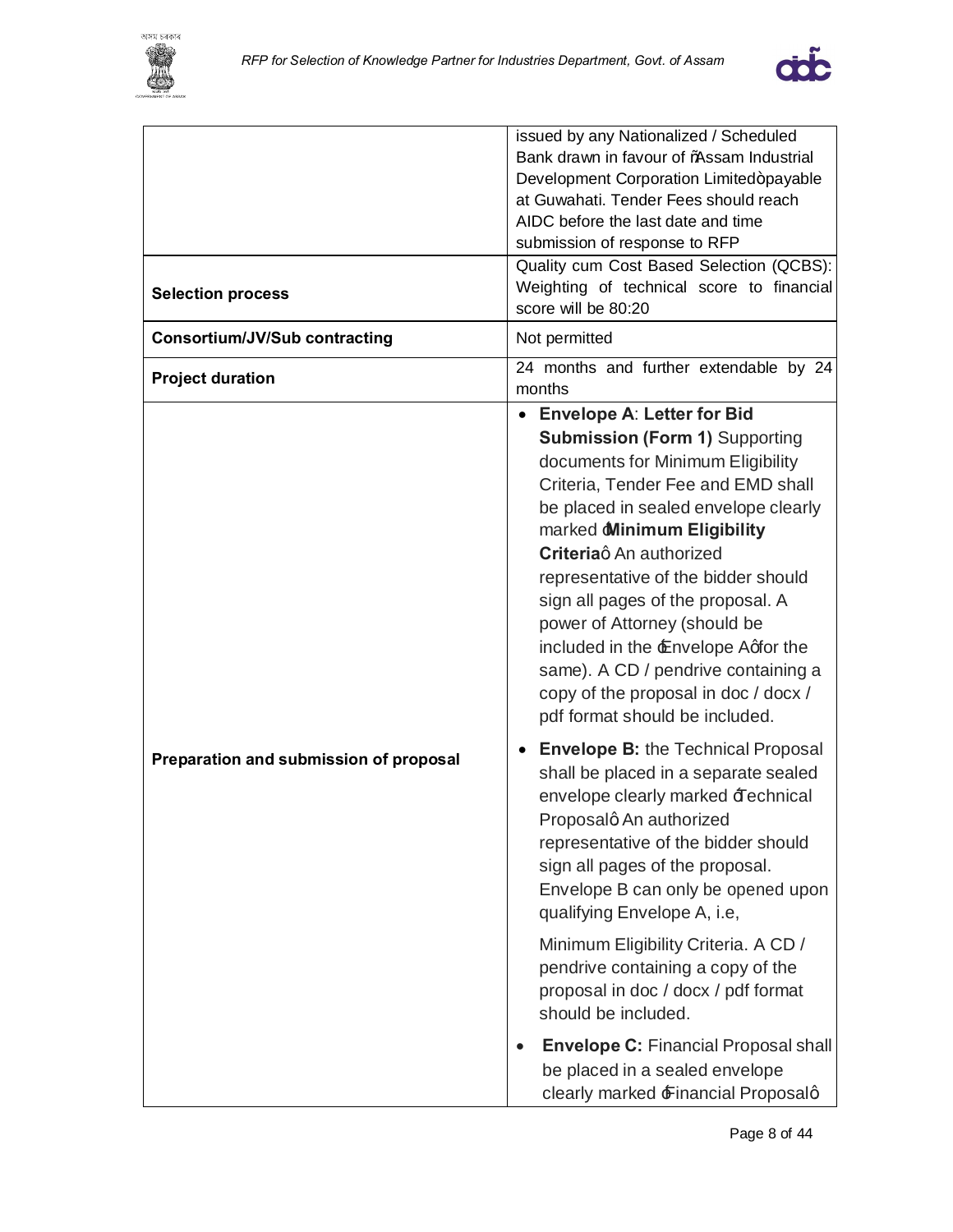



An authorized representative of the bidder should sign all pages of the proposal. Envelope C can only be opened upon qualifying Envelope B, i.e, Technical Qualification. **Envelope D: Envelopes (A, B and C) shall be placed into an outer envelope (D) and sealed. This outer envelope shall bear the submission address and be super scribed "Response to RFP for hiring of Knowledge Partner for Industries & Commerce Department, Government of Assam"**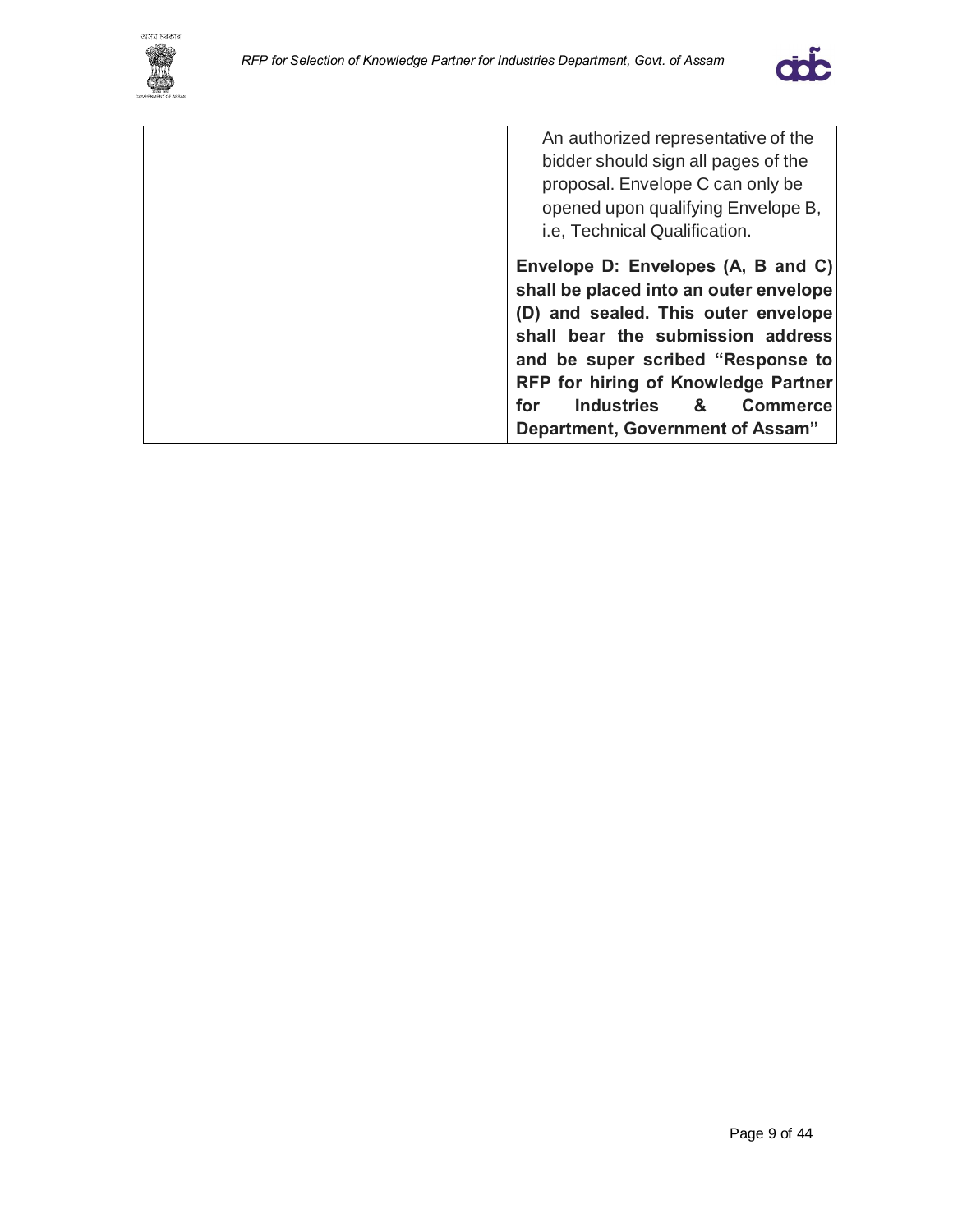



#### **Section 4. Terms of Reference**

#### **Role of Consultant/ Scope of Work**

The scope of the KP will be driven through four separate modules wherein the first module would involve devising strategy and the implementation plan for the ambitious program.

#### **4.1** *MODULE 1- EASE OF DOING BUSINESS*

With the objective of designing state level intervention around EODB, consultant would aim to drive state towards preferred business destination

This module will be focusing on enabling ease of doing business through single window system in the State of Assam. This will involve:

- · Examining the current policy, institutional and regulatory environment, regulatory interfaces, practices and processes for investors and businesses throughout the lifecycle of a business entity
- · Identifying key bottlenecks impacting the ease of doing business and the business environment in Assam
- · Given the increasing relevance of the Micro, Small and Medium Enterprises (MSME) towards business contribution in the country, the module would focus on issues facing this segment within the manufacturing industry.
- · Identification of key aspects for institutional strengthening and organizational restructuring, developing strategy for institutional reforms and capacity building
- · Assist department on the DIPP annual assessment of Ease of Doing Business
- · Assist the Department in operationalizing the Single Window Clearance System and establishment of ABIP and designation of an appropriate agency of the department as the SWA
- · Assist the SWA and Department in roll out of the Single Window Clearance System across the State (all stakeholder Departments and agencies) and capacity building of Department personnel as well as key personnel of other stakeholder departments/ agencies which will use the Single Window Clearance System.
- · Will handhold the SWA and work closely with the Chief Executive officer of the SWA in processing of investment applications as per the timelines laid down in the act.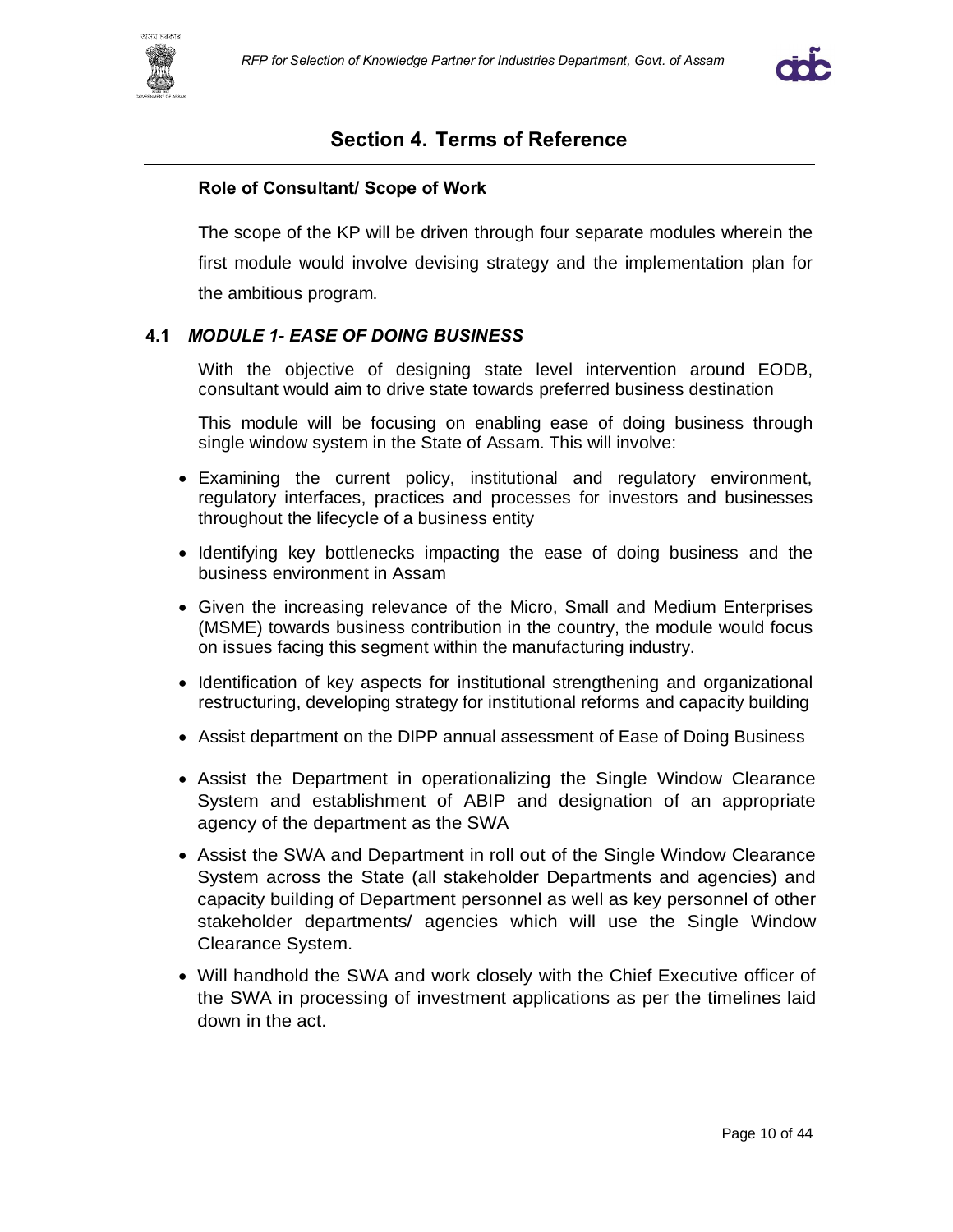



#### **4.2** *MODULE 2- LEAD GENERATION AND INVESTMENT GROUNDING SUPPORT*

- · Conduct research on a continual basis to identify potential target companies who are looking to invest and expand in the region and who should be targeted to promote Assam
- · Leverage country-based desks / trade agencies for direct focus on investors to facilitate investment;
- · Identify events and assist the state to participate in multi-lateral forums, trade fairs and conferences; collaborate with global embassies, chambers of commerce and business councils.
- · Support the department in facilitating dialogues with Investors, including handholding of high value Investors from contact to conversion.
- · Provide support to leads generated in the road shows and/or state sessions and one to one meetings
- · Identify select companies for systematic targeting during the duration of the project and attempt to bring these companies to implementation stage in Assam
- · Shall coordinate with the all concerned for facilitating requests of companies and constantly follow upon pending requests and bring to the attention of the Department in case of delay.

#### **4.3** *MODULE 3- KNOWLEDGE MANAGEMENT and CAPACITY BUILDING*

- · To track investment trends and other development indicators across and update on regular basis the statistical information as collected and made available by the central government or any other statutory authority
- · To act as Knowledge manager to the department with a convergence approach towards one-State-one-message-one-Approach perspective
- · Develop sector competitiveness guides
- · To work towards promoting the state of Assam as most preferred investment destination in the country for the given sector
- · Assist the Media and PR partner with relevant content for publicity including digital media
- · Support in Website updation on a continuous basis during the project period (limited to suggestions and IT implementation is not included as per of this scope of work)
- · To study the role and activities of various organizations / agencies under the administrative control of Department of Industries and Commerce,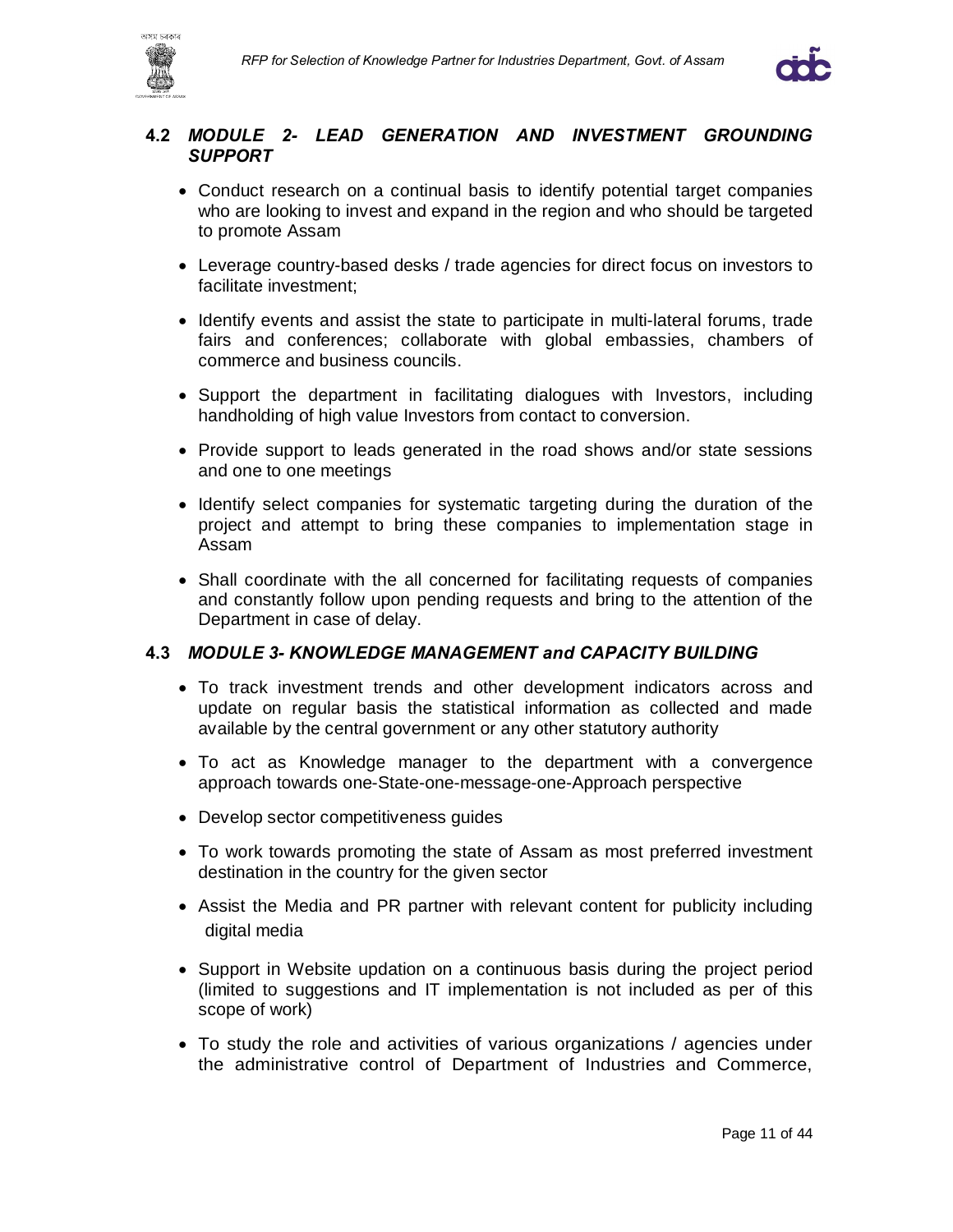



Govt. of Assam and define / re-define the same according to investment trends and other development indicators as follows:

- i. Carry out a detailed study of the defined and existing roles of the agencies, identify overlaps and understand best practices being followed in other competing and industrially developed states
- ii. Based on the above assessment to propose a revise and revamped role and structure / framework for the agencies to optimize industrial infrastructure development and investor facilitation.
- iii. Wherever applicable will also identify the necessary changes in Acts / laws under which some of the agencies may have been setup
- iv. A detailed roadmap for revamp and implementation of the revised roles of the agencies will be submitted to the Department for necessary administrative approvals and implementation
- v. Provide all necessary support to the Department in implementation of the same.
- vi. Derive the action plan and strategy for Assam Industrial Development Corporation for the next five years, ten years and fifteen years.

#### **4.4 Module 4 –Long Term Industrial Infrastructure Development Planning**

- · The PMU shall carry out a detailed forecasting of industrial infrastructure that will be required to be developed by Government of Assam to sustain and promote industrial development in state through assessment of the industrial infrastructure requirement.
- · Based on socio-economic development and infrastructure demand in various regions of the state, the Knowledge Partner will identify the key clusters / regions/ areas to be taken up for industrial development
- · Identify the anchor sector/ industry for each cluster and envisaged infrastructure for development of an holistic ecosystem for the sector
- · The Long Term Industrial Infrastructure Development plan for the state will take into account:
	- i. Trends in economic activity affecting the demand for infrastructure including overall state economic growth; estimation of impact on economy through multiplier effect; drivers of regional economic development and economic opportunities such as the Act East Policy of Government of India.
	- ii. Various vision documents and infrastructure plans prepared by State government agencies if any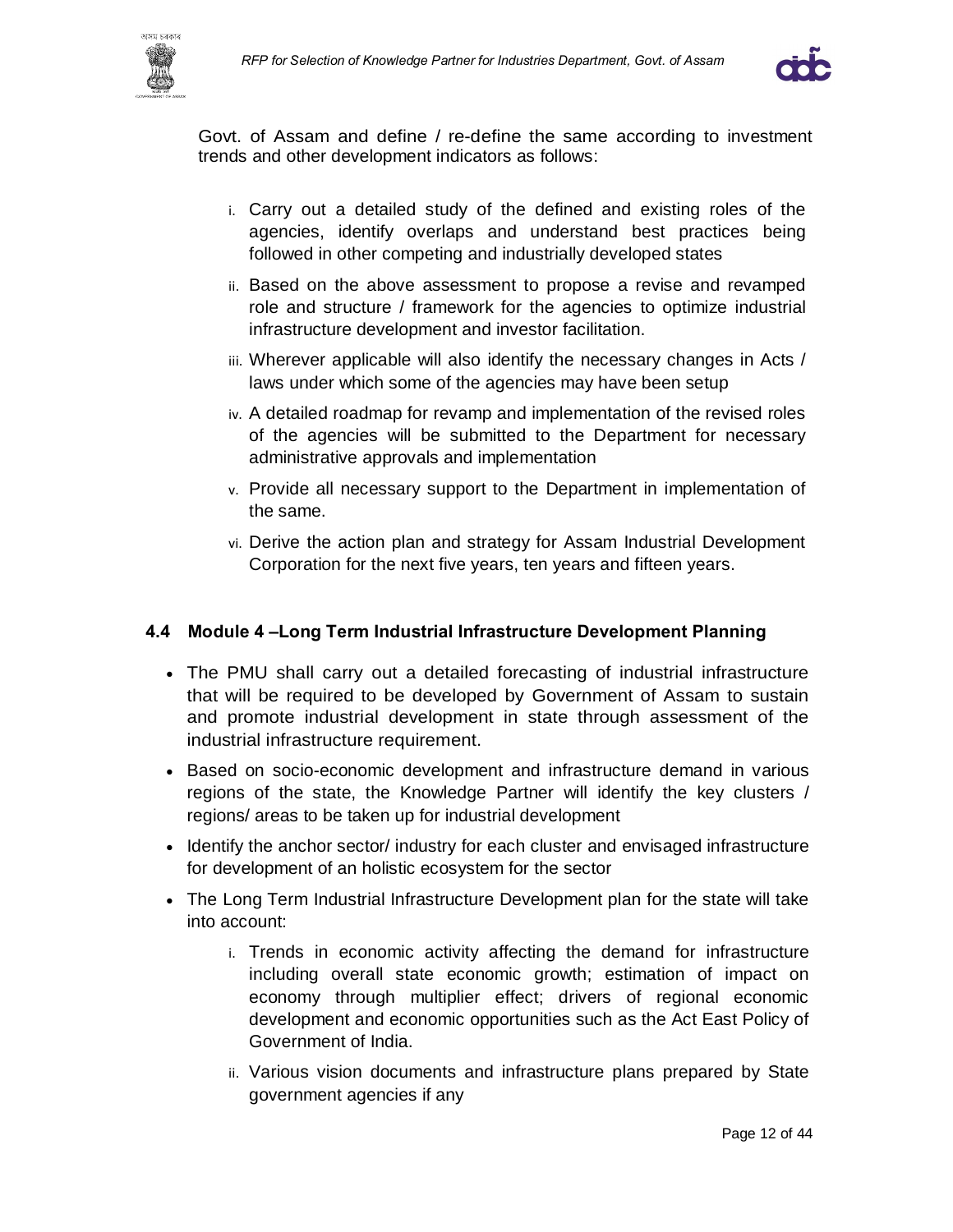



- iii. Key policy and regulatory impediments in development of projects and suggested remedial measures
- iv. Methodology for identifying and prioritizing infrastructure projects (including highlighting hurdles [such as issues of land acquisition] that require resolution)
- v. Strategies to improve the coordination of infrastructure planning and construction agencies across the state including collaboration between agencies and levels of government on the management, use and colocation of infrastructure assets; cooperation between the State and local governments, on the best mix of funding from different tiers of governments for infrastructure financed through public investment and partnerships between infrastructure providers
- vi. Strategies to promote investment in infrastructure that is timely, efficient and innovative including using demand management, where this is more cost-effective option; designing adaptable and multi-purpose facilities for shared use, and promoting shared and multiple use of existing infrastructure assets, where appropriate; exploring options for redevelopment and alternative uses of existing infrastructure assets; applying advances in technology that offer innovative
- vii. Infrastructure solutions and making use of the full range of funding options (including private financing)
- viii.To promote sustainability (financial viability, environmental sustainability and social inclusiveness) at the core to development of infrastructure projects
- ix. Prepare project and prioritization for projects based on multiple criteria
- x. Implementation Strategy and Action Plan for these projects: a comprehensive and holistic implementation strategy for the proposed action plan including, but not limited to, priority of projects within the action plan, action to be initiated in each sector, how to develop clusters development approach, driver and linkage projects, integration of various infrastructure projects and potentials, suggestions on removing hindrances based on past experience and identification of critical factors in successful implementation of the Action Plan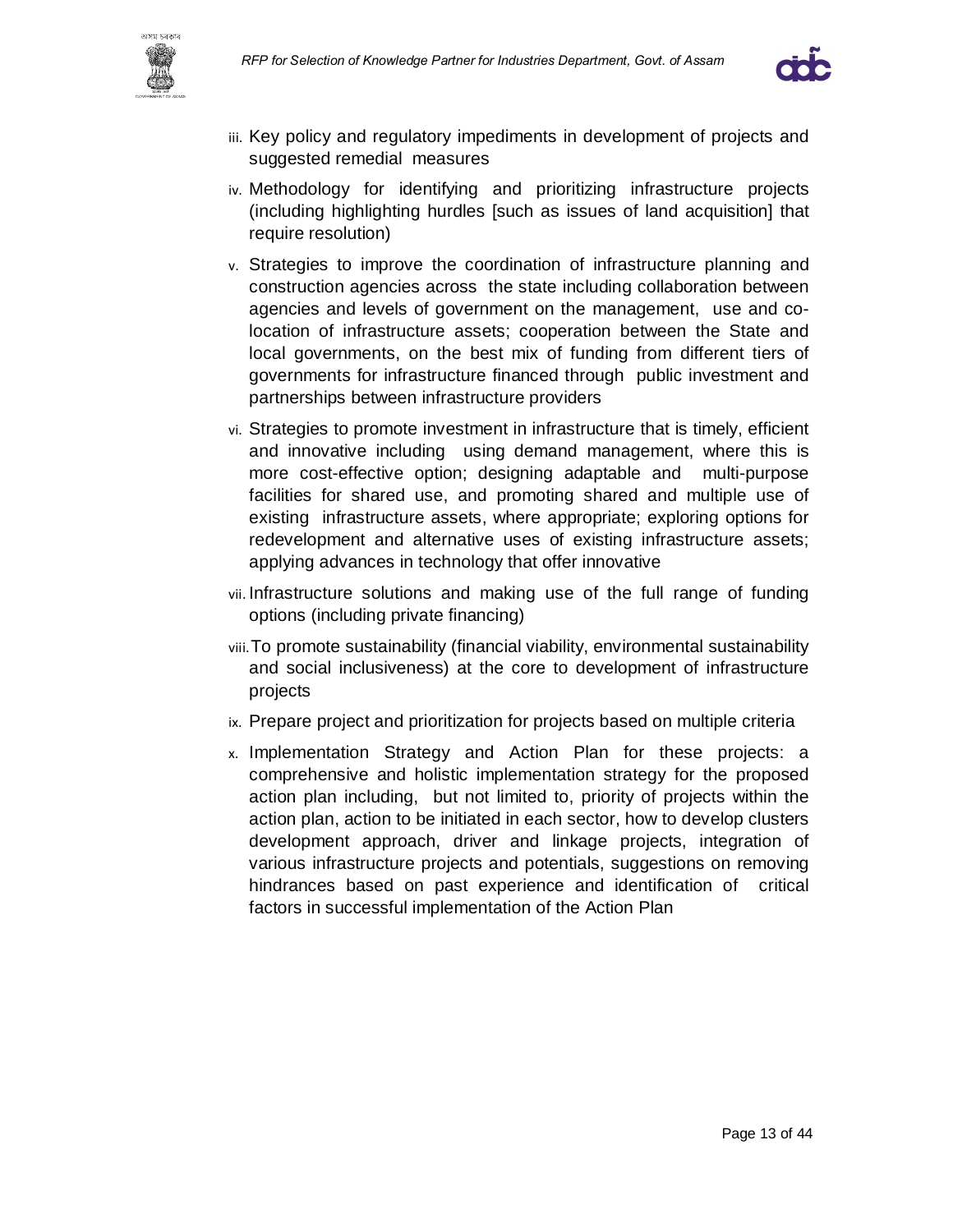



## **Section 5. Eligibility Criteria and proposal evaluation**

**5.1** The consulting firm or the lead member of the consortium, as the case may be, shall fulfil the following minimum qualification criteria:

|    |                       |                                                                                                                                                                                                                                                                                                                                                                                                                                                                             | <b>Supporting</b>                                                                                                                                                    |
|----|-----------------------|-----------------------------------------------------------------------------------------------------------------------------------------------------------------------------------------------------------------------------------------------------------------------------------------------------------------------------------------------------------------------------------------------------------------------------------------------------------------------------|----------------------------------------------------------------------------------------------------------------------------------------------------------------------|
| #  | <b>Sections</b>       | <b>Specific Requirements</b>                                                                                                                                                                                                                                                                                                                                                                                                                                                | <b>Document</b><br><b>Required</b>                                                                                                                                   |
| 1. | Legal<br>Entity       | The bidder should be a single Business<br>Entity. (Any kind of consortium/ Joint<br>Venture / Sub-contracting is not allowed).<br>For the purpose of this Invitation for RFP<br>document, a Business Entity shall mean a<br>company registered in India under the<br>Companies Act, 1956 or a partnership firm<br>registered under the Limited Liability<br>Partnership Act of 2008, and operating for<br>the last 10 years in Business Consulting<br>as of March 31, 2018. | Incorporation /<br>Registration<br>Certificate                                                                                                                       |
| 2. | Financial<br>Capacity | The bidder should have a minimum annual<br>turnover of INR 200 crore from Indian<br>operations in business consulting services in<br>each of the last three financial years (FY<br>2014-15, FY 2015-16 and FY 2016-17)                                                                                                                                                                                                                                                      | Certificate from<br>statutory auditor<br>/audited financial<br>statements for the<br>three previous<br>financial years<br>with CAG<br>Registration<br>Number / Seal. |
| 3. | Employee<br>Strength  | The company should have at least 500 full<br>time and permanent Staff on its rolls as on<br>31 <sup>st</sup> March 2018                                                                                                                                                                                                                                                                                                                                                     | Certificate by<br>competent Head<br>HR of the<br>company                                                                                                             |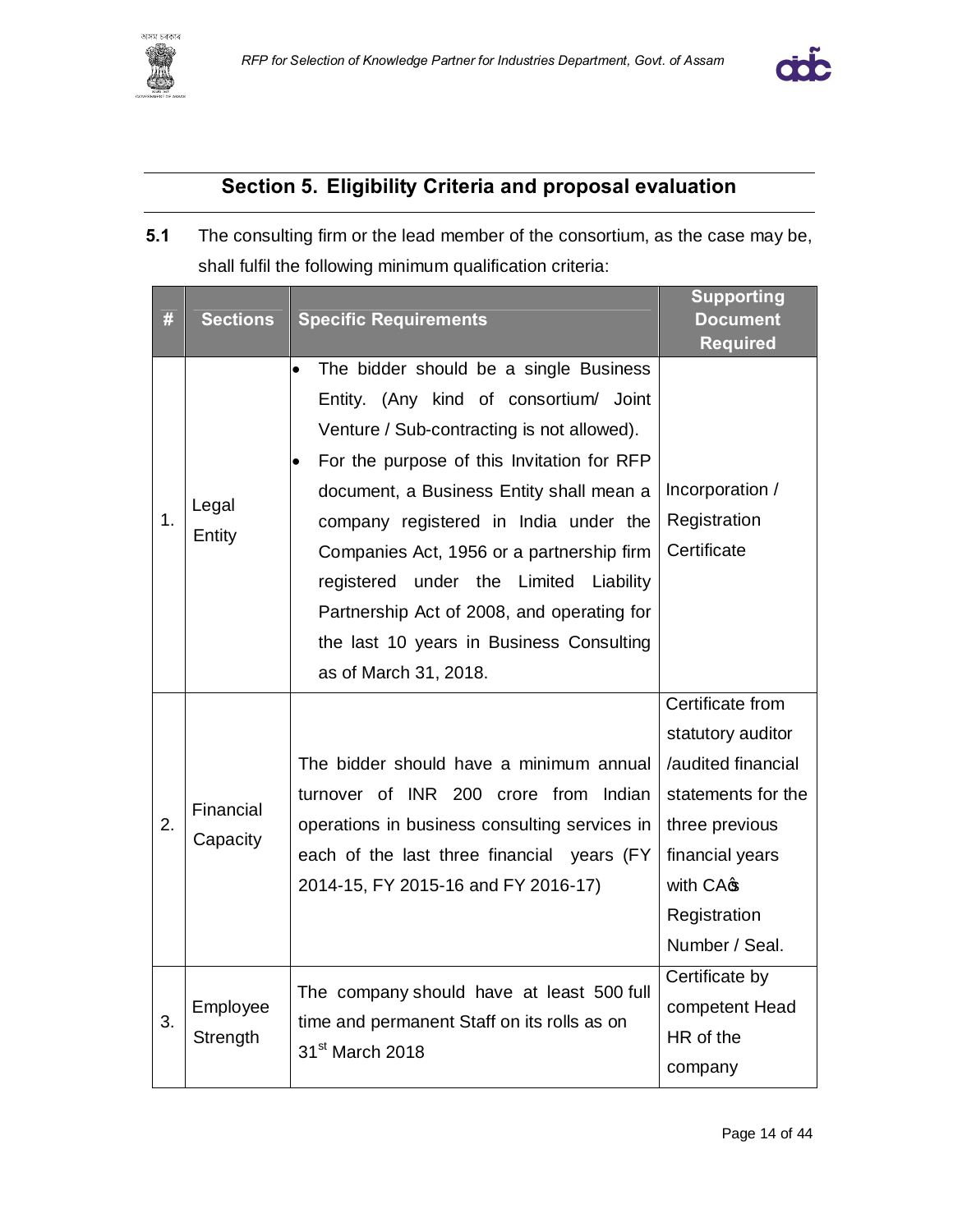



| $\#$     | <b>Sections</b>                                                                               | <b>Specific Requirements</b>                                                                                                                                                                                                                                                                                                                                                         | <b>Supporting</b><br><b>Document</b><br><b>Required</b>                                                                                                                                                                      |
|----------|-----------------------------------------------------------------------------------------------|--------------------------------------------------------------------------------------------------------------------------------------------------------------------------------------------------------------------------------------------------------------------------------------------------------------------------------------------------------------------------------------|------------------------------------------------------------------------------------------------------------------------------------------------------------------------------------------------------------------------------|
| 4.<br>5. | Turnover<br>from<br>Governme<br>nt<br>Consulting<br><b>Services</b><br>Pending<br>Litigations | The bidder should have working in the<br>consultancy assignments for a minimum of 5<br>years having annual turnover of INR 10<br>Crore from Government/ Public Sector<br>consulting services in India in each of the last<br>3 financial years<br>The amount involved in pending litigations<br>against the Bidder in various Courts/<br>Tribunals should less than the net worth of | Certificate from<br>statutory auditor<br>Certificate from<br>statutory auditor.                                                                                                                                              |
|          |                                                                                               | the company/ firm.                                                                                                                                                                                                                                                                                                                                                                   |                                                                                                                                                                                                                              |
| 6.       | Prior<br>experience                                                                           | The bidder should have served as Knowledge<br>Partner for State or Center for their<br>investment promotion program or central /<br>state schemes for infrastructure investment<br>programs with a consulting fees of INR 5<br>crore through single contract or maximum of<br>two contract totalling up to INR 5 crore                                                               | Work Order and<br>Completion<br>Certificates                                                                                                                                                                                 |
| 7.       | <b>Blacklisting</b>                                                                           | The bidder should never have been<br>1<br>blacklisted, suspended or terminated by<br>any agency of the central government,<br>public sector undertaking or by any<br>department of State Government in India<br>There should not be any non-tax pending<br>2<br>litigation in any courts across India.                                                                               | Self-certification.<br>False certification<br>and / or non-<br>disclosure will<br>lead to forfeiture<br>of the EMD and<br>disqualification<br>from the<br>evaluation<br>process and<br>blacklisting in the<br>State of Assam |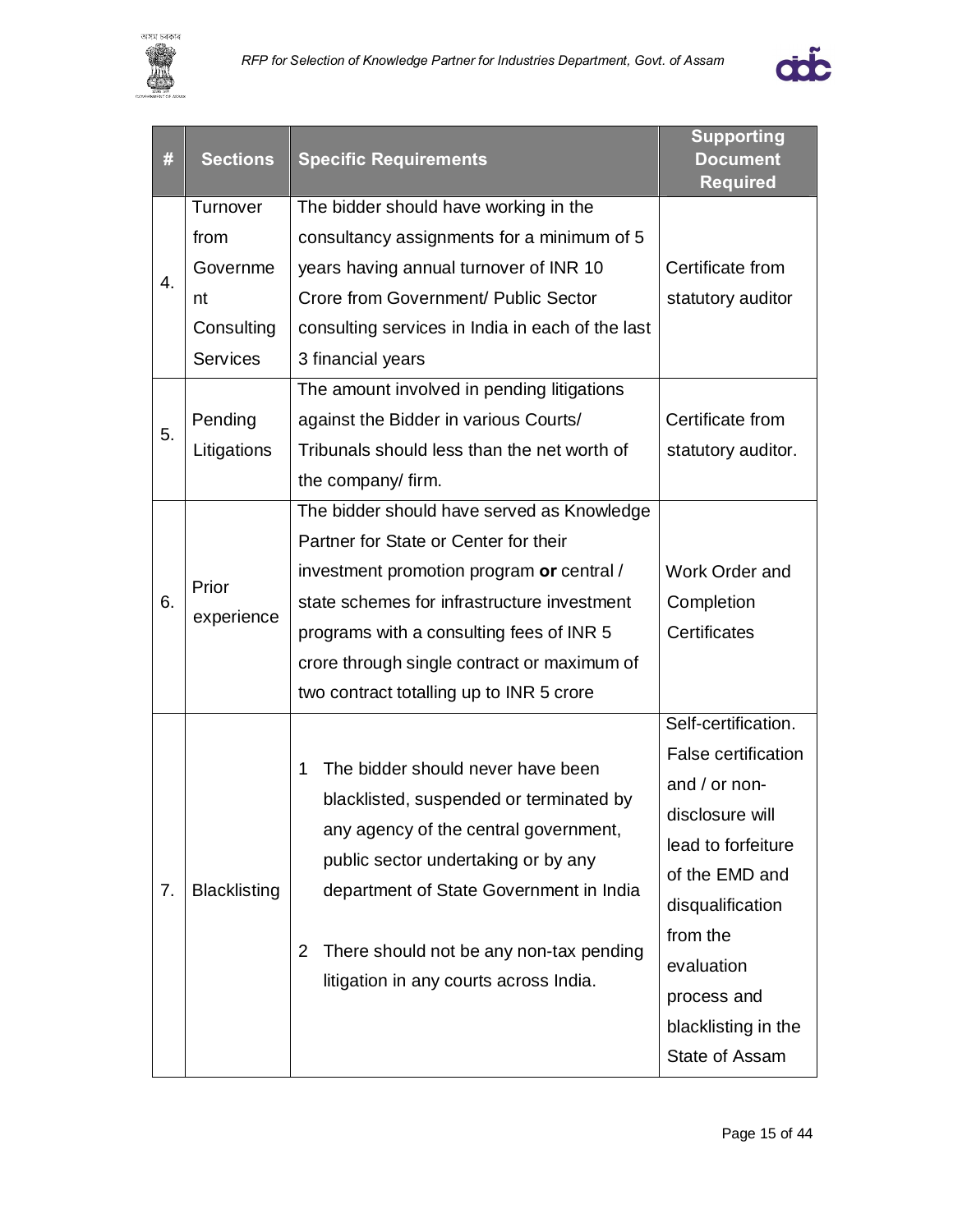



| #  | <b>Sections</b> | <b>Specific Requirements</b> | Supporting<br><b>Document</b><br><b>Required</b> |
|----|-----------------|------------------------------|--------------------------------------------------|
|    | Tender          |                              |                                                  |
| 8. | Fee and         | Refer data sheet             | <b>Demand Draft</b>                              |
|    | Processing      |                              |                                                  |
|    | Fee             |                              |                                                  |
| 9. | <b>EMD</b>      | Refer data sheet             | Demand Draft /                                   |
|    |                 |                              | <b>Bank Guarantee</b>                            |

#### **5.2 Technical Evaluation**

- **5.2.1** The evaluation of Technical Proposals of only those Consultants who have qualified in the pre-qualification / minimum eligibility criteria will be carried out.
- **5.2.2** The bidders will be assessed as per the pre-qualification criteria defined in the RFP. Only the bidders who qualify pre-qualification shall be eligible for technical evaluation. Non-conforming Proposals will be rejected and will not be eligible for any further processing.
- **5.2.3** Bidders must read carefully the conditions of eligibility provided herein.
- **5.2.4** Proposals of only those Bidders who satisfy the Eligibility Criteria will be considered for evaluation.
- **5.2.5** If the Technical proposals are found to be inadequate and do not correspond to the scope of service and terms of reference, they shall be summarily rejected.
- **5.2.6** Conditions of Eligibility for Key Personnel: Each of the Key Personnel must fulfill the Conditions of Eligibility as specified above.
- **5.2.7** Full time represent total deployment of 36 months in Guwahati
- **5.2.8** The team mentioned below is envisaged under the current project scope and as per the immediate requirement. Any further increase in team deployment at support consultant level would be discussed and bidder is required to mobilise team as per mutually agreed terms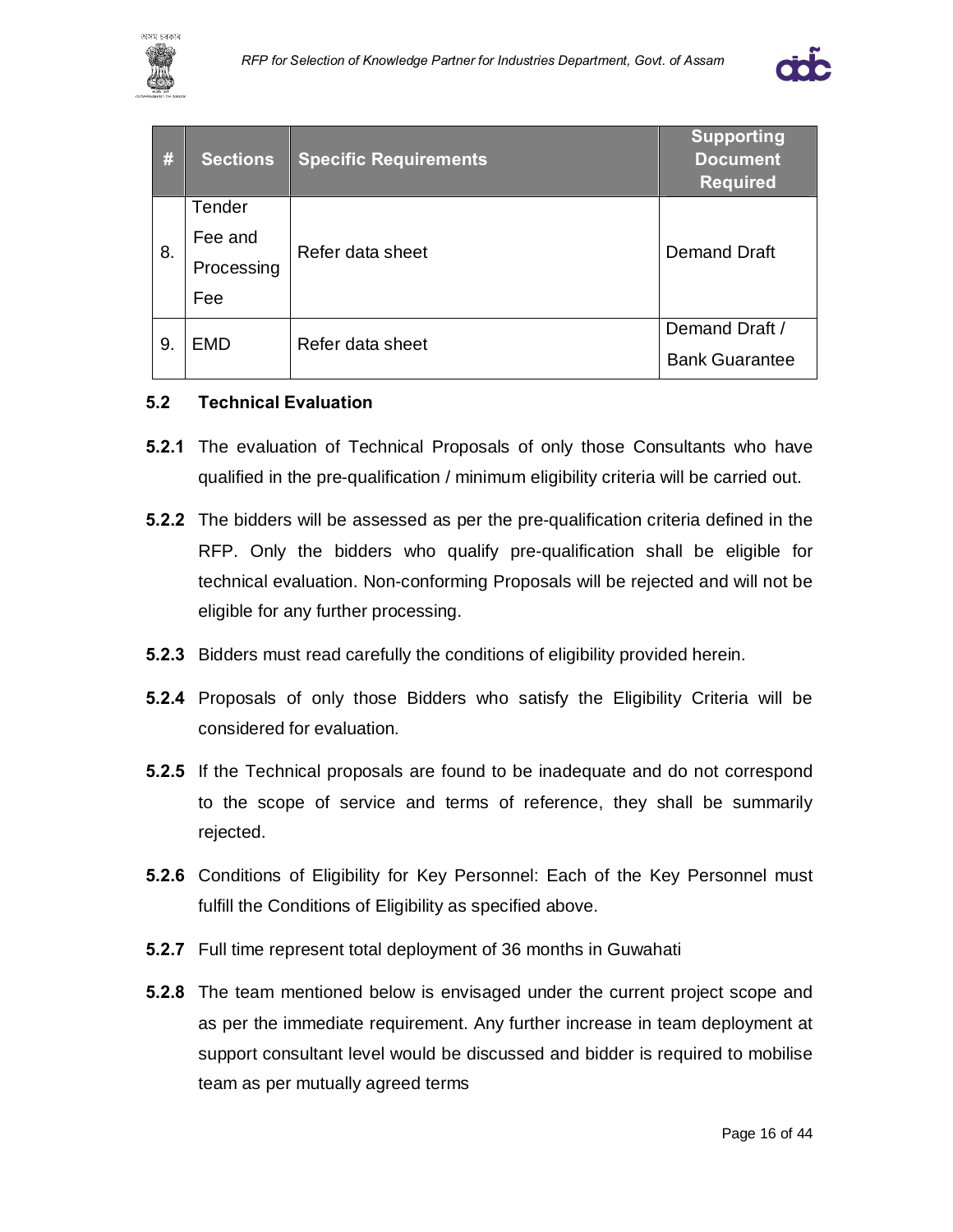



| <b>S.N.</b>    | <b>Heading</b>                          | <b>Criteria for point allotment</b>                                                                                                                                                                                                                                                                                                                                                                                                                                                    |                    | Max.          |
|----------------|-----------------------------------------|----------------------------------------------------------------------------------------------------------------------------------------------------------------------------------------------------------------------------------------------------------------------------------------------------------------------------------------------------------------------------------------------------------------------------------------------------------------------------------------|--------------------|---------------|
|                |                                         |                                                                                                                                                                                                                                                                                                                                                                                                                                                                                        |                    | <b>Points</b> |
|                | <b>Firm</b> s                           | Experience of working with the Government of India on<br>National Priority Projects such as Make In India, Swatch<br>Bharat, Skill India, Digital India, Start-up India, Ease of<br>Doing Business and other similar assignments, etc.<br>Each project will be given 2 marks, subject to a<br>Maximum of 10 projects.                                                                                                                                                                  |                    | 20            |
| 1              | Experience                              | For project to be eligible, it needs to be a minimum of<br>INR 1 Crore value in last 4 years ending 31 <sup>st</sup> March 2017                                                                                                                                                                                                                                                                                                                                                        |                    |               |
|                | $(Marks =$<br>45):                      | <b>Experience of Assisting State Governments in Investment</b><br>Promotion.                                                                                                                                                                                                                                                                                                                                                                                                           |                    |               |
|                |                                         | Each project will be given 1 mark, subject to a maximum<br>of 10 marks.<br>Each Project to be of a minimum INR 1 Crore in last 5<br>years ending 31 <sup>st</sup> March 2017                                                                                                                                                                                                                                                                                                           |                    | 10            |
|                |                                         | Technical Presentation on the approach and methodology                                                                                                                                                                                                                                                                                                                                                                                                                                 |                    | 15            |
|                |                                         | <b>Position</b>                                                                                                                                                                                                                                                                                                                                                                                                                                                                        | No of<br>positions | <b>Score</b>  |
|                |                                         | Core team                                                                                                                                                                                                                                                                                                                                                                                                                                                                              |                    |               |
|                |                                         | <b>Project Director</b>                                                                                                                                                                                                                                                                                                                                                                                                                                                                | 1 (part time)      |               |
| $\overline{2}$ | Project<br>Team<br>$(50 \text{ marks})$ | a. Should be a Senior Member of the firm:<br>1 mark<br>b. Engineer + MBA: 2 Marks;<br>c. Minimum 20 years of experience: 4<br>Marks;<br>d. Should have worked extensive with<br>State Governments in the last 3 years<br>(min 5 projects): 3 Marks;<br>e. Should have led at least 3 Investment<br>Promotion Projects as Project Director or<br>Engagement Partner: 3 Marks;<br>Should have experience of working with<br>f.<br>Government of Assam: 2 Marks<br><b>Project Manager</b> | 1(part time)       | 15            |
|                |                                         | B.E/B. Tech/CA and MBA / PGDBM /<br>M.Tech / MS/ME or equivalent : 2 mark<br>12 years or more of experience in                                                                                                                                                                                                                                                                                                                                                                         |                    | 10            |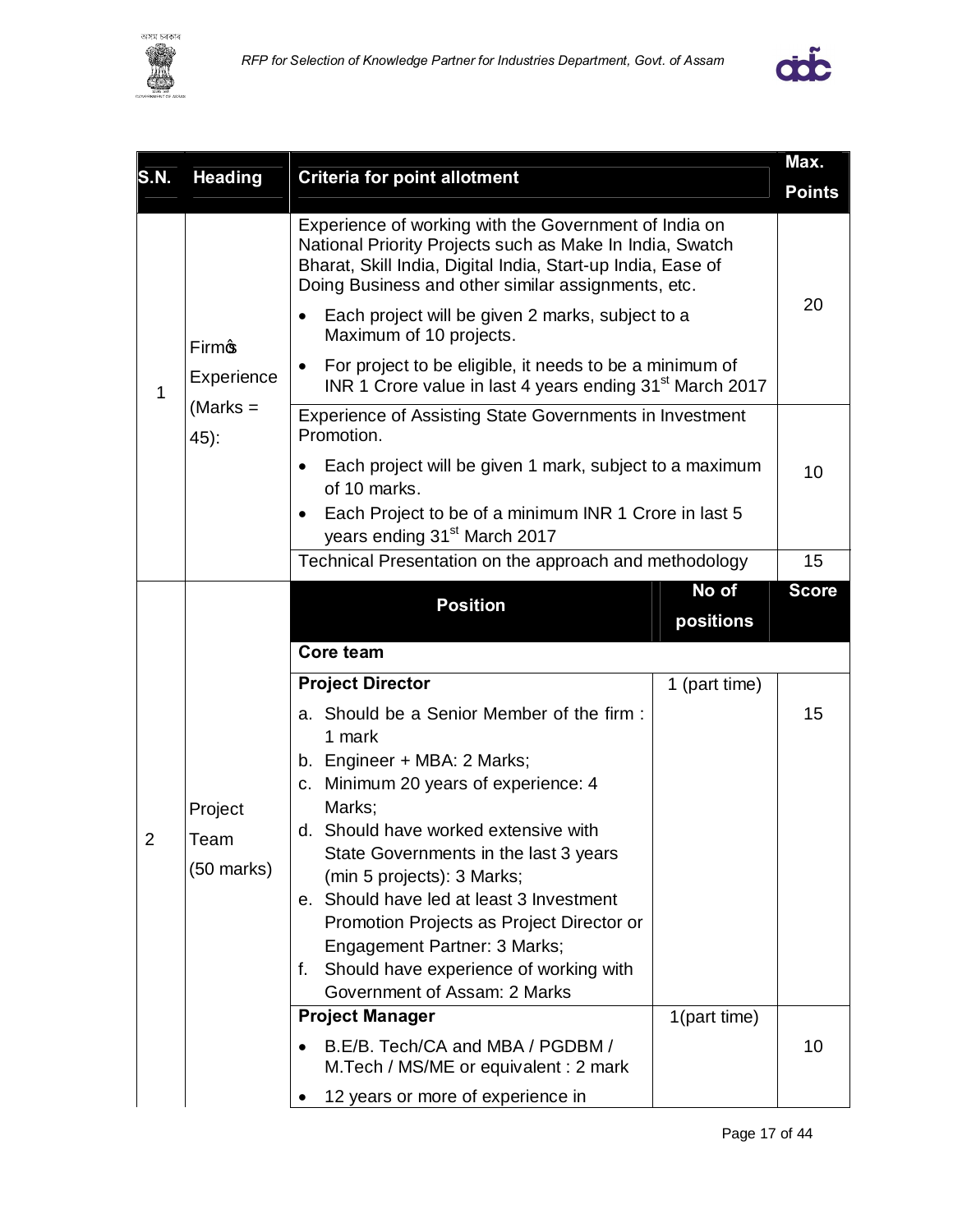



|             |                |                                                                                                                                                                        | Max.         |                |
|-------------|----------------|------------------------------------------------------------------------------------------------------------------------------------------------------------------------|--------------|----------------|
| <b>S.N.</b> | <b>Heading</b> | <b>Criteria for point allotment</b>                                                                                                                                    |              | <b>Points</b>  |
|             |                | relevant field: 2 marks                                                                                                                                                |              |                |
|             |                | Should be on permanent rolls of the firm<br>٠<br>for at least 24 months: 1 mark                                                                                        |              |                |
|             |                | Should have strong experience of<br>$\bullet$<br>working with more than one department<br>in any State Government: 4 marks                                             |              |                |
|             |                | Experience of working with 1<br>department: 2 marks                                                                                                                    |              |                |
|             |                | 2 or more departments : 4 marks                                                                                                                                        |              |                |
|             |                | a. Should have experience of working with<br><b>Central Government / State Government</b><br>in Ease of Doing Business and / or<br><b>Investment Promotion: 1 mark</b> |              |                |
|             |                | <b>Team Leader</b>                                                                                                                                                     | 1(full time) | 8              |
|             |                | a. BE/BTech and MBA from a recognized                                                                                                                                  |              |                |
|             |                | university: 2 marks                                                                                                                                                    |              |                |
|             |                | b. Minimum 7 years of experience: 3 marks<br>c. Should have experience of working with                                                                                 |              |                |
|             |                | at least 3 state governments. 3 marks                                                                                                                                  |              |                |
|             |                | <b>Module Experts</b>                                                                                                                                                  |              |                |
|             |                | <b>Investment Promotion / Strategy</b>                                                                                                                                 | 1(full-time) |                |
|             |                | <b>Consultant</b><br>a. MBA or equivalent from a recognized<br>university<br>b. Minimum 5 years of relevant experience                                                 |              | 2              |
|             |                | <b>Project Implementation Consultant</b>                                                                                                                               | 1(full-time) |                |
|             |                | a. MBA or equivalent from a recognized<br>university                                                                                                                   |              | $\overline{2}$ |
|             |                | b. Minimum 5 years of relevant experience<br>Knowledge Management Consultant                                                                                           | 1(full-time) |                |
|             |                | a. MBA or equivalent from a recognized<br>university                                                                                                                   |              | 2              |
|             |                | b. Minimum 5 years of relevant experience                                                                                                                              |              |                |
|             |                | <b>Project Management Consultant</b>                                                                                                                                   | 1(full-time) |                |
|             |                | a. MBA or equivalent from a recognized                                                                                                                                 |              | 2              |
|             |                | university                                                                                                                                                             |              |                |
|             |                | b. Minimum 5 years of relevant experience                                                                                                                              |              |                |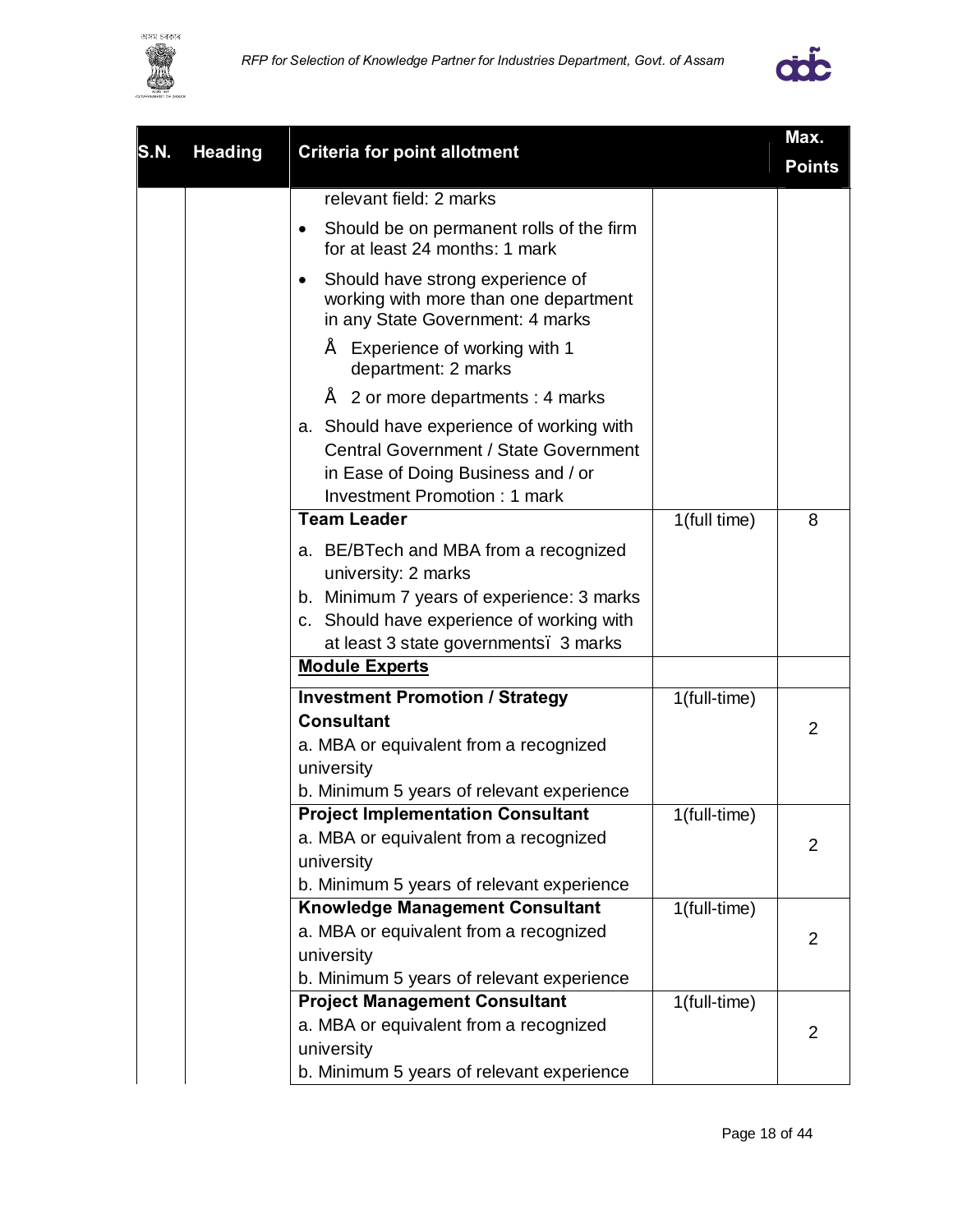



|             |                |                                                                             | Max.                    |                |
|-------------|----------------|-----------------------------------------------------------------------------|-------------------------|----------------|
| <b>S.N.</b> | <b>Heading</b> | <b>Criteria for point allotment</b>                                         |                         | <b>Points</b>  |
|             |                | <b>Research and Analysis Consultant (Lead</b>                               | 1(full-time)            |                |
|             |                | <b>Generation and Investment Grounding)</b>                                 |                         | 2              |
|             |                | a. MBA or equivalent from a recognized                                      |                         |                |
|             |                | university                                                                  |                         |                |
|             |                | b. Minimum 5 years of relevant experience                                   |                         |                |
|             |                | <b>Event Management Consultant</b>                                          | 1 (full-time)           |                |
|             |                | a. MBA or equivalent from a recognized                                      |                         | $\overline{2}$ |
|             |                | university                                                                  |                         |                |
|             |                | b. Minimum 5 years of relevant experience                                   |                         |                |
|             |                | <b>Ease of Doing Business Consultant</b>                                    | 2 (full-time)           |                |
|             |                | a. MBA or equivalent from a recognized                                      |                         | 4              |
|             |                | university                                                                  |                         |                |
|             |                | b. Minimum 5 years of relevant experience                                   |                         |                |
|             |                | <b>MSME Consultant</b>                                                      | 1(full-time)            |                |
|             |                | a. MBA or equivalent from a recognized                                      |                         | $\overline{2}$ |
|             |                | university                                                                  |                         |                |
|             |                | b. Minimum 5 years of relevant experience                                   |                         |                |
|             |                | <b>Online Single Window Expert</b>                                          | 1 (full-time)           | $\overline{2}$ |
|             |                | a. BE/MBA from a recognized university                                      |                         |                |
|             |                | b. Minimum 5 years of experience in ICT                                     |                         |                |
|             |                | sector which includes experience in online                                  |                         |                |
|             |                | single window system design and                                             |                         |                |
|             |                | implementation for Government Department                                    |                         |                |
|             |                | <b>ICT Expert</b>                                                           | 1 (full time)           | $\overline{2}$ |
|             |                | a. BE/MBA from a recognized university                                      |                         |                |
|             |                | b. Minimum 5 years of experience in ICT                                     |                         |                |
|             |                | projects in Government sector                                               |                         |                |
|             |                | <b>Domain Expert / Sectoral Expert</b>                                      | This position shall not |                |
|             |                | Minimum 12 years of experience in relevant                                  | be evaluated            |                |
|             |                | area / sector (such as Governance Expert,                                   |                         |                |
|             |                | Legal Expert, Cluster Development Expert,                                   |                         |                |
|             |                | Financial Modelling Expert, PPP Expert,                                     |                         |                |
|             |                | Investment Promotion Expert etc.) as<br>identified during the course of the |                         |                |
|             |                | assignment.                                                                 |                         |                |
|             |                | The selected bidder will have to provide at                                 |                         |                |
|             |                | least 2 CVs for the requirements identified                                 |                         |                |
|             |                | by the client during the project period. The                                |                         |                |
|             |                |                                                                             |                         |                |
|             |                | client will take the decision based on the                                  |                         |                |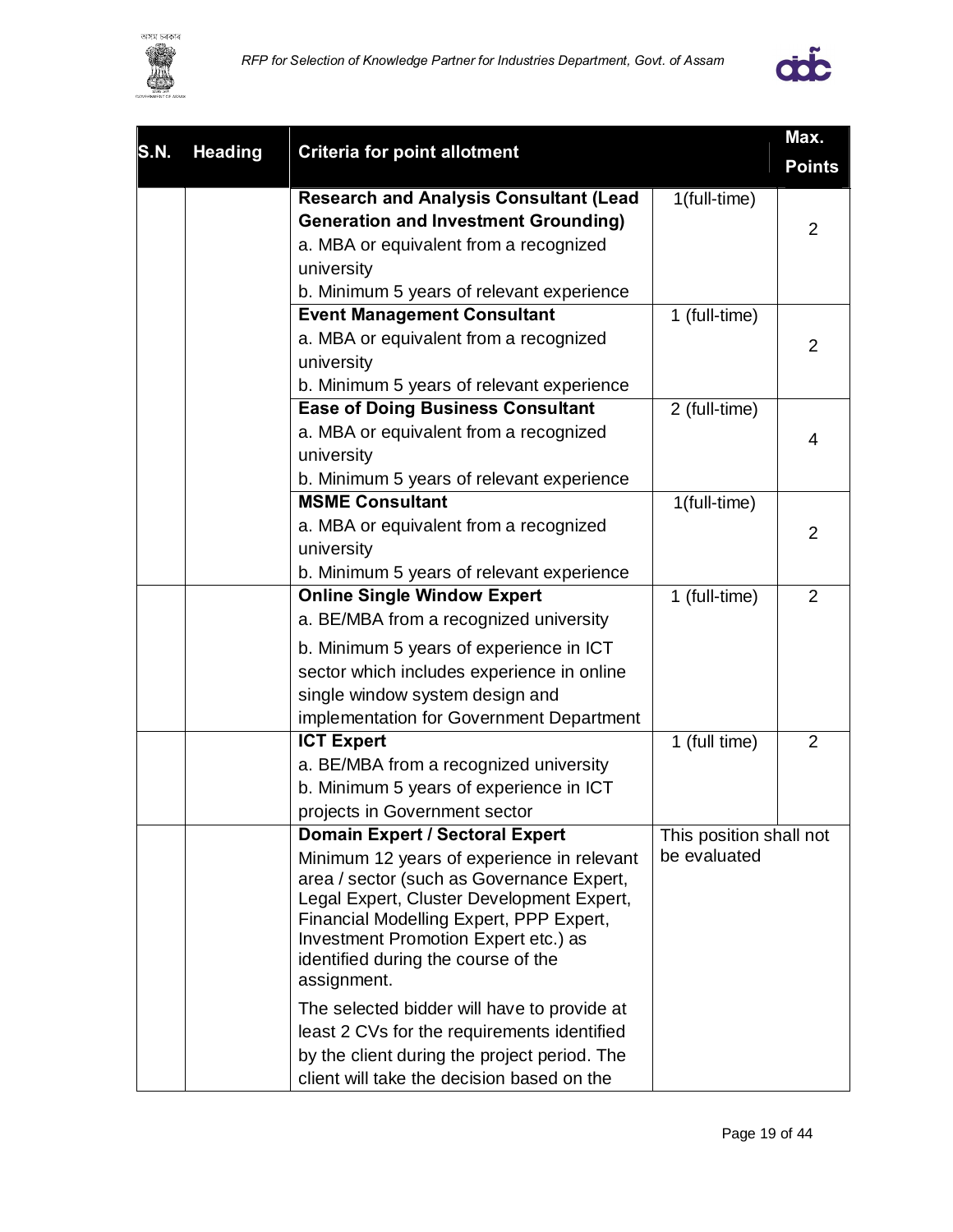



| S.N. Heading Criteria for point allotment |                             | Max.<br><b>Points</b> |
|-------------------------------------------|-----------------------------|-----------------------|
|                                           | suitability of the profile. |                       |

Special Condition for Awarding the Agreement:

- · AIDC will sign the Agreement with Successful Bidder for a period as mentioned in *Duration of Contractorin the document.*
- · AIDC may extend the Agreement for a time period beyond what has been specified in *Duration of Contractorn* the document.
- · AIDC will also have the right to provide extension of services/ increase in the scope of work as per the mutually agreed terms and conditions between both the parties.
- · AIDC will have the right to ask for additional Team members beyond what has been specified in this RFP.
- **5.3 Evaluation of the bids:** AIDC will constitute a Bid Evaluation Committee to evaluate the responses of the bidders.
- **5.4** The Bid Evaluation Committee constituted by the AIDC shall evaluate the responses to the RFP and all supporting documents / documentary evidence. Inability to submit requisite supporting documents / documentary evidence, may lead to rejection of bid.
- **5.5** The decision of the Bid Evaluation Committee in the evaluation of responses to the RFP shall be final. No correspondence will be entertained outside the process of evaluation.
- **5.6** The Bid Evaluation Committee may ask for meetings/seek information with/from the Bidders to seek clarifications on their bids.
- **5.7** The Bid Evaluation Committee reserves the right to reject any or all proposals on the basis of any deviations.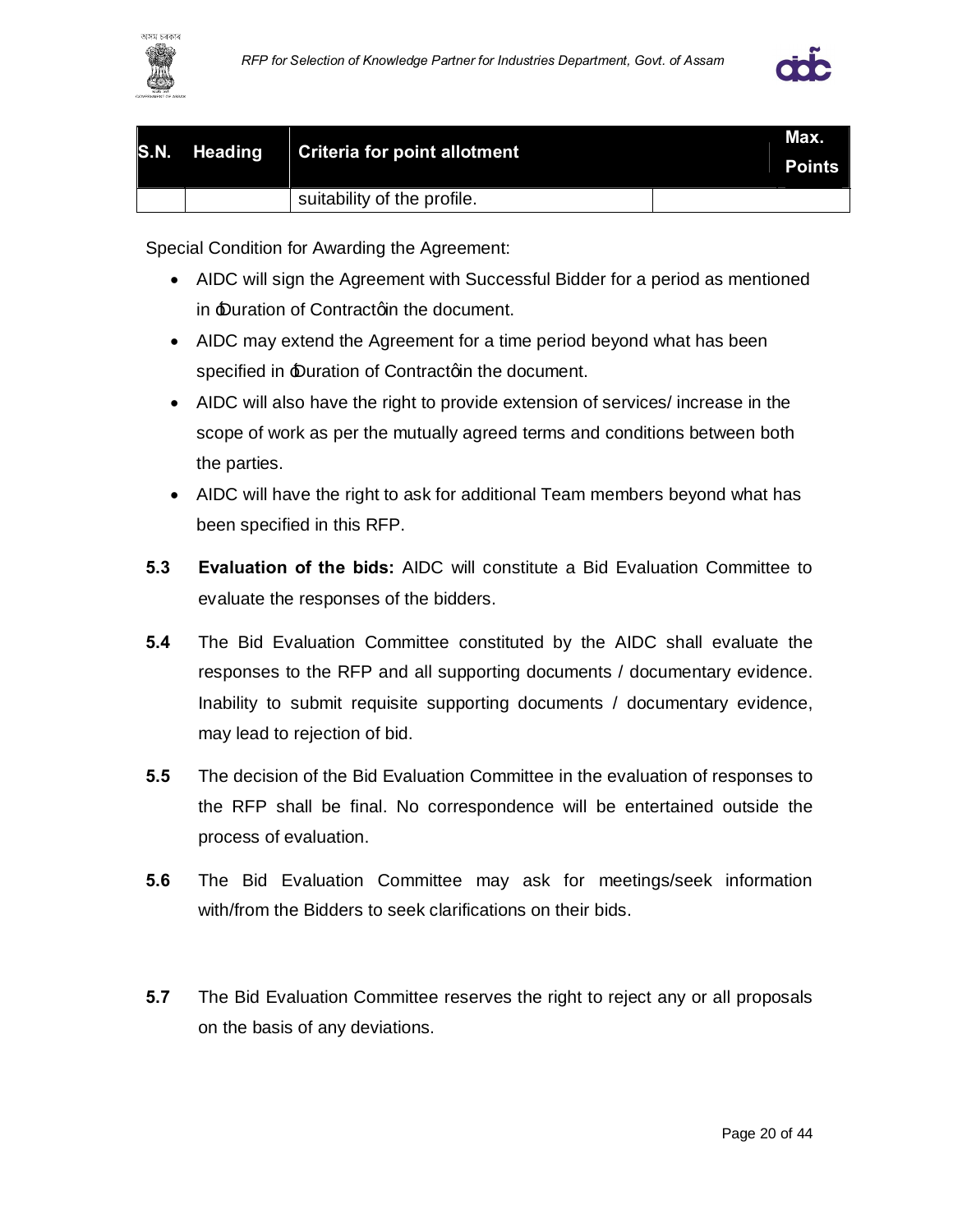



- **5.8** Each of the responses shall be evaluated as per the criteria and requirements specified in this RFP document.
- **5.9** AIDC may waive any minor informality, nonconformity or irregularity in a bid which does not constitute a material deviation, provided such waiver does not prejudice or affect the relative ranking of any bidder.
- **5.10** The firm will be selected as per Quality and Cost Based Selection (QCBS) procedure. Weighing of technical score to financial score will be 80:20.
- **5.11** Only those Applicants whose Technical Proposals score 60 marks or more out of 85 shall qualify for technical presentation; the bidders shall be ranked from highest to the lowest on the basis of their technical score (ST) after the technical presentation. In the second stage, the financial evaluation will be carried out as per the Each Financial Proposal will be assigned a financial score (SF)
- **5.12** All bids which score where price is less than 80% of the average bid price will be disqualified. Average bid price is calculated as average bid price of all technically qualified bids
- **5.13** The lowest Financial Proposal (FM) will be given a financial score (SF) of 100 points. The financial scores of other proposals will be computed as follows:

 $S = 100 \times F M/F$  (F = amount of Financial Proposal)

**5.14** Combined and final evaluation: Proposals will finally be ranked according to their combined technical (ST) and financial (SF) scores as follows:

 $S = ST$   $\times Tw$  + SF  $\times Fw$ 

Note: Where S is the combined score, and Tw and Fw are weights assigned to Technical Proposal and Financial Proposal that shall be 0.80 and 0.20 respectively

**5.15** The Selected Applicant shall be the first ranked Applicant (having the highest combined score). The second ranked Applicant shall be kept in reserve and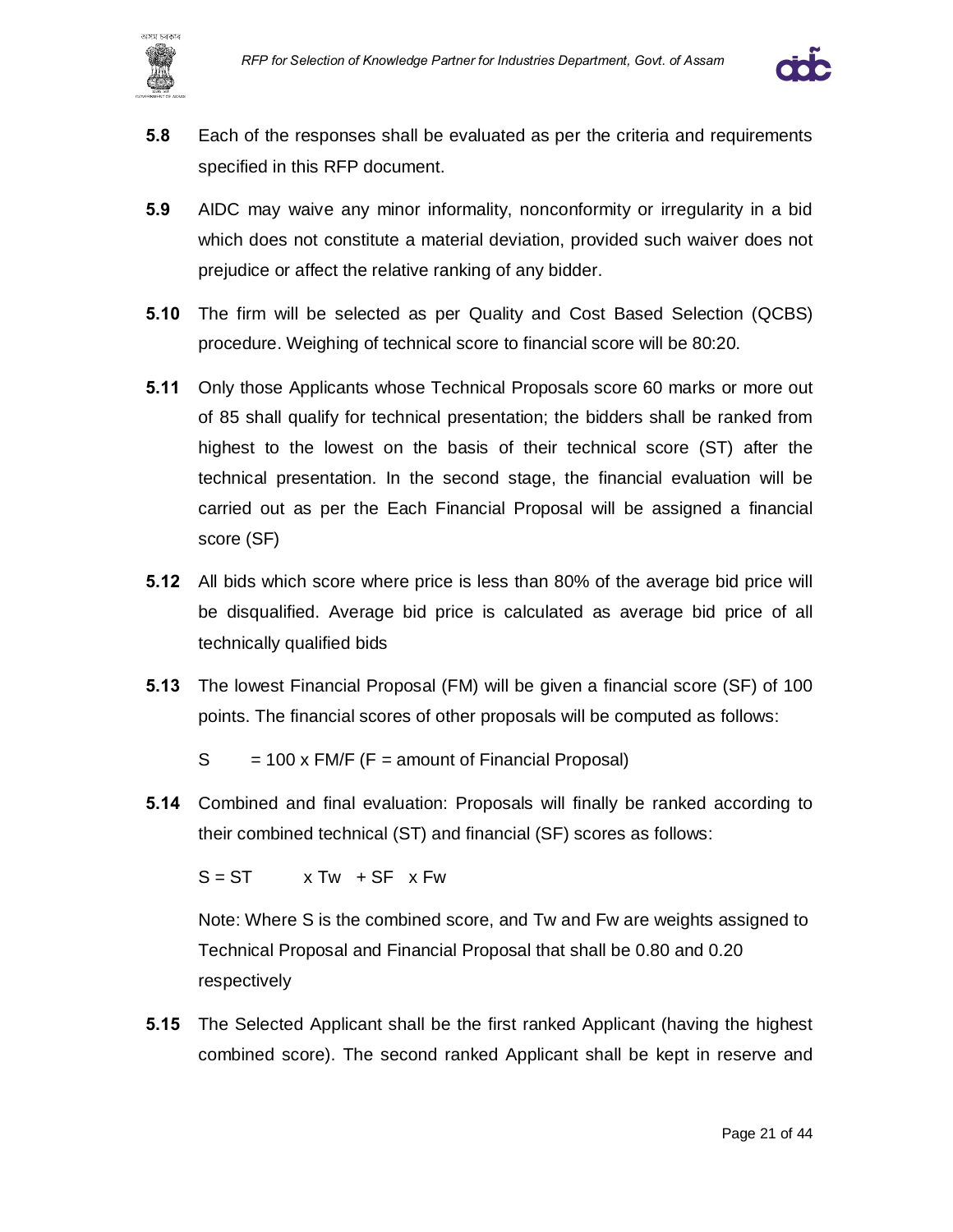



may be invited for negotiations in case the first ranked Applicant withdraws, or fails to comply with the requirements specified in the RFP

**5.16** The bidder scoring Maximum Total Marks would be recommended for selection and called for negotiations. During negotiations the consultant must be prepared to furnish the detail cost breakup and other clarifications to the proposal submitted by them, as may be required to adjudge the reasonableness of his financial proposal. If the negotiations with this consultant are successful, the award will be made to him. If negotiations fail, and if it is concluded that the contract with reasonable terms cannot be concluded with this consultant, the consultant with second highest score may be invited for negotiations. This process may be repeated until an agreed contract is concluded.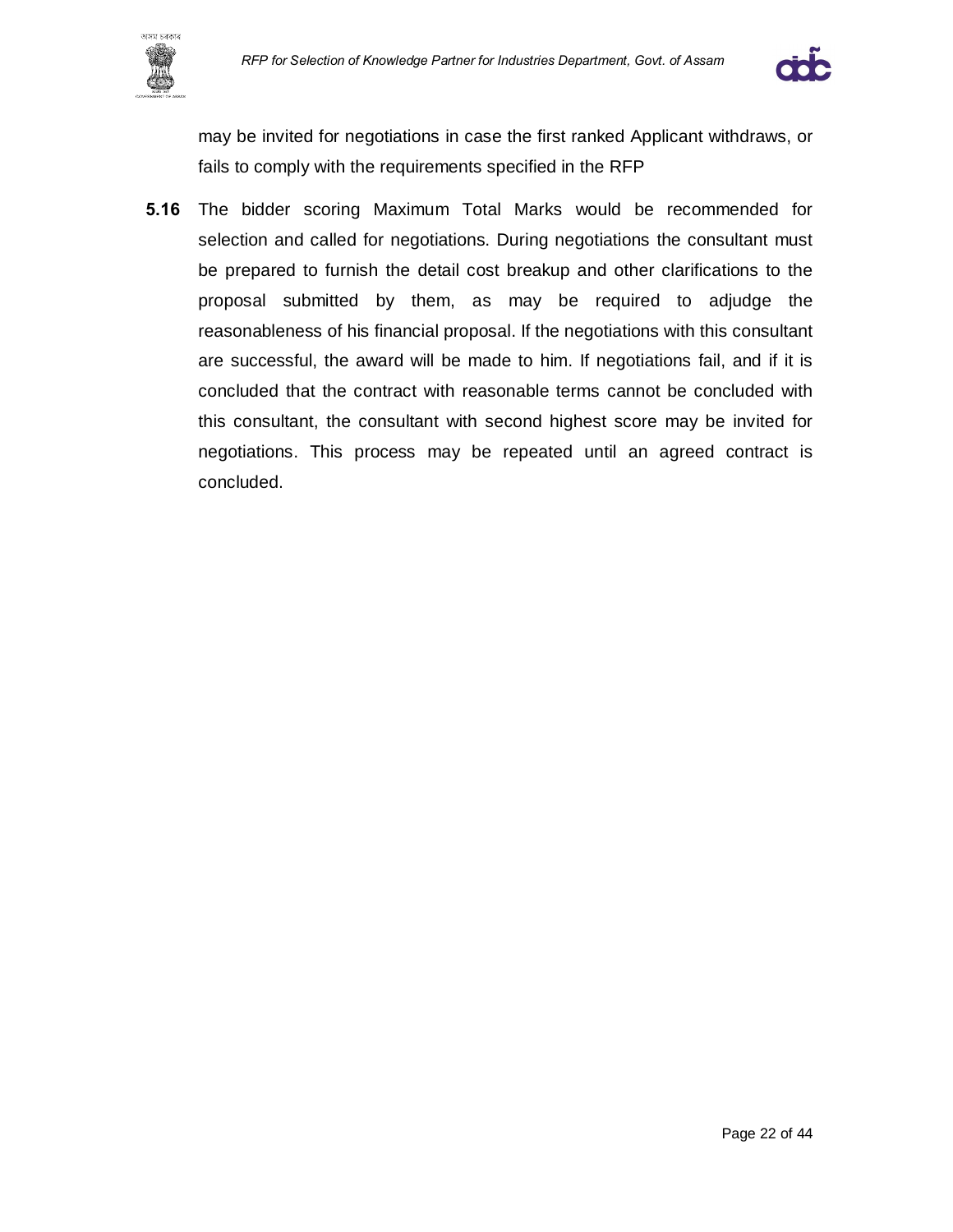



#### **Section 6. Instructions to the bidders**

- **6.1 Collection of RFP Document:** Bid Documents for the Assignment can be collected by paying a non-refundable fee of Rs. 10,000/- (Rupees ten thousand only) in the form of demand draft in favor of Managing Director, AIDC at Guwahati, Assam. The RFP Documents can also be downloaded from the website. The applicable fee should be paid along with the RFP document at the time of submission of the same. The RFP document without requisite fee will be automatically rejected
- **6.2 Proposal Submission Cost:** The Bidder must comply with the following instructions during preparation of Proposals:
- **6.3** The bidder is responsible for all costs incurred in connection with participation in this process, including but not limited to, costs incurred for information gathering and other due diligence activities, participation in meetings, presentations, preparation of proposal and in providing additional information required by the AIDC and in negotiating a definitive contract or all such activities related to the bid process.
- **6.4** AIDC will in no case be responsible or liable for all such costs, regardless of the conduct or outcome of the bidding process.
- **6.5 Pre-Proposal Conference (Pre-bid meeting):** Meeting of the Applicants shall be convened at the designated date, time and place. Only those Applicants, who have purchased the RFP document or downloaded the same from the Official Website for the AIDC, shall be allowed to participate in the Pre-Proposal Conference. A maximum of two representatives of each Applicant shall be allowed to participate on production of an authority letter from the Applicant.
- **6.6** The bidders will have to ensure that their queries for pre-bid meeting should be mandatorily emailed to aidcltd@gmail.com with the subject line %RFP-KP-Pre-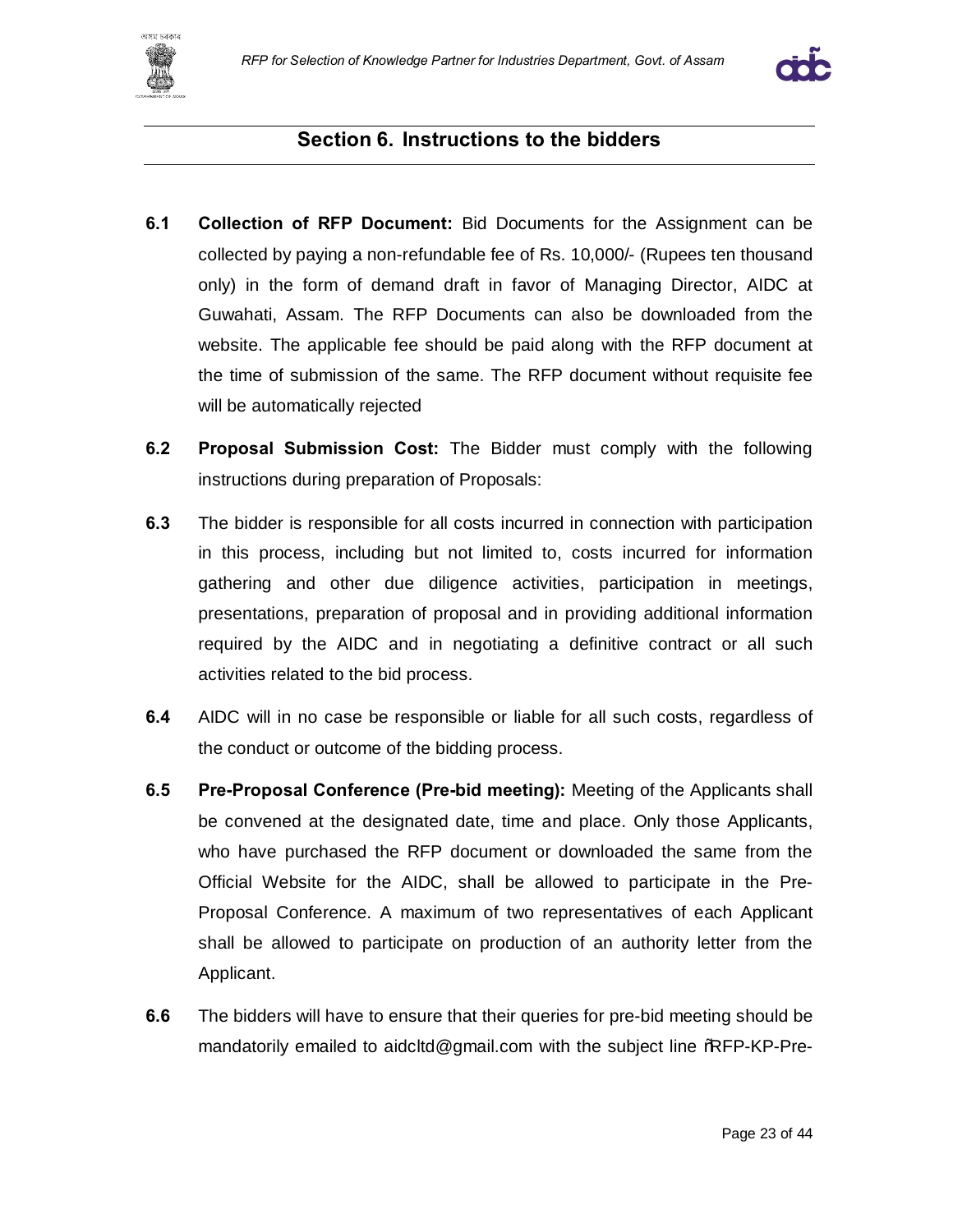



bid queries+, as per timelines given in this RFP. AIDC will not consider any queries received after the mentioned date.

| S.<br>No. | <b>RFP Document</b><br><b>Reference(s)</b><br>(Section & Page<br>Number(s)) | <b>Content of RFP requiring</b><br>clarification(s) | <b>Points of</b><br><b>Clarification</b> |
|-----------|-----------------------------------------------------------------------------|-----------------------------------------------------|------------------------------------------|
| 1.        |                                                                             |                                                     |                                          |
| 2.        |                                                                             |                                                     |                                          |
| 3.        |                                                                             |                                                     |                                          |
| 4.        |                                                                             |                                                     |                                          |
| 5.        |                                                                             |                                                     |                                          |

**6.7** The queries should be submitted in the following format:

- **6.8** AIDC will endeavor to provide timely response to all queries. However, AIDC makes no representation or warranty as to the completeness or accuracy of any response made in neither good faith, nor does AIDC undertake to answer all the queries that have been posed by the bidders.
- **6.9** At any time prior to the last date for receipt of bids, AIDC may, for any reason, whether at its own initiative or in response to a clarification requested by a prospective Bidder, modify the RFP document through corrigendum.
- **6.10** The Corrigendum (if any) & clarifications to the queries from all bidders will be posted only on the website. No Separate communication shall be sent to any prospective bidder. Any such corrigendum shall be deemed to be incorporated into this RFP.
- **6.11** In order to provide prospective Bidders reasonable time for taking the corrigendum into account, Department may, at its discretion, extend the last date for the receipt of Proposals.
- **6.12** During the course of Pre-Proposal Conference, the Applicants will be free to seek clarifications and make suggestions for consideration of the AIDC. The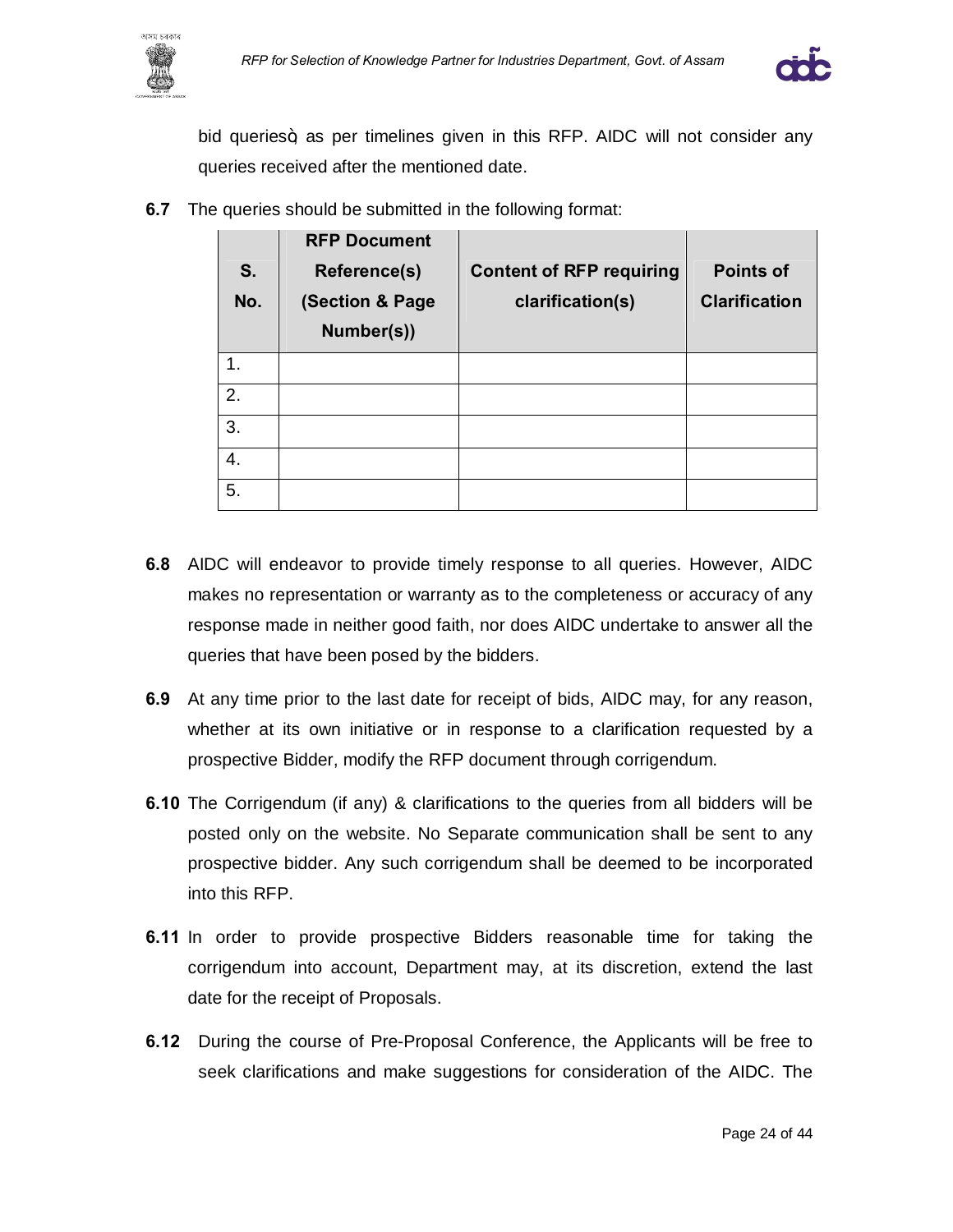



AIDC shall endeavour to provide clarifications and such further information as it may, in its sole discretion, consider appropriate for facilitating a fair, transparent and competitive Selection Process.

- **6.13 Language:** The Proposal with all accompanying documents (the **Documents+)** and all communications in relation to or concerning the Selection Process shall be in English language and strictly on the forms provided in this RFP. No supporting document or printed literature shall be submitted with the Proposal unless specifically asked for and in case any of these Documents is in another language, it must be accompanied by an accurate translation of the relevant passages in English, in which case, for all purposes of interpretation of the Proposal, the translation in English shall prevail.
- **6.14 Format and signing of Proposal:** The Applicant shall provide all the information sought under this RFP. The AIDC would evaluate only those Proposals that are received in the specified forms and complete in all respects. The Applicant shall prepare one original set of the Proposal (together with originals/ copies of Documents required to be submitted along therewith pursuant to this RFP) and clearly marked %QRIGINAL+. In addition, the Applicant shall submit 1 (one) copies of the Proposal, along with Documents, marked %COPY+. In the event of any discrepancy between the original and its copy, the original shall prevail.
- **6.15 Proposal Submission:** Both the Technical Qualification Bid and Financial Bid shall be prepared in undeletable ink. They shall contain no interlineations or overwriting, except as necessary to correct errors made by the firm itself and any such corrections must be initiated by the person or persons, who sign the document
	- **6.15.1** Physical copies (one copy each) of both the Bids must be submitted at the address specified in the Data Sheet.
	- **6.15.2** Bids received by email, facsimile shall be treated as defective, invalid and rejected.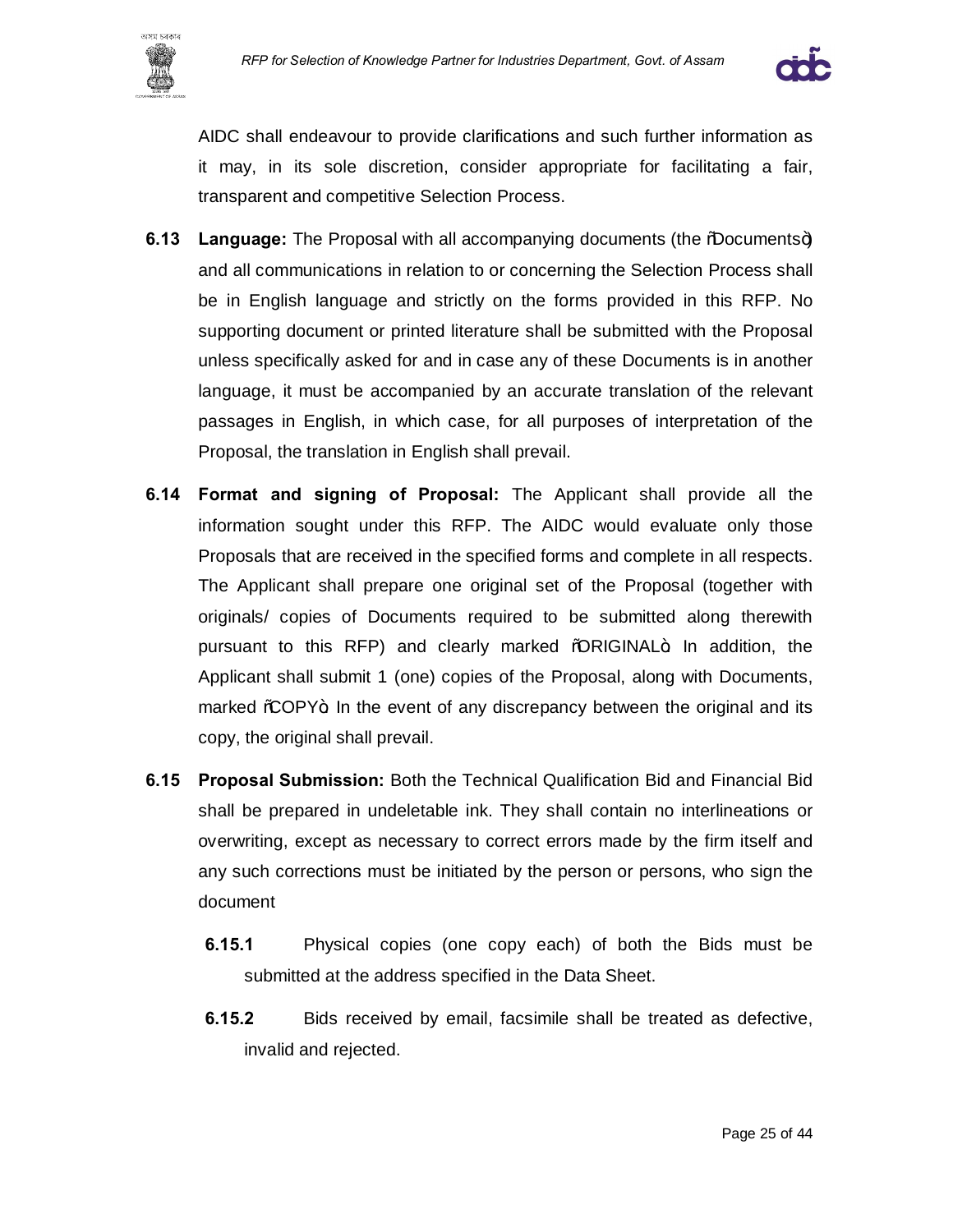



- **6.15.3** Every page of the documents submitted by the bidder must be duly signed by the authorized signatory of the bidder along with the Organization seal.
- **6.15.4** Each page of all parts should be serially numbered, in conformity with the eligibility qualifications and should be clearly indicated using an index page.
- **6.15.5** A copy of the Power of Attorney certified under the hands of a director of the Bidder or a notary public on the specified form shall accompany the Proposal.
- **6.15.6** If any document is not submitted by the bidder at the time of submission of bid in support of Bidder & Eligibility Criteria, the evaluation of bids will be based on available documents in the bid and nonsubmission of documents will be treated as non-availability of documents. AIDC, however, reserves its right to requisition any document at its discretion.
- **6.15.7** No bidder is allowed to modify, substitute, or withdraw their bid after its submission.
- **6.15.8** The original copy of the Technical Qualification Bid shall be placed in sealed envelope clearly marked ''Technical Qualification Bid.''
- **6.15.9** The Financial Bid on Form F-6, in accordance with ToR, shall be placed in separate sealed envelope clearly marked ''Financial Bid''.
- **6.15.10** Third Envelope of Earnest money deposit (EMD) for an amount as given in data sheet in favour Managing Director, AIDC shall be placed in separate seal envelope.
- **6.15.11** Bids must be delivered (by post / courier / hand delivery) at the submission address as per detailes given in data sheet. In preparing the Proposal, Consultants are expected to examine in detail the Bid Document. Material deficiencies in providing the information requested may result in rejection of a Proposal.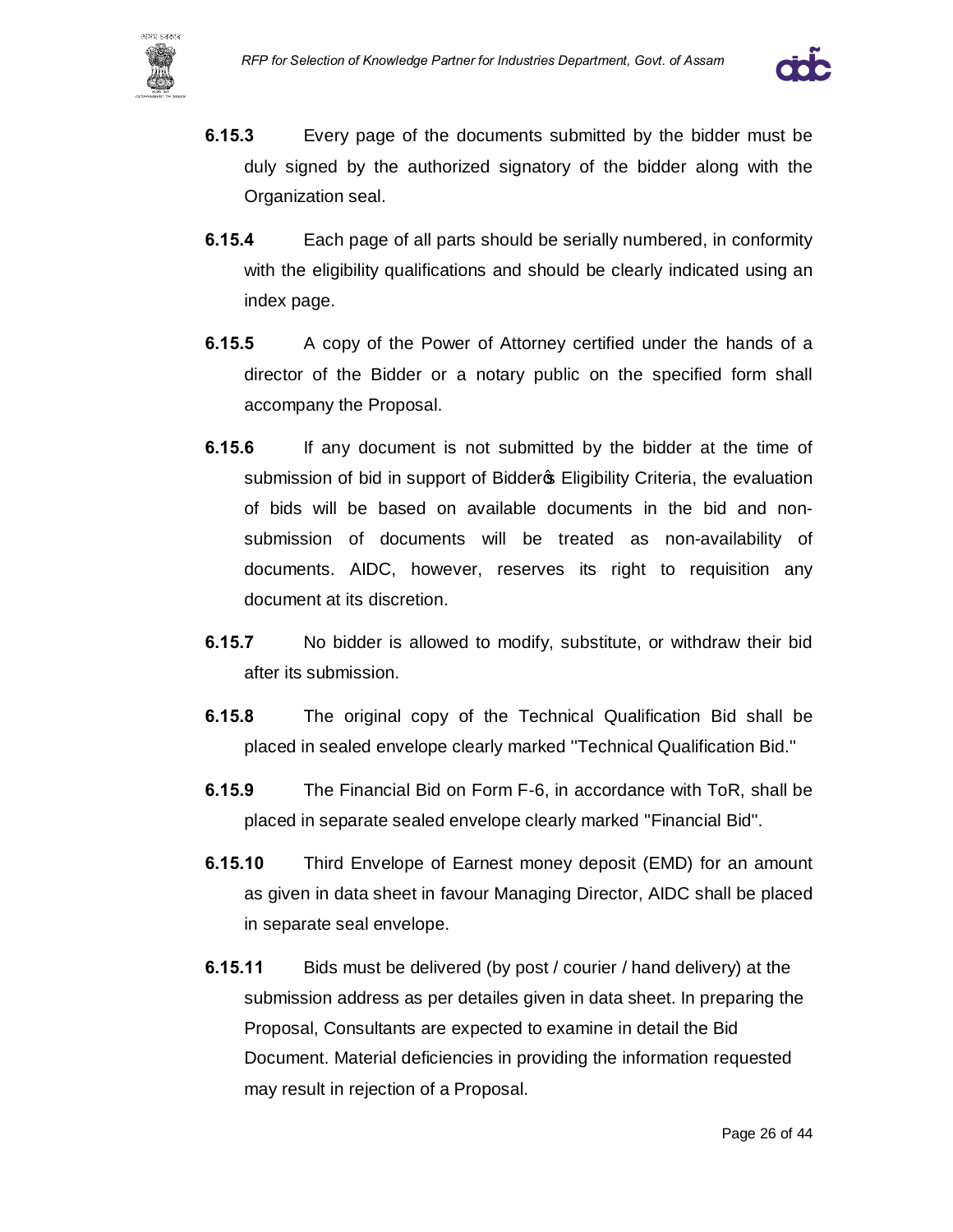



- **6.16 Additional information and clarifications:** In order to obtain any first hand information on the assignment and the local conditions, it is considered desirable that a representative of the consultants/consultancy firms visit the office of the Managing Director, AIDC at Guwahati, Assam before the proposal is submitted.
- **6.17 Errors & Rectification**: If there is a discrepancy between the unit price and the total price that is obtained by multiplying the unit price and quantity, the unit price shall prevail and the total price shall be corrected.
- **6.18** If there is a discrepancy between words and figures of the total price, the amount in words will prevail.
- **6.19** If the bidder doesnd accepts the correction of error(s) as specified, its bid will be rejected.
- **6.20** Representations received from the bidders within 3 days from the date of opening of technical bids on the issues related to Pre-Qualification and/or Technical bids evaluation and within a day from the date of opening of commercial proposals on the issues related to the financial bid evaluation will only be accepted. Representations received beyond this period will not be considered and strictly rejected.
- **6.21 Confidentiality:** Information relating to the examination, clarification, evaluation, and recommendation for the selection of Bidders shall not be disclosed to any person who is not officially concerned with the process or is not a retained professional adviser advising the AIDC in relation to, or matters arising out of, or concerning the Selection Process. The AIDC will treat all information, submitted as part of the Proposal, in confidence and will require all those who have access to such material to treat the same in confidence. The AIDC may not divulge any such information unless it is directed to do so by any statutory entity that has the power under law to require its disclosure or is to enforce or assert any right or privilege of the statutory entity and/or the AIDC.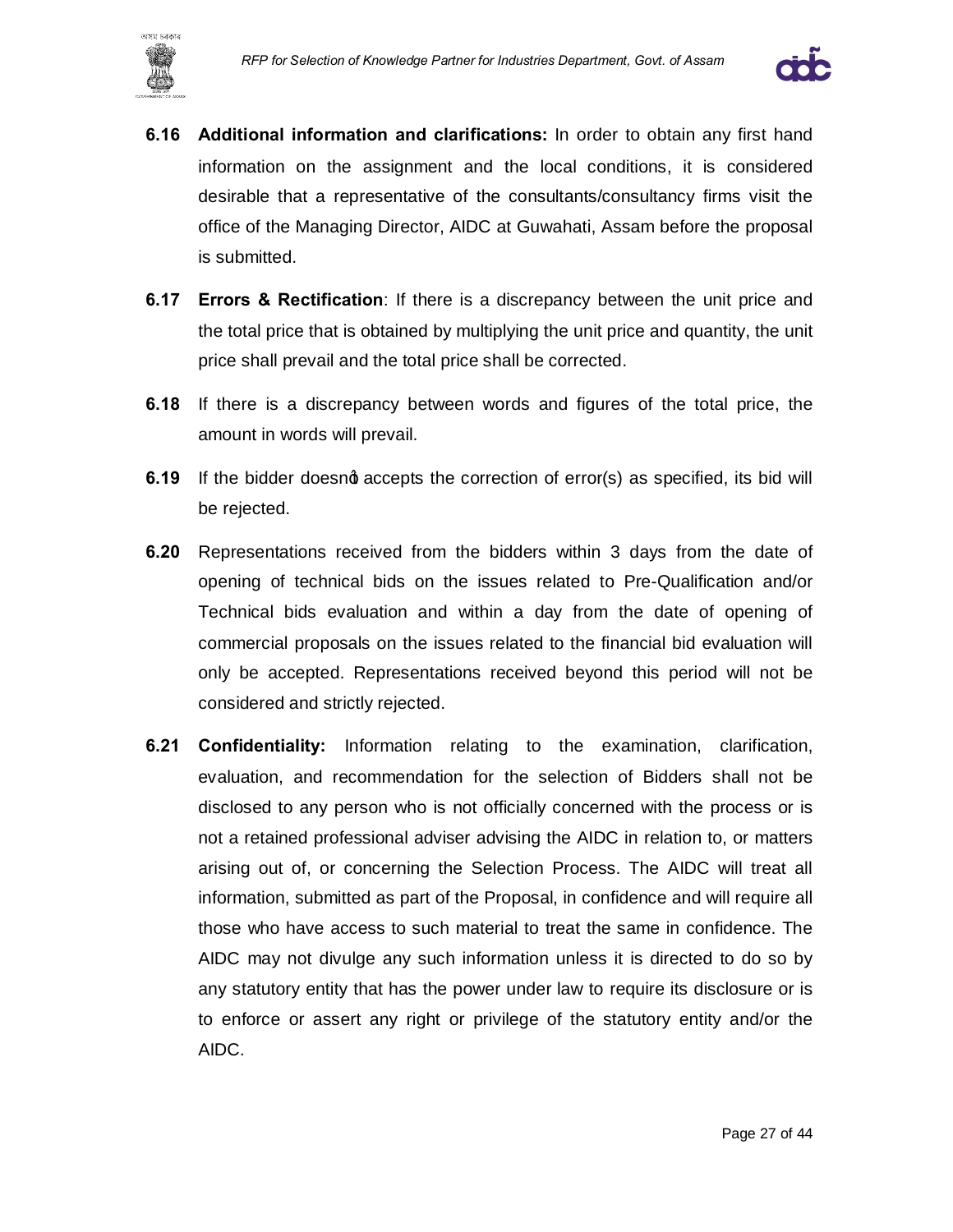



- **6.22 Liability**: The liability of the successful bidder (whether in contract, tort, negligence, strict liability in tort, by statute or otherwise) for any claim in any manner related to this Agreement, including the work, deliverables or Services covered by this Agreement, shall be the payment of direct damages only which shall in no event in the aggregate exceed the Total Contract Value.
- **6.23** In no event shall either party be liable for any consequential, incidental, indirect, special or punitive damage, loss or expenses (including but not limited to business interruption, lost business, lost profits, or lost savings) even if it has been advised of their possible existence.
- **6.24** Each Party has a duty to mitigate the damages and any amounts payable under an indemnity that would otherwise be recoverable from the other Party pursuant to the Agreement by taking appropriate and commercially reasonable actions to reduce or limit the amount of such damages or amounts.
- **6.25 Right to reject any Bid:** The Managing Director, AIDC reserves the right to reject any or all the bids without assigning any reason. Government rules and regulations issued from time to time will be binding to the bidders.
- **6.26 Validity of the Proposals:** The proposals submitted by the Consultants must be valid for 90 days from the date of submission without changing the personnel proposed for the assignment and the proposed Price. AIDC will make its best efforts to select a consultant firm within this Period.
- **6.27 Bid Opening – Technical and financial:** as per the details given in the data sheet
- **6.28 Commencement of the Assignment:** Assuming that the contract can be satisfactorily concluded in two weeks after finalizing the consultant, it is expected that the works shall commence within two weeks.
- **6.29 Performance Bond/Bank Guarantee:** Within 15 days of the signature of the contract, the successful contractor shall at its own cost and expenses, furnish to The Managing Director, AIDC, a Performance Bond as per Annexure II, as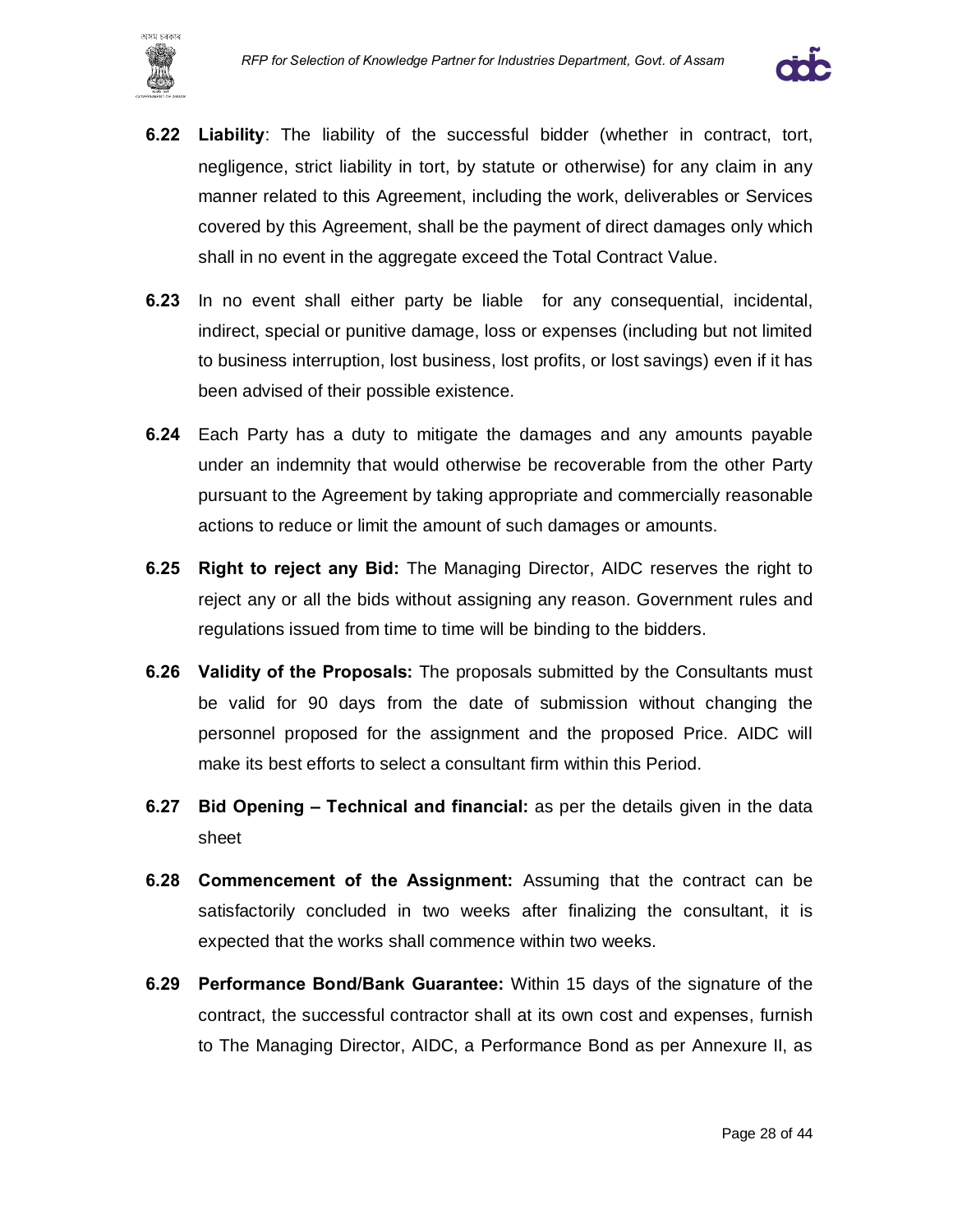



sum equivalent to 5% of the total contract price. The Performance Bond shall be valid for a period of three months after the expiration date of the contract.

- **6.30 Proposal supporting data:** Failure to provide information that is essential to evaluate the Bidder opualifications or to provide timely clarification or substantiation of the information supplied, may result in disqualification of the Bidder.
- **6.31 Late Proposals:** Proposals received by the AIDC after the specified time on Proposal Due Date shall not be eligible for consideration and shall be summarily rejected
- **6.32 Conflict of Interest:** The selected Bidder shall not receive any remuneration in connection with the assignment except as provided in the Agreement. The team deployed by Knowledge Partner shall not engage in consulting activities that conflict with the interest of the AIDC under this Agreement and shall be excluded from downstream supply of goods or construction of works or purchase of any asset or provision of any other service related to the assignment other than a continuation of the Services under the ongoing contract. The team engaged for this assignment should not be deployed in similar nature of assignment of any other state. It should be the requirement of the assigned works that the Knowledge Partner should provide professional, objective and impartial advice and at all times hold the AIDC's interests paramount, and that in providing advice they avoid conflicts with other assignments and their own corporate interests.
- **6.33 Force Majeure:** The successful bidder shall not be liable for forfeiture of its PBG or termination of contract for default if and to the extent that delays in performance or other failure to perform its obligations under the Contract is the result of an event of Force Majeure.
- **6.34** For purposes of this clause, **Force Majeure+ means an event beyond the** control of the successful bidder and not involving the successful bidder of fault or negligence, and not foreseeable. Such events may include, but are not restricted to, acts of Department in their sovereign capacity, wars or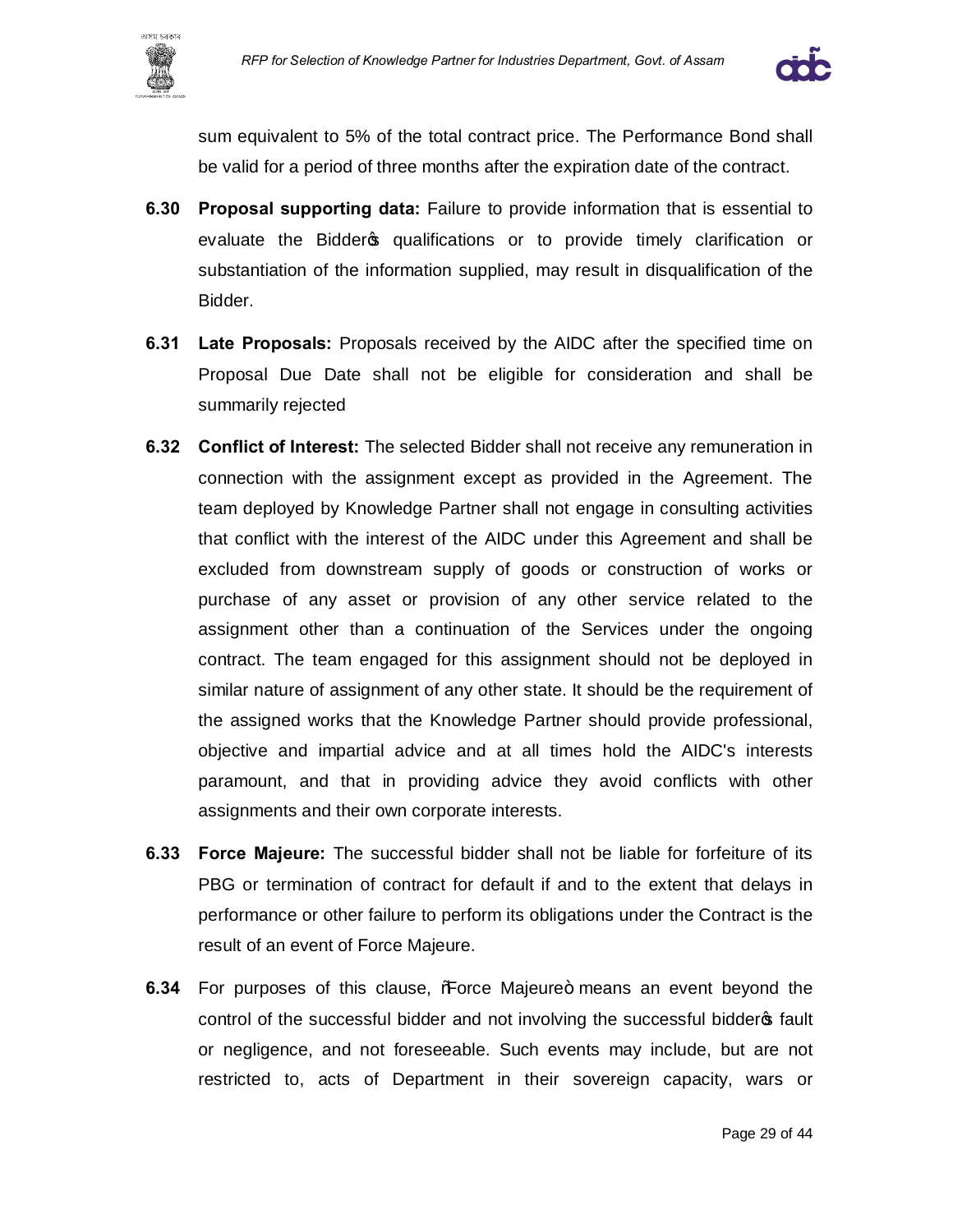



revolutions, riot or commotion, earthquake, fires, floods, epidemics, and quarantine restrictions.

- **6.35** If a Force Majeure situation arises, the successful bidder shall promptly notify Department in writing of such condition and the cause thereof. Unless otherwise directed by Department in writing, the successful bidder shall continue to perform its obligations under the Contract as far as is reasonably practical, and shall seek all reasonable alternative means for performance not prevented by the Force Majeure event.
- **6.36** During the period of its inability to perform the Services as a result of an event of Force Majeure, the Knowledge Partner shall be entitled to be reimbursed for additional costs
- **6.37 Resolution of Disputes**: If any dispute arises between parties, then these would be resolved in following ways:
	- **6.37.1** Amicable Settlement: Performance of the Contract is governed by the terms and conditions of the Contract, however at times dispute may arise about any interpretation of any term or condition of Contract including the scope of work, the clauses of payments etc. In such a situation either party of the contract may send a written notice of dispute to the other party. The party receiving the notice of dispute will consider the Notice and respond to it in writing within 30 days after receipt. If that party fails to respond within 30 days, or the dispute cannot be amicably settled within 60 days following the response of that party, then the second Sub-clause of resolution of disputes shall become applicable.
	- **6.37.2** Arbitration: % any dispute or difference whatsoever arising between the parties to this Contract out of or relating to the construction, meaning, scope, operation or effect of this Contract or the validity of the breach thereof shall be referred to a sole Arbitrator to be appointed by mutual consent of both the parties herein. If the parties cannot agree on the appointment of the Arbitrator within a period of one month from the notification by one party to the other of existence of such dispute, then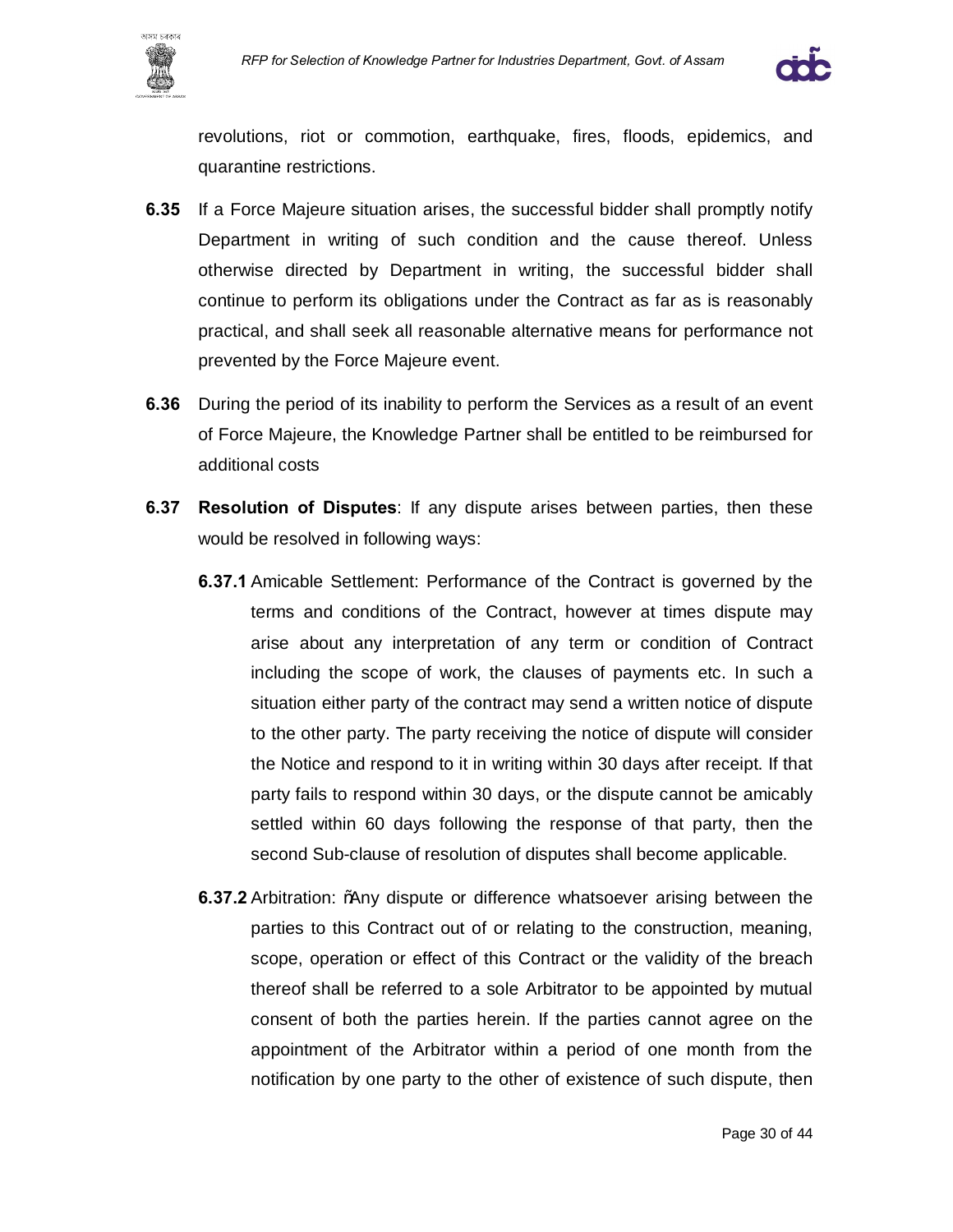



the Arbitrator shall be appointed the provisions of the Arbitration and Conciliation Act, 1996 will be applicable and the award made there under shall be final and binding upon the parties hereto, subject to legal remedies available under the law. Such differences shall be deemed to be a submission to arbitration under the Indian Arbitration and Conciliation Act, 1996, or of any modifications, Rules or re-enactments thereof. The Arbitration proceedings will be held at Guwahati, Assam, lndia.+

- **6.38 Conflicting assignments:** Bidder (including its Personnel and Sub-Consultants) or any of its affiliates shall not be hired for any assignment that, by its nature, may be in conflict with another assignment of the Consultant to be executed for the same or for another Client.
- **6.39 Award of Contract:** After completing evaluation and clarifications and prior to the expiration of the period of validity of the Proposal, the AIDC shall inform the selected bidder in writing, by registered post or email, that its Proposal has been accepted. If the issuance of formal letter of acceptance (LOA) is likely to take time, in the meanwhile a Letter of Intent (LOI) may be sent to the Consultant. The acceptance of an offer is complete as soon as the letter of acceptance or letter of intent is posted and/ or sent by email to the address of the Consultant given in the Proposal**.** In the written intimation of acceptance of its Proposal sent to the selected Consultant, it shall also be asked to execute an agreement in the format given in the RFP on a non judicial stamp of requisite value at his cost and deposit the amount of Performance Security or a Performance Security Declaration, if applicable, within a period of 15 (fifteen) days from the date on which the LOA or LOI is despatched to the selected Consultant.
- **6.40** If the bidder, whose Bid has been accepted, fails to sign a written procurement contract or fails to furnish the required Performance Security or Performance Security Declaration within the specified time period, the AIDC shall take action against the successful Consultant as per the provisions of the Act and the Rules. The AIDC may, in such case, cancel the procurement process or if it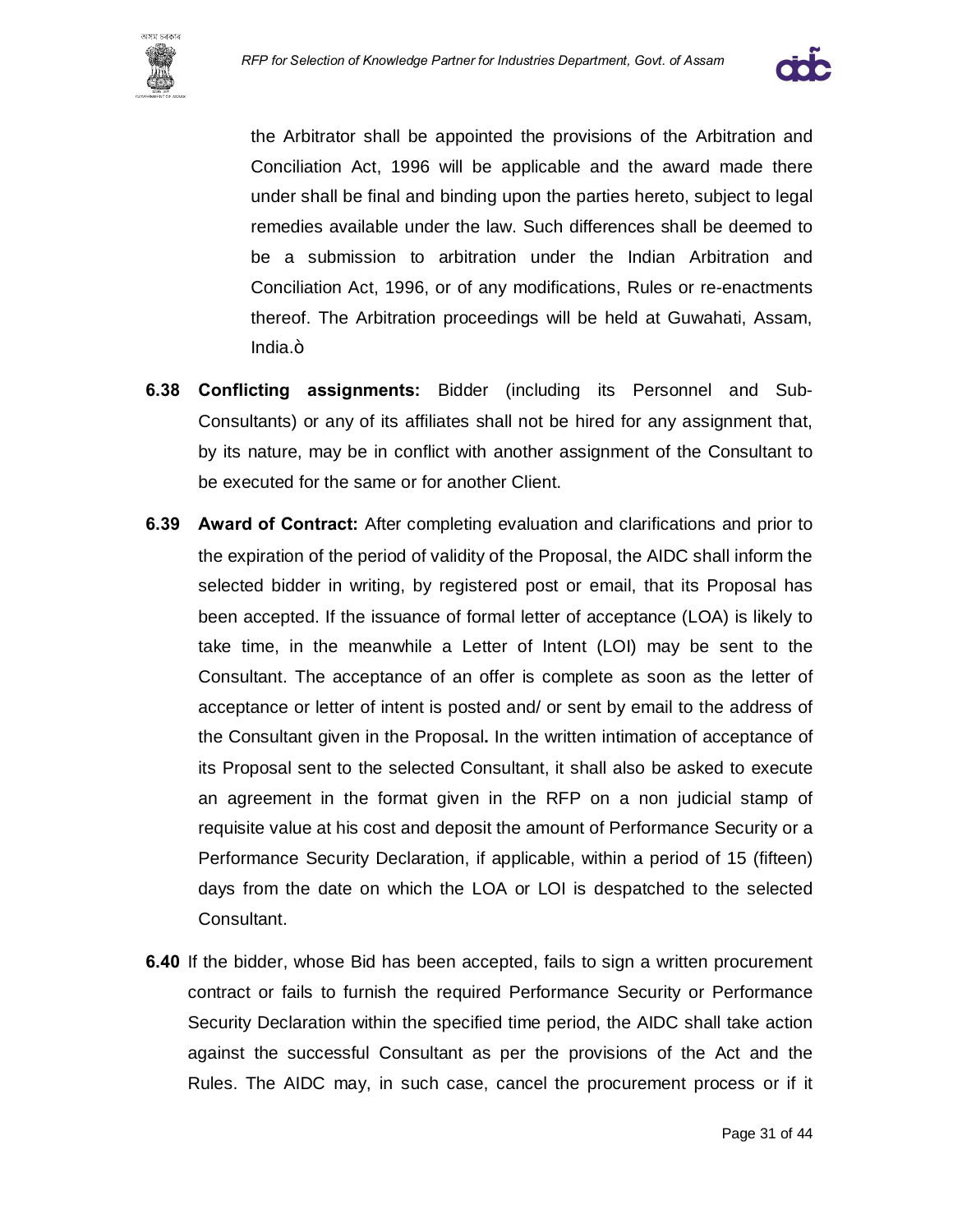



deems fit, offer for acceptance the rates and conditions of selected Consultant, to the Consultant with next highest or most advantageous responsive Proposal.

**6.41 Performance Security:** Performance Security shall be solicited from the selected bidder except the departments of the State Government and undertakings, corporations, autonomous bodies, registered societies, cooperative societies which are owned, controlled or managed by the State Government and undertakings of Central Government. However, a Performance Security Declaration shall be taken from them. The amount of Performance Security shall be 5%, i.e., five percent of the amount of the Contract. The currency of Performance Security shall be Indian Rupees. The bidder shall deliver the Performance Security to the Procuring Entity within 30 days after issue of the Letter of Award.

#### **6.42 Schedule of Payments:-**

| Sr.No. | <b>Stage of Payment</b>                                                                                                                                              | Percentage of<br>fee Quoted |
|--------|----------------------------------------------------------------------------------------------------------------------------------------------------------------------|-----------------------------|
| 1.     | <b>Mobilisation</b><br>fees:<br>the<br>upon<br>commencement of the project                                                                                           | 10%                         |
|        | <b>Milestone based payments</b>                                                                                                                                      |                             |
|        | (Timeline in weeks is from start of<br>engagement)                                                                                                                   |                             |
|        | 1. Assessment report for Ease of<br>Doing Business in Assam (6 weeks)<br>. 5% of Contract value                                                                      |                             |
| 2.     | 2. Functional Requirement<br><b>Specification for Online Single</b><br><b>Window Clearance System (10)</b><br>weeks). 5% of Contract value                           | 48%                         |
|        | 3. RFP for Selection of SI for<br><b>Investment Promotion Portal</b><br>Development and online single<br>window clearance system (14<br>weeks). 5% of Contract value |                             |
|        | Design of Knowledge Management<br>4.<br><b>Processes and Procedures for</b>                                                                                          |                             |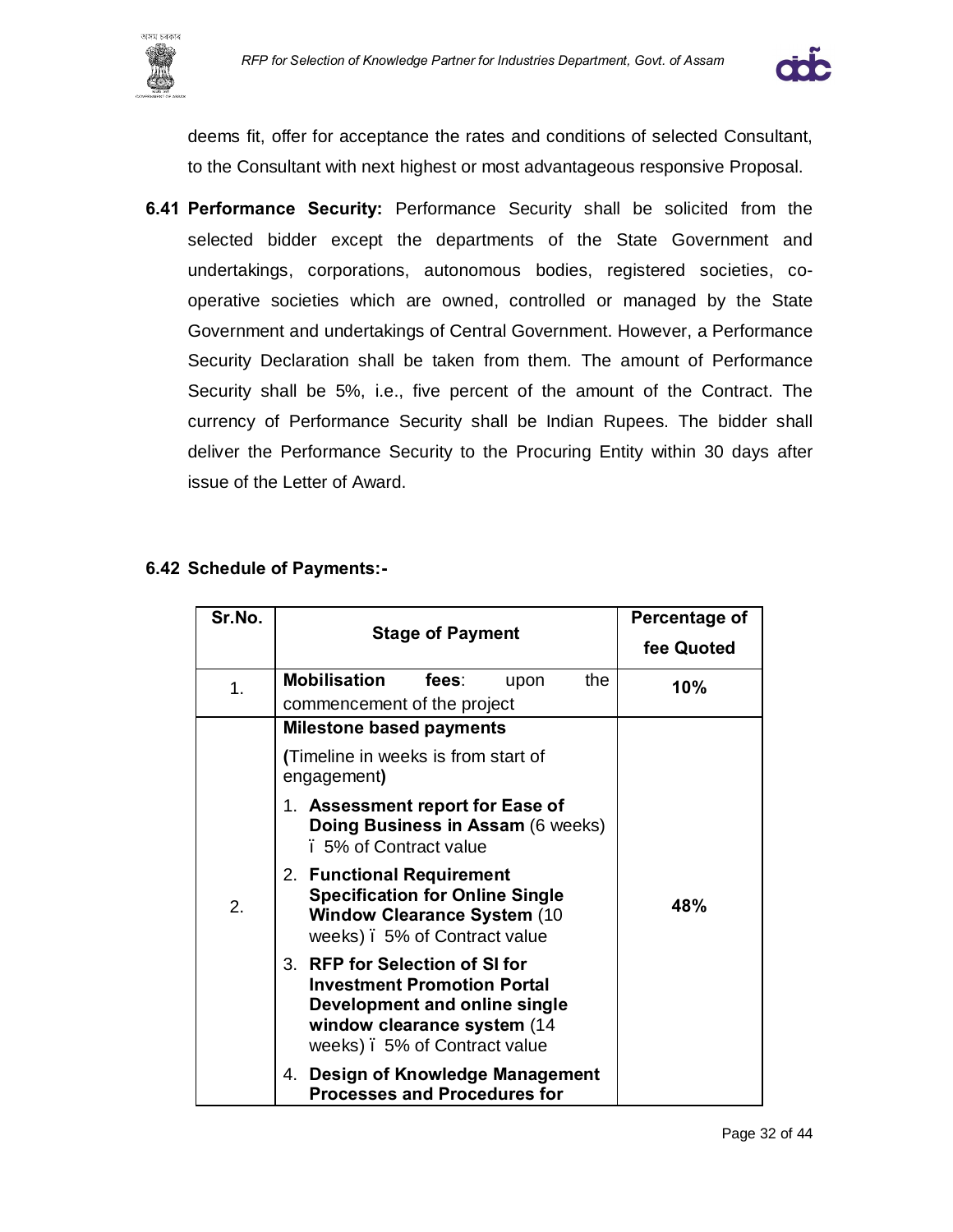



| <b>Investment Promotion and</b><br>Facilitation (18 weeks). 5% of<br>Contract value                                                                                 |      |
|---------------------------------------------------------------------------------------------------------------------------------------------------------------------|------|
| 5. Action Plan and Strategy for AIDC<br>for short, medium and long term in<br>line with Departmental roadmap.<br>(24 weeks). 5% of Contract value.                  |      |
| 6. Selection of SI for Online Single<br><b>Window Clearance System and</b><br><b>Investment Promotion Portal</b><br>development (28 weeks). 7% of<br>Contract value |      |
| 7. Long Term Industrial Infrastructure<br>Development Plan (24 weeks). 5%<br>of Contract value                                                                      |      |
| 8. Setting up of Investment<br><b>Facilitation Cell at AIDC (30 weeks)</b><br>. 5% of Contract value                                                                |      |
| 9. Sector Competitiveness Guide for<br>MSME Sector (40 weeks). 6% of<br>Contract value                                                                              |      |
|                                                                                                                                                                     |      |
| Eight (8) Quarterly payments of 5.25%                                                                                                                               |      |
| each of the contract value during the                                                                                                                               | 42%  |
| assignment period of 24 months                                                                                                                                      |      |
| Total:                                                                                                                                                              | 100% |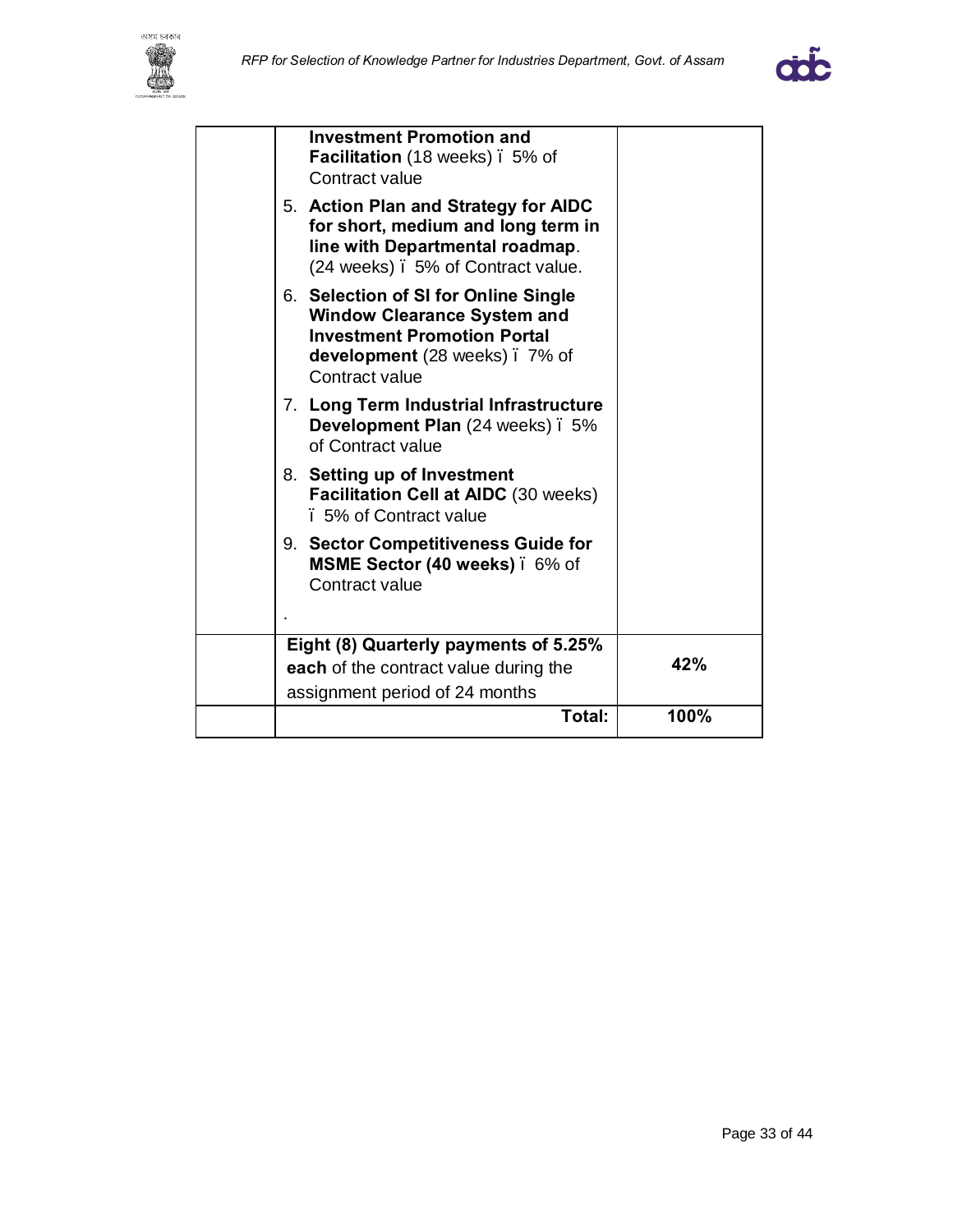



# Appendices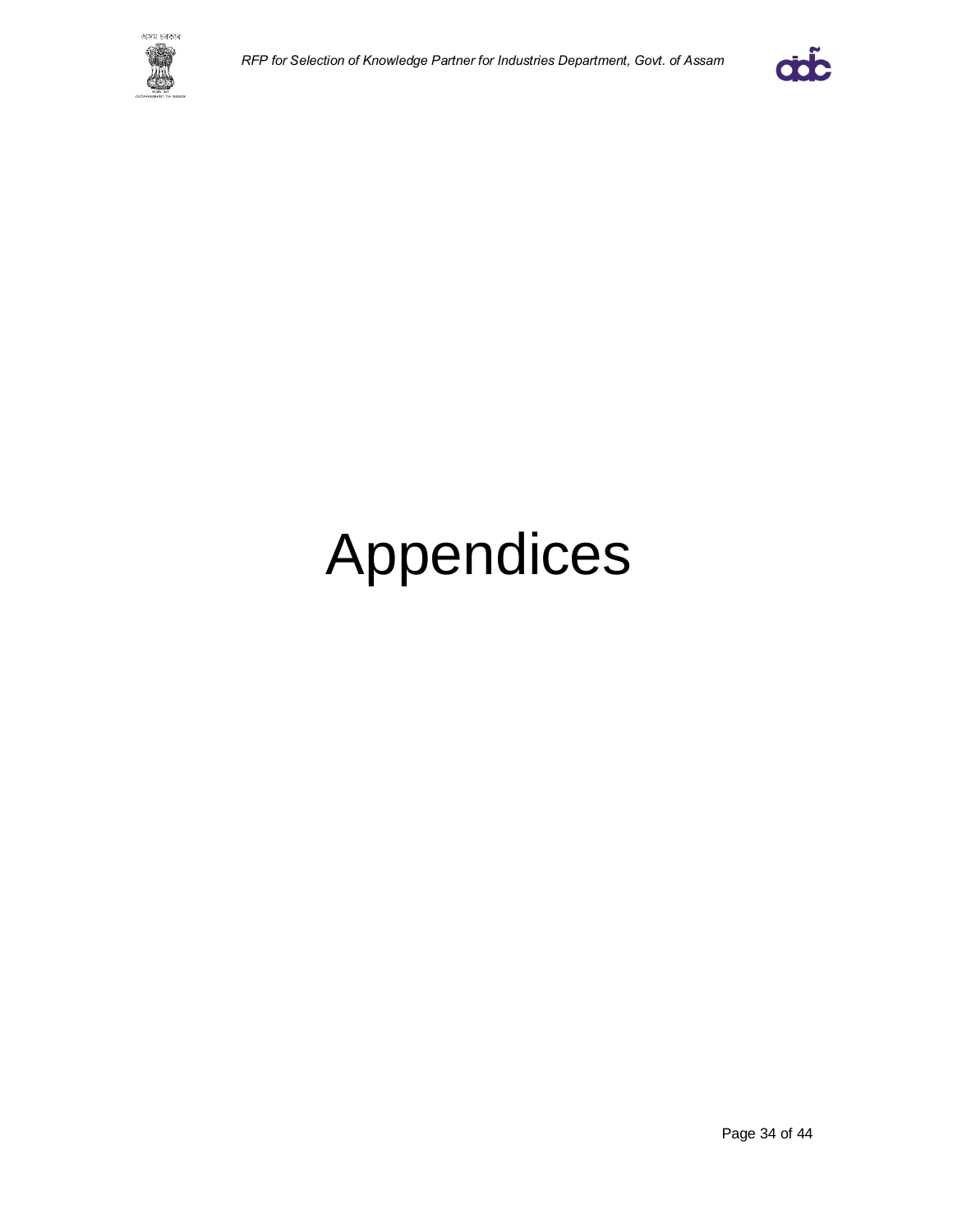



#### **APPENDIX-I: TECHNICAL PROPOSAL**

#### **Form-1:**

Letter of Proposal (On Applicantop letter head)

(Date and Reference)

To,\*\*\* \*\*

\*\*

Sub: Appointment of Consultant for \*\*\*\*\*

Dear Sir,

- 1. With reference to your RFP Document dated  $\delta$   $\delta$   $\delta$   $\delta$   $\delta$ ..., I/we, having examined all relevant documents and understood their contents, hereby submit our Proposal for selection as Consultant for the captioned project. The proposal is unconditional and unqualified.
- 2. All information provided in the Proposal and in the Appendices is true and correct and all documents accompanying such Proposal are true copies of their respective originals.
- 3. This statement is made for the express purpose of appointment as the Consultant for the aforesaid Project.
- 4. I/We shall make available to the AIDC any additional information it may deem necessary or require for supplementing or authenticating the Proposal.
- 5. I/We acknowledge the right of the AIDC to reject our application without assigning any reason or otherwise and hereby waive our right to challenge the same on any account whatsoever.
- 6. I/We certify that in the last three years, we have neither failed to perform on any contract, as evidenced by imposition of a penalty by an arbitral or judicial authority or a judicial pronouncement or arbitration award against the Applicant, nor been expelled from any project or contract by any public authority nor have had any contract terminated by any public authority for breach on our part.
- 7. I/We understand that you may cancel the Selection Process at any time and that you are neither bound to accept any Proposal that you may receive nor to select the Consultant, without incurring any liability to the Applicants
- 8. I/We agree and understand that the proposal is subject to the provisions of the RFP document. In no case, shall I/we have any claim or right of whatsoever nature if the Consultancy for the Project is not awarded to me/us or our proposal is not opened or rejected.
- 9. I/We agree to keep this offer valid for 90 (ninety) days from the Proposal Due Date specified in the RFP.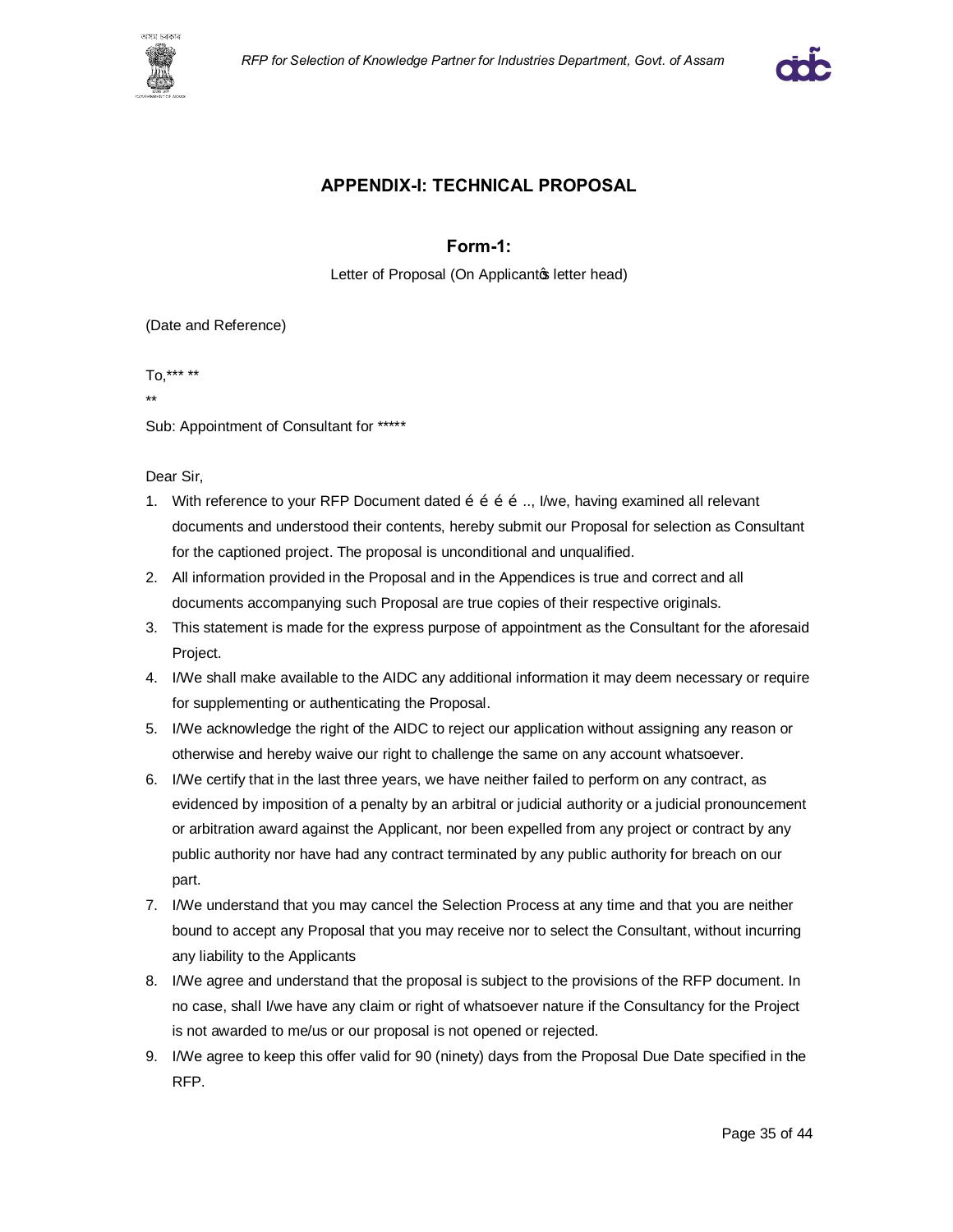



- 10. A Power of Attorney (PoA) in favor of the authorized signatory to sign and submit this Proposal and documents is attached herewith in Appendix II.
- 11. In the event of my/our firm/ consortium being selected as the Consultant, I/we agree to enter into an Agreement in accordance with the format Schedule A of the RFP. We agree not to seek any changes in the aforesaid form and agree to abide by the same.
- 12. I/We have studied RFP document carefully. We understand that except to the extent as expressly set forth in the Agreement, we shall have no claim, right or title arising out of any documents or information provided to us by the AIDC or in respect of any matter arising out of or concerning or relating to the Selection Process including the award of Consultancy
- 13. The Financial Proposal is being submitted in a separate cover. This Technical Proposal read with the Financial Proposal shall constitute the Application which shall be binding on us.
- 14. I/We agree and undertake to abide by all the terms and conditions of the RFP Document. In witness thereof, I/we submit this Proposal under and in accordance with the terms of the RFP Document.

Yours faithfully,

(Signature, name and designation of the authorised signatory) (Name and seal of the Applicant / Lead Member)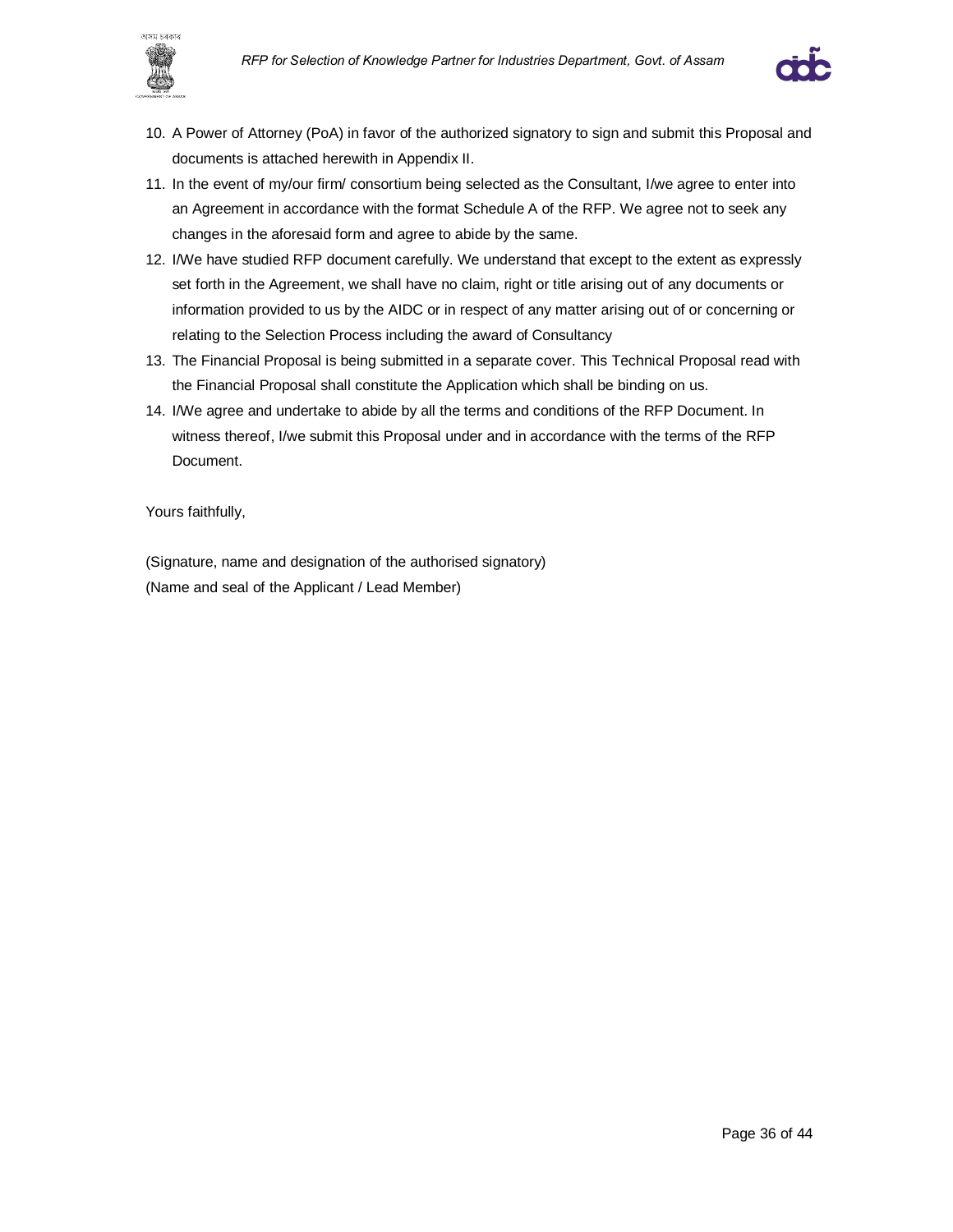



#### **Form-II**

#### **SELF-DECELERATION**

(on the letterhead of bidder)

Managing Director

Assam Industrial Development Corporation Limited (AIDC)

R.G. Baruah Road, Guwahati, Assam 781024

Dear Sir,

In response to the Request for Proposal for Selection of Knowledge Partner for Industries Department of Government of Assam, as a [Designation] of [Name and address of the bidder], I / We hereby declare that presently our Company/Firm, at the time of bidding, is having unblemished record and is not blacklisted or declared ineligible or have been debarred or any of our agreement have been terminated for corrupt & fraudulent practices either indefinitely or for a particular period of time by Government of Assam or its instrumentalities or any Central Government / State / Semi Government / or other Government subsidiaries including autonomous bodies/public sector undertakings in India.

If this declaration is found to be incorrect then without prejudice to any other action that may be taken, my/ our security may be forfeited in full and our bid, to the extent accepted, shall be cancelled.

We Remain,

Yours sincerely,

Signature and Name of the Authorized Personnel

Seal of the Bidder

**Designation** 

Address, Email and Phone Number

Date and Place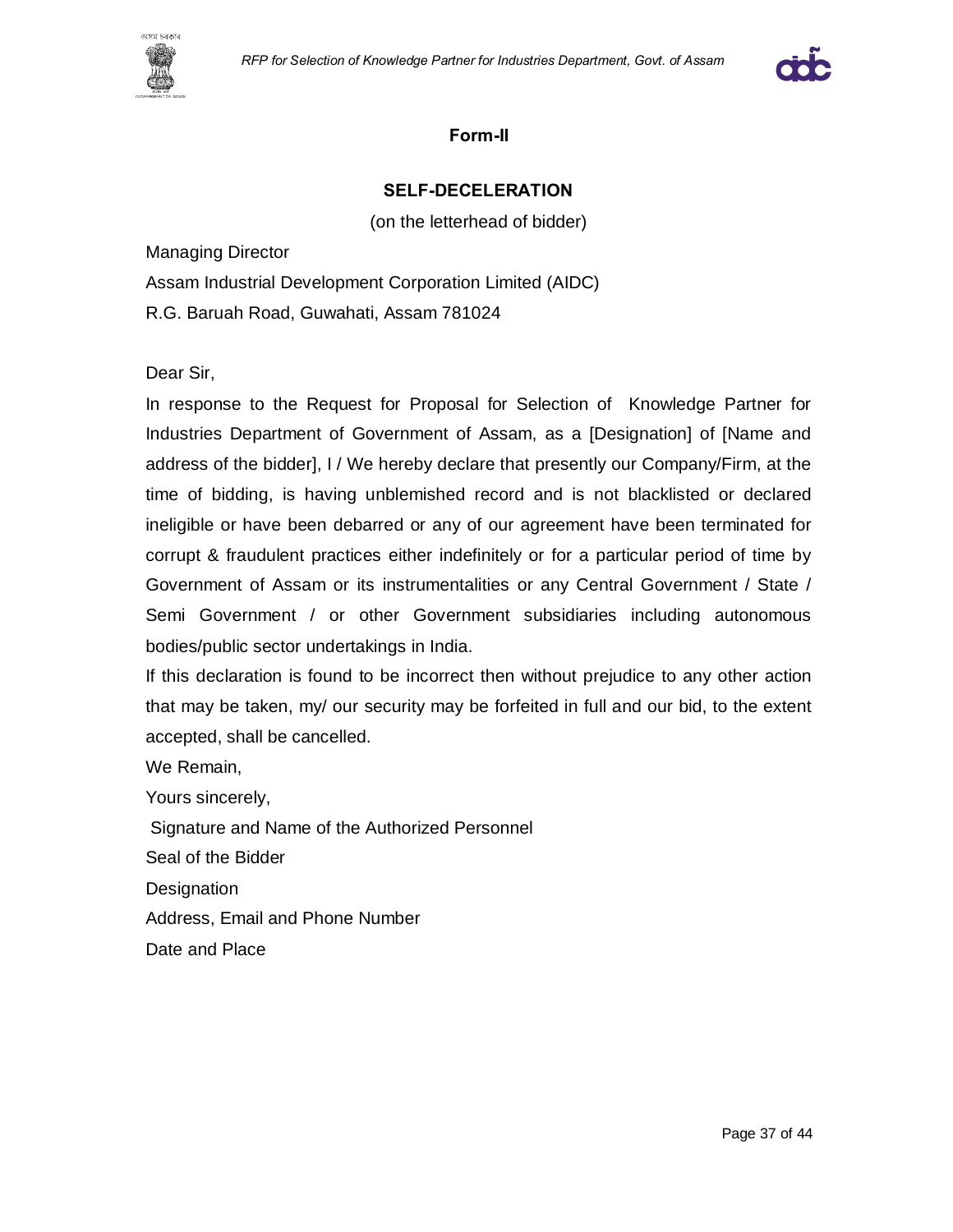



#### **Form-III**

Consultantos Organization and Experience

#### A - Consultantos Organization

[Provide here a brief (maximum two pages) description of the background and organization of your firm/entity and each associate for this assignment.]

B - Consultantos Experience

[*Using the format below, provide information on each assignment for which your firm, was legally contracted for carrying out consulting services similar to the ones requested under this assignment..*]

| Assignment name:                                                             | Approx. value of the contract (in INR):                   |
|------------------------------------------------------------------------------|-----------------------------------------------------------|
| Country:                                                                     | Duration of assignment (months):                          |
| Location within country:                                                     |                                                           |
| Name of Client:                                                              | Total No. of staff-months of the assignment:              |
| Address:                                                                     | Approx. value of the services provided by your firm under |
|                                                                              | the contract (in INR):                                    |
| Start date (month/year):                                                     | $N°$ of professional staff-months provided by associated  |
| Completion date (month/year):                                                | Consultants:                                              |
| Name of associated Consultants, if any:                                      | Name of senior professional staff of your firm involved   |
|                                                                              | and functions performed (indicate most significant        |
|                                                                              | profiles such as Project Director/Coordinator, Team       |
|                                                                              | Leader):                                                  |
|                                                                              |                                                           |
| Narrative description of Project:                                            |                                                           |
|                                                                              |                                                           |
|                                                                              |                                                           |
|                                                                              |                                                           |
| Description of actual services provided by your staff within the assignment: |                                                           |
|                                                                              |                                                           |
|                                                                              |                                                           |
|                                                                              |                                                           |
|                                                                              |                                                           |

Firmos Name: \_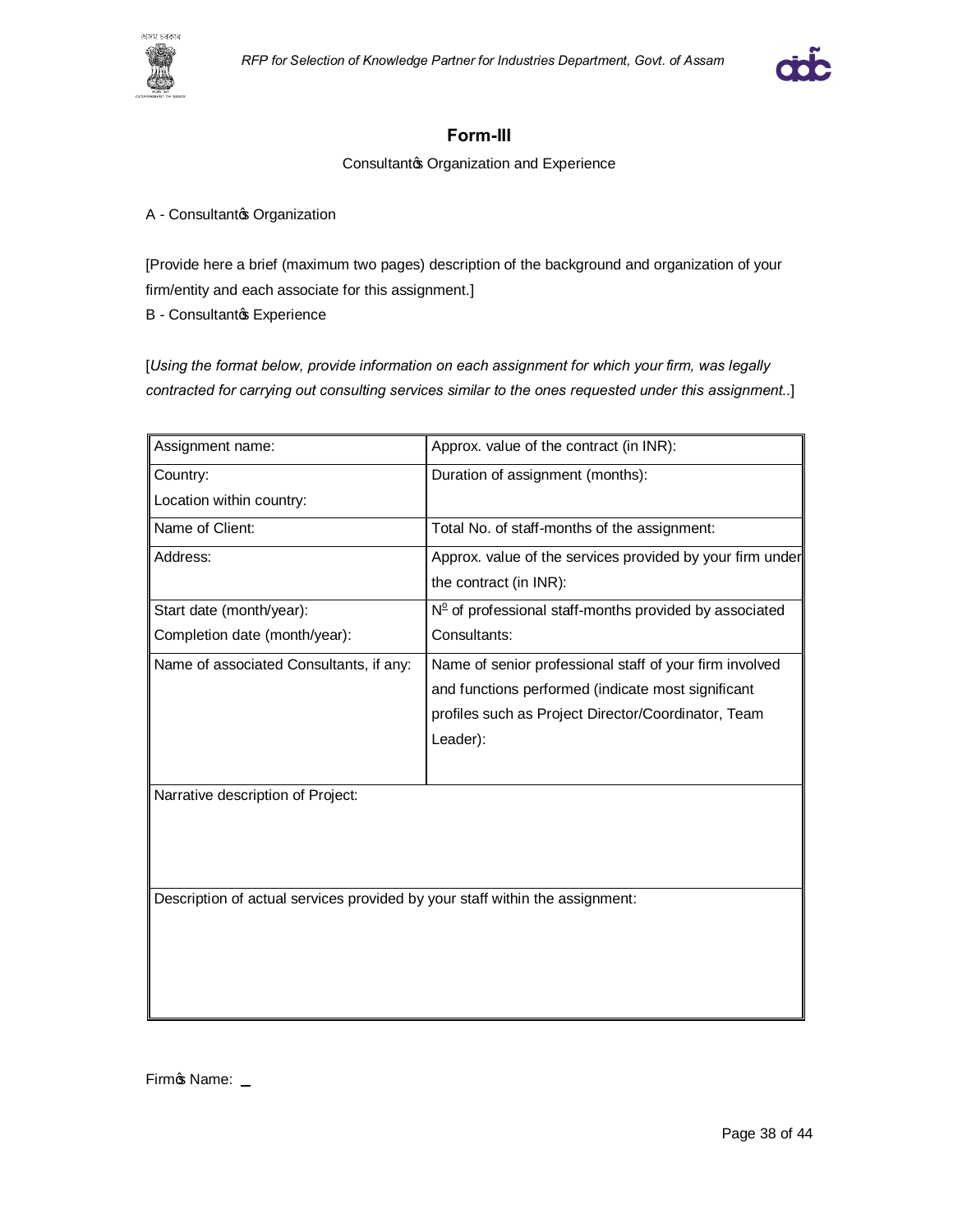



#### **Form-IV**

#### **Financial Capacity of the Applicant**

(To be certified by the Statutory Auditor)

| Applicant   | Turnover from professional fees |                      |                     |
|-------------|---------------------------------|----------------------|---------------------|
| <b>Name</b> |                                 |                      |                     |
|             | Year                            | Year                 | Year                |
|             | 1 (Year Ending 2014)            | 2 (Year Ending 2015) | 3(Year Ending 2016) |
| Applicant   |                                 |                      |                     |
| Name        |                                 |                      |                     |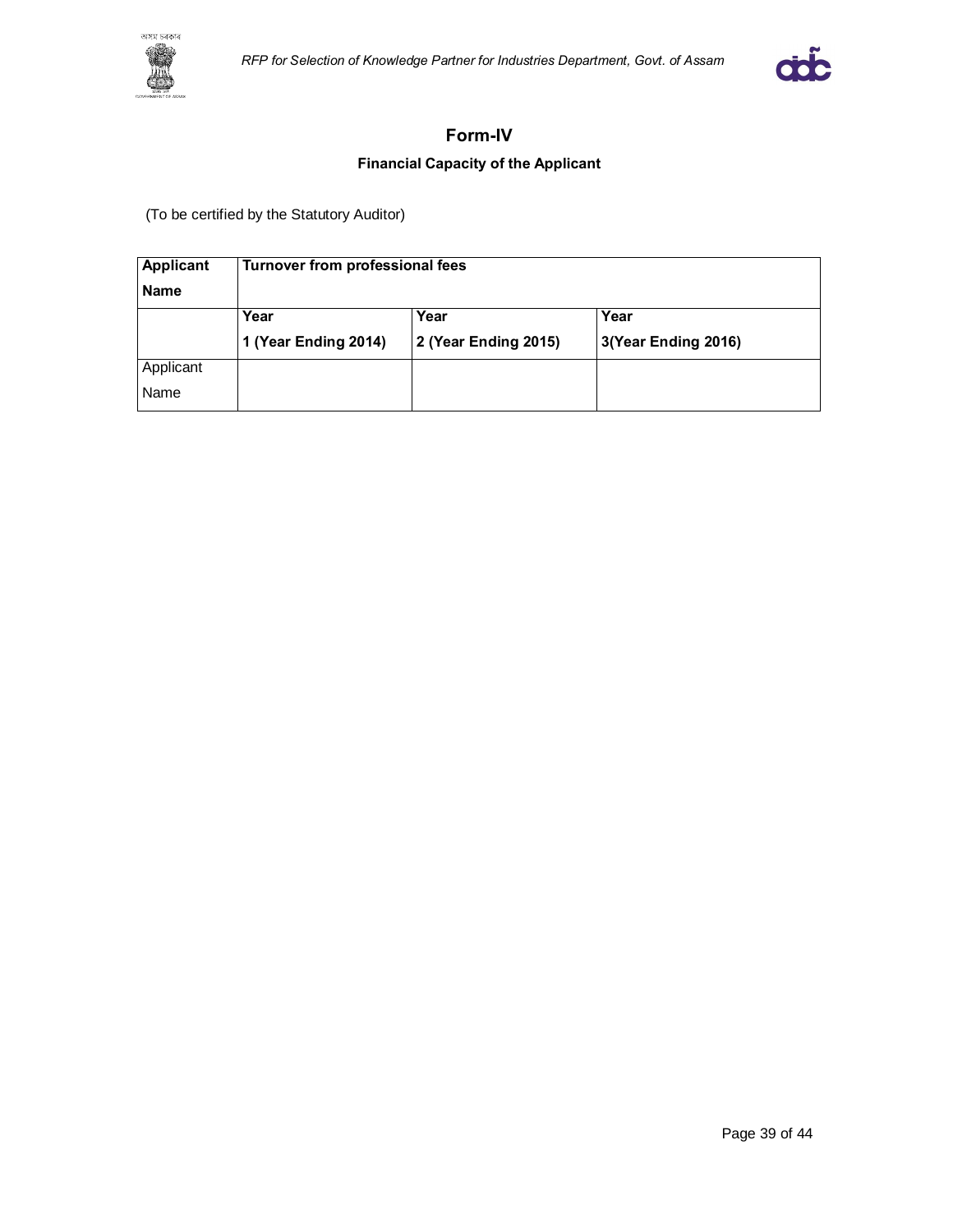



#### **Form-V**

#### **Team Composition and Task Assignments**

| Key Technical Support Team |      |                   |                   |                      |
|----------------------------|------|-------------------|-------------------|----------------------|
| Name of Staff              | Firm | Area of Expertise | Position Assigned | <b>Task Assigned</b> |
|                            |      |                   |                   |                      |
|                            |      |                   |                   |                      |
|                            |      |                   |                   |                      |
|                            |      |                   |                   |                      |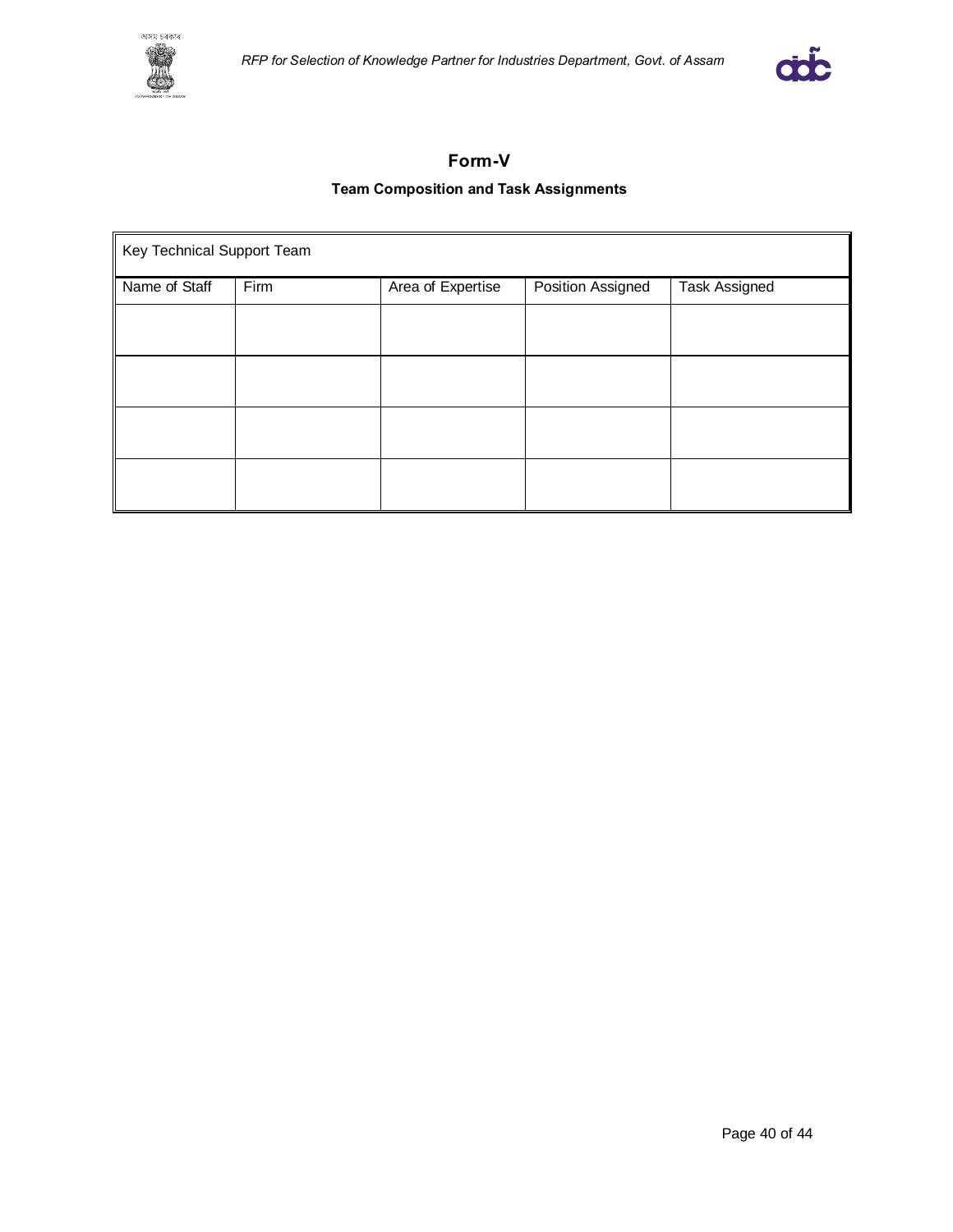



### **Form-VI**

#### **Curriculum Vitae (CV) for Proposed Professional Staff**

|                                                                                                 | <b>Name</b>               |    |                                                                                                                                                                                                                                |                      |
|-------------------------------------------------------------------------------------------------|---------------------------|----|--------------------------------------------------------------------------------------------------------------------------------------------------------------------------------------------------------------------------------|----------------------|
|                                                                                                 | <b>Proposed Position:</b> |    |                                                                                                                                                                                                                                |                      |
| <b>PHOTOGRAPH</b>                                                                               | Date of Birth             |    |                                                                                                                                                                                                                                |                      |
|                                                                                                 | <b>Education:</b>         |    |                                                                                                                                                                                                                                |                      |
|                                                                                                 | From                      | To | Company                                                                                                                                                                                                                        | <b>Position Held</b> |
| <b>Employment Record</b>                                                                        |                           |    |                                                                                                                                                                                                                                |                      |
|                                                                                                 |                           |    |                                                                                                                                                                                                                                |                      |
| <b>Brief Profile</b>                                                                            |                           |    |                                                                                                                                                                                                                                |                      |
| <b>Countries of Work Experience</b>                                                             |                           |    |                                                                                                                                                                                                                                |                      |
| <b>Languages</b>                                                                                |                           |    |                                                                                                                                                                                                                                |                      |
| Work Undertaken that Best Illustrates Capability to Handle the Task Assigned                    |                           |    |                                                                                                                                                                                                                                |                      |
| <b>Nature of Work:</b>                                                                          |                           |    |                                                                                                                                                                                                                                |                      |
| Year:                                                                                           |                           |    |                                                                                                                                                                                                                                |                      |
| Location:                                                                                       |                           |    |                                                                                                                                                                                                                                |                      |
| Client:                                                                                         |                           |    |                                                                                                                                                                                                                                |                      |
| Employer:                                                                                       |                           |    |                                                                                                                                                                                                                                |                      |
| <b>Position Held:</b>                                                                           |                           |    |                                                                                                                                                                                                                                |                      |
| <b>Activities Performed:</b>                                                                    |                           |    |                                                                                                                                                                                                                                |                      |
| <b>Certification</b>                                                                            |                           |    |                                                                                                                                                                                                                                |                      |
| I, certify that to the best of my knowledge and belief, this CV correctly describes myself, my  |                           |    |                                                                                                                                                                                                                                |                      |
| qualifications, and my experience. I understand that any willful misstatement described herein  |                           |    |                                                                                                                                                                                                                                |                      |
| may lead to my disqualification or dismissal, if engaged.                                       |                           |    |                                                                                                                                                                                                                                |                      |
| Additionally, I also certify that I shall be available for the entire duration of the contract. |                           |    |                                                                                                                                                                                                                                |                      |
|                                                                                                 |                           |    | Date: the contract of the contract of the contract of the contract of the contract of the contract of the contract of the contract of the contract of the contract of the contract of the contract of the contract of the cont |                      |
| <b>Signature of staff member</b>                                                                |                           |    |                                                                                                                                                                                                                                | Day/Month/Year       |
| <b>Authorized Signatory</b>                                                                     |                           |    |                                                                                                                                                                                                                                |                      |
| (the same who signs the Proposal)                                                               |                           |    |                                                                                                                                                                                                                                |                      |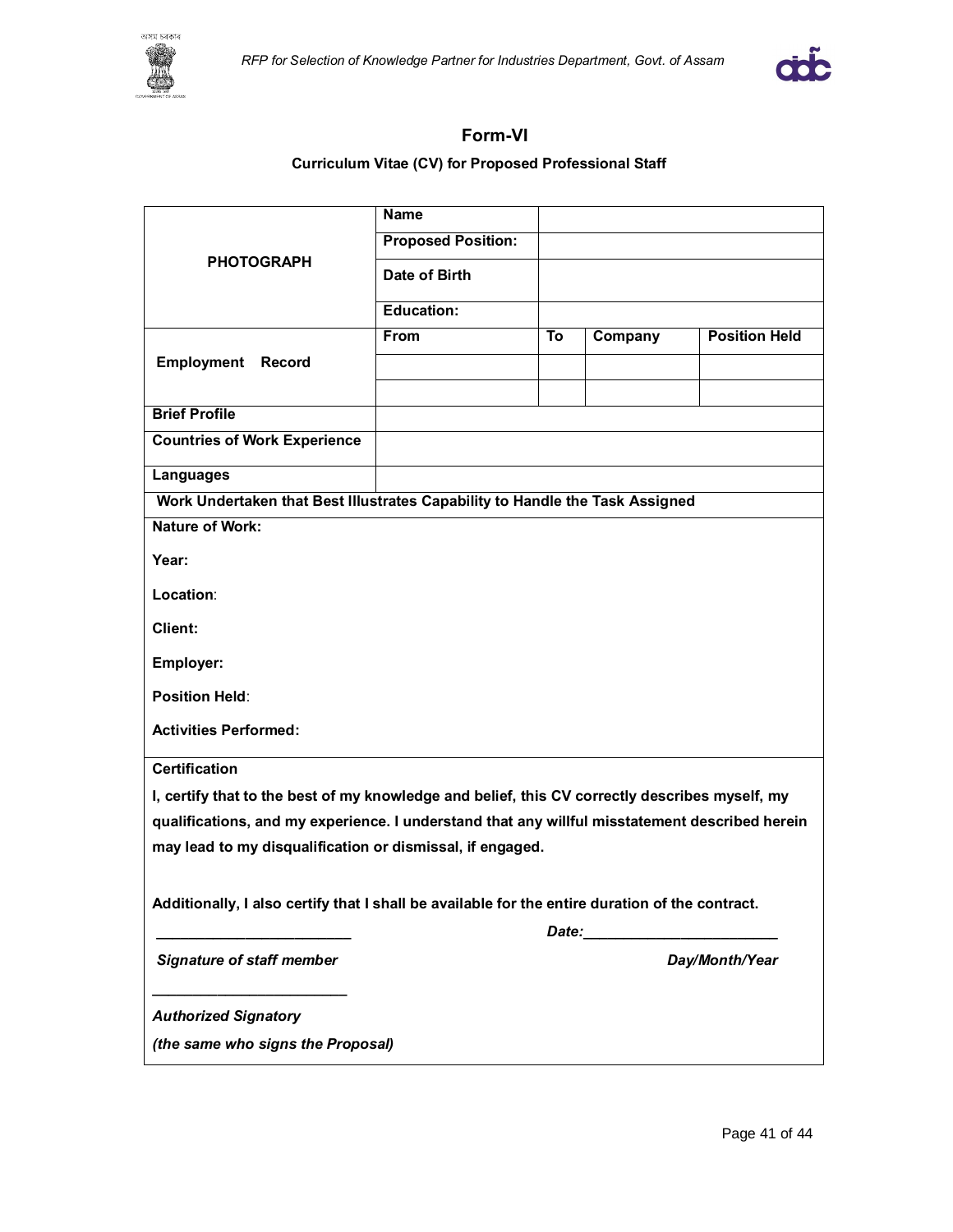



#### **APPENDIX-II: POWER OF ATTORNEY**

Know all men by these presents, We…………………………………………….. (name of the firm and address of the registered office) do hereby irrevocably constitute, nominate, appoint and authorise Mr/ Ms (name),  $\tilde{o}$   $\tilde{o}$   $\tilde{o}$   $\tilde{o}$   $\tilde{o}$   $\tilde{o}$  son/daughter/wife of  $\tilde{o}$   $\tilde{o}$   $\tilde{o}$   $\tilde{o}$   $\tilde{o}$   $\tilde{o}$   $\tilde{o}$   $\tilde{o}$  and presently residing at  $\tilde{\sigma}$   $\tilde{\sigma}$   $\tilde{\sigma}$   $\tilde{\sigma}$   $\tilde{\sigma}$   $\tilde{\sigma}$ , who is presently employed with us/ the Lead Member of our Consortium and holding the position of  $\overline{6}$   $\overline{6}$   $\overline{6}$   $\overline{6}$   $\overline{6}$   $\overline{6}$   $\overline{6}$   $\overline{6}$   $\overline{6}$   $\overline{6}$   $\overline{6}$   $\overline{6}$   $\overline{6}$   $\overline{6}$   $\overline{6}$   $\overline{6}$   $\overline{6}$   $\overline{6}$   $\overline{6}$   $\overline{6}$   $\overline{6}$   $\overline{6}$ to as the "Attorney+) to do in our name and on our behalf, all such acts, deeds and things as are necessary or required in connection with or incidental to submission of our application for prequalification and submission of our bid for the \*\*\*\*\* including but not limited to signing and submission of all applications, bids and other documents and writings, participate in Pre-Applications and other conferences and providing information/ responses to the AIDC, representing us in all matters before the AIDC, signing and execution of all contracts including the Concession Agreement and undertakings consequent to acceptance of our bid, and generally dealing with the AIDC in all matters in connection with or relating to or arising out of our bid for the said Project and/ or upon award thereof to us and/or till the entering into of the Concession Agreement with the AIDC.

AND we hereby agree to ratify and confirm and do hereby ratify and confirm all acts, deeds and things done or caused to be done by our said Attorney pursuant to and in exercise of the powers conferred by this Power of Attorney and that all acts, deeds and things done by our said Attorney in exercise of the powers hereby conferred shall and shall always be deemed to have been done by us. IN WITNESS WHEREOF WE,  $\tilde{o}$   $\tilde{o}$   $\tilde{o}$   $\tilde{o}$   $\tilde{o}$   $\tilde{o}$   $\tilde{o}$   $\tilde{o}$   $\tilde{o}$   $\tilde{o}$   $\tilde{o}$   $\tilde{o}$   $\tilde{o}$   $\tilde{o}$   $\tilde{o}$   $\tilde{o}$   $\tilde{o}$   $\tilde{o}$   $\tilde{o}$   $\tilde{o}$   $\tilde{o}$   $\tilde{o}$   $\tilde{o}$   $\tilde{o}$   $\tilde{o}$ EXECUTED THIS POWER OF ATTORNEY ON THIS õ õ õ DAY OF õ õ õ õ . 2õ ...

For  $\tilde{o}$   $\tilde{o}$   $\tilde{o}$   $\tilde{o}$   $\tilde{o}$   $\tilde{o}$   $\tilde{o}$   $\tilde{o}$   $\ldots$ 

(Signature, name, designation and address) Witnesses:

1. (Notarised)

2.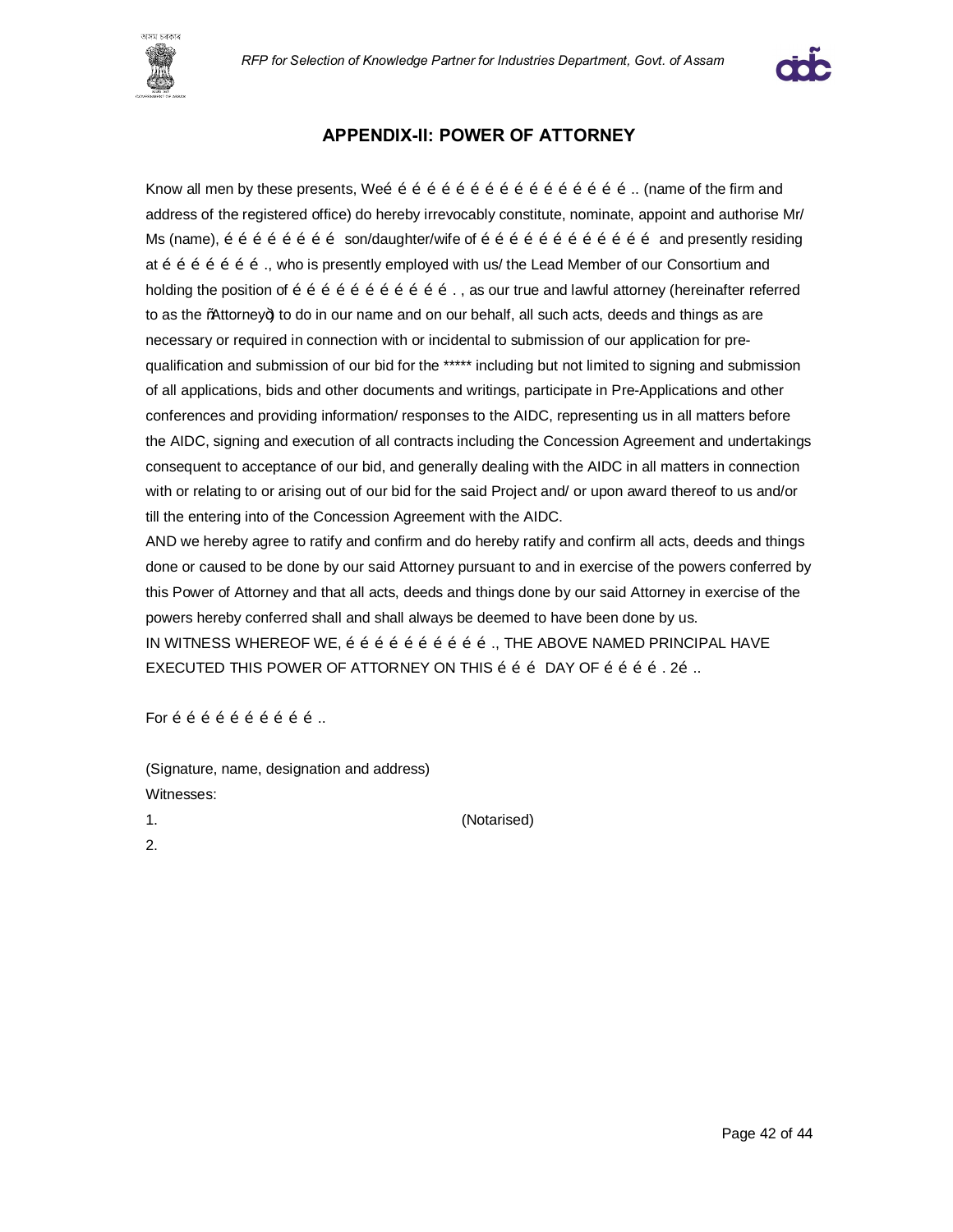



#### **APPENDIX-III: FINANCIAL PROPOSAL**

#### **(On the letter head of the Bidder)**

(Date and Reference)

To,\*\*\* \*\*

Sub: Appointment of Consultant for \*\*\*\*\*

#### Sir,

I/We have perused the proposal document for subject assignment contracting scope of Work of RFP and other details and am/are willing to undertake and complete the assignment as per terms and condition stipulated in the proposal document.

| $\overline{\mathsf{s}}$ .<br>No. | Category                                           | No of<br>positions<br>(A) | Deployment | Duration -<br>months (B)                                                                        | Rate per-man<br>Month ('INR)<br>(C) | Sub-total<br>(AxBxC)<br>(INR) |
|----------------------------------|----------------------------------------------------|---------------------------|------------|-------------------------------------------------------------------------------------------------|-------------------------------------|-------------------------------|
| $\overline{1}$                   | <b>Project Director</b>                            | 1                         | Part time  | $\overline{3}$                                                                                  |                                     |                               |
| $\overline{2}$                   | Project Manager                                    | 1                         | Part time  | 12 (minimum two<br>weeks (5 days /<br>week) in a month<br>to be devoted for<br>this assignment) |                                     |                               |
| 3                                | <b>Team Leader</b>                                 | 1                         | Full time  | $\overline{24}$                                                                                 |                                     |                               |
| $\overline{4}$                   | Investment<br>Promotion<br>/Strategy<br>Consultant | 1                         | Full time  | $\overline{24}$                                                                                 |                                     |                               |
| $\overline{5}$                   | Project<br>Implementation<br>Consultant            | 1                         | Full time  | 24                                                                                              |                                     |                               |
| 6                                | Knowledge<br>Management<br>Consultant              | 1                         | Full time  | 24                                                                                              |                                     |                               |
| $\overline{7}$                   | Project<br>Management<br>Consultant                | 1                         | Full time  | 24                                                                                              |                                     |                               |
| 8                                | Research and<br>Analysis<br>Consultant             | 1                         | Full time  | 24                                                                                              |                                     |                               |
| $\overline{9}$                   | Event<br>Management<br>Consultant                  | 1                         | Full time  | 24                                                                                              |                                     |                               |
| 10                               | EoDB<br>Consultant                                 | $\overline{2}$            | Full time  | 24                                                                                              |                                     |                               |
| 11                               | <b>MSME</b><br>Consultant                          | 1                         | Full time  | 24                                                                                              |                                     |                               |
| 12                               | <b>Online Single</b><br><b>Window Expert</b>       | 1                         | Full time  | 24                                                                                              |                                     |                               |
| 13                               | <b>ICT Expert</b>                                  | 1                         | Full time  | 24                                                                                              |                                     |                               |